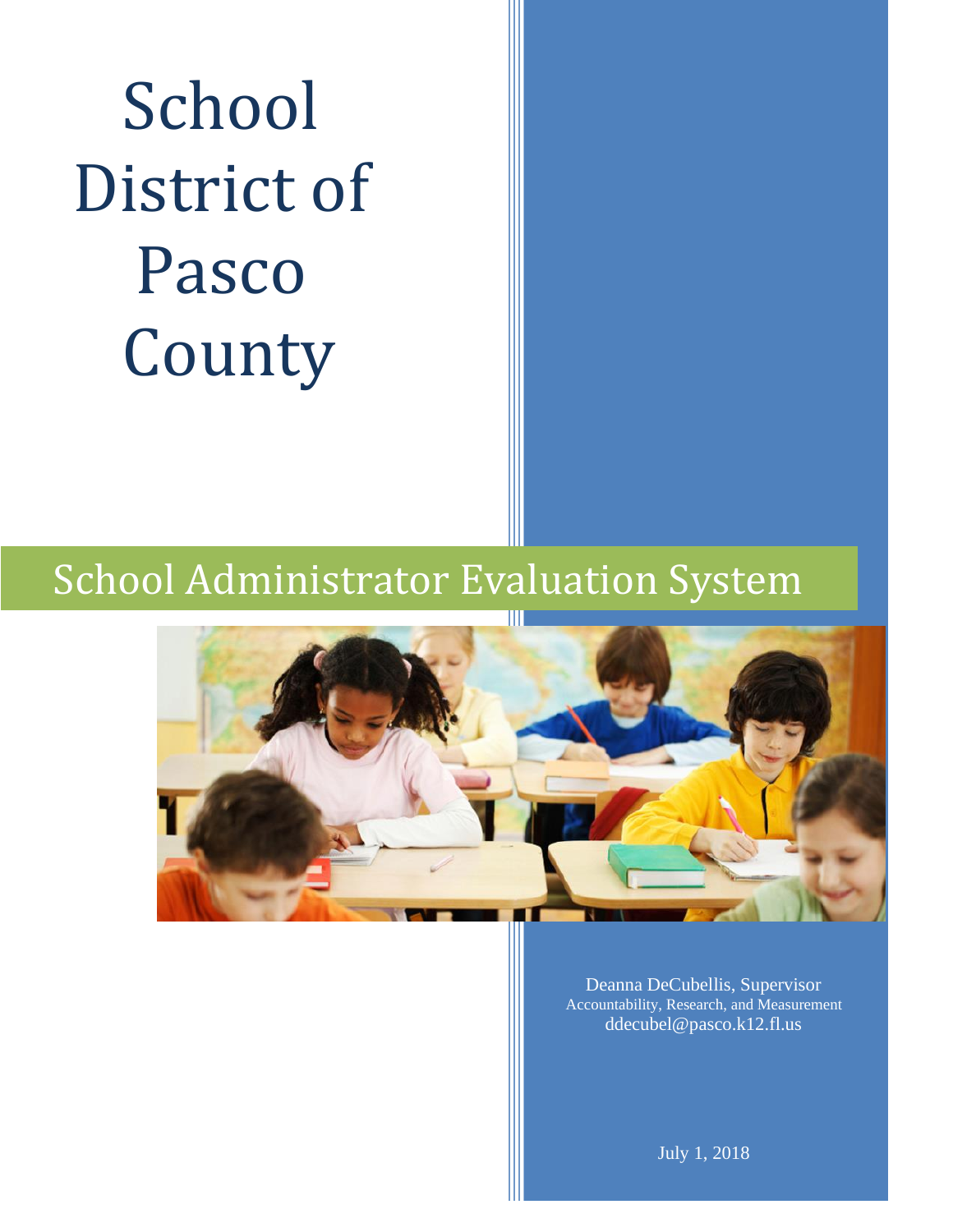### **Purpose**

The purpose of this document is to provide the district with a template for its school administrator evaluation system that addresses the requirements of Section 1012.34, Florida Statutes (F.S.), and Rule 6A-5.030, Florida Administrative Code (F.A.C.). This template, Form AEST-2017, is incorporated by reference in Rule 6A-5.030, F.A.C., effective April 2018.

### **Instructions**

Each of the sections within the evaluation system template provides specific directions, but does not limit the amount of space or information that can be added to fit the needs of the district. Where documentation or evidence is required, copies of the source documents (e.g., rubrics, policies and procedures, observation instruments) shall be provided at the end of the document as appendices in accordance with the Table of Contents.

Before submitting, ensure the document is titled and paginated.

### **Submission**

Upon completion, the district shall email this form and any required supporting documentation as a Microsoft Word document for submission to [DistrictEvalSysEQ@fldoe.org.](mailto:DistrictEvalSysEQ@fldoe.org)

> Modifications to an approved evaluation system may be made by the district at any time. Substantial revisions shall be submitted for approval, in accordance with Rule 6A-5.030(3), F.A.C. The entire template shall be sent for the approval process.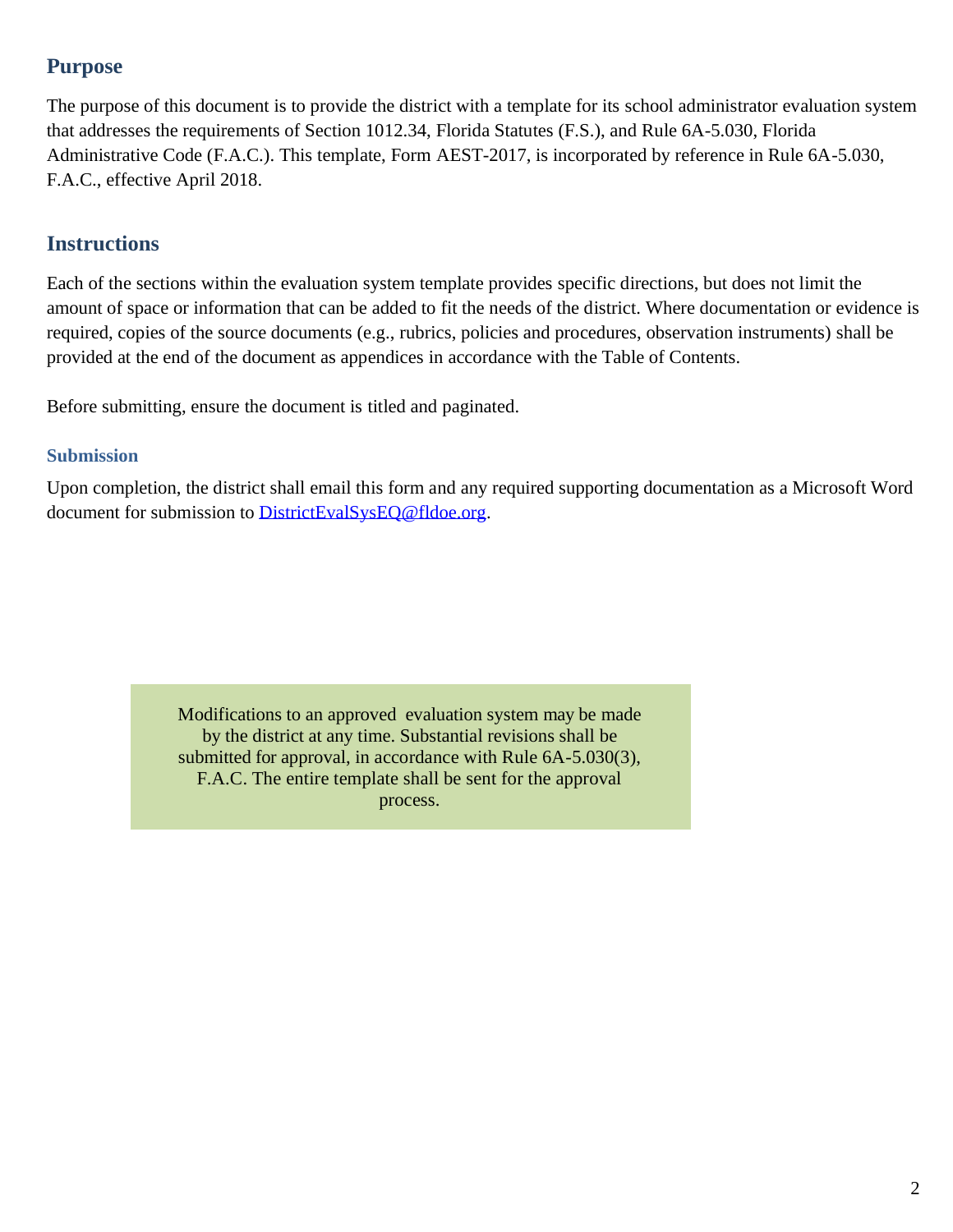### **Table of Contents**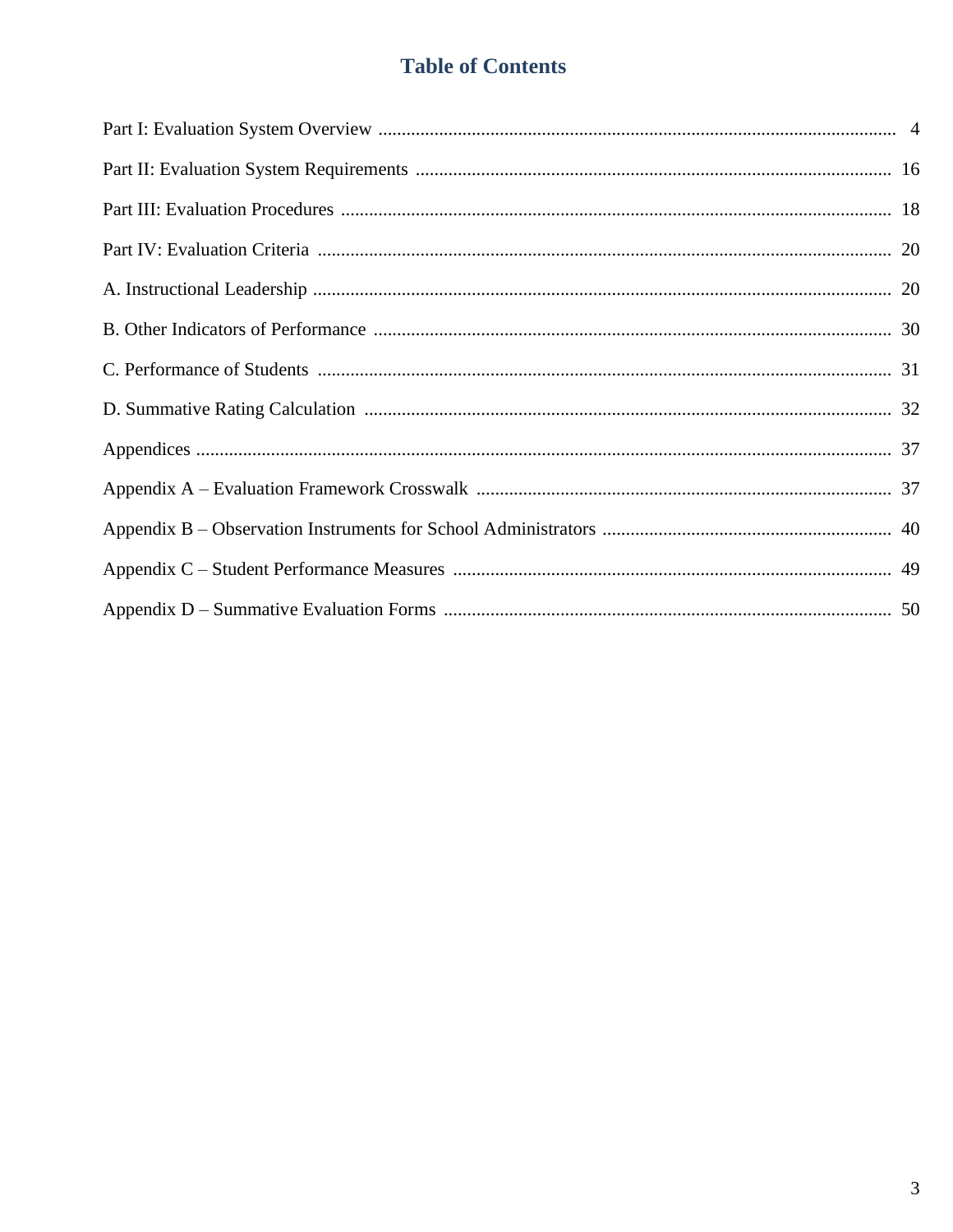### **Part I: Evaluation System Overview**

Continual leadership growth is a necessary element of student learning and school effectiveness. The purpose of the Pasco School Administrator Evaluation System is to increase student achievement by improving the quality of school leadership practices. It is designed to support the continual growth of building leaders. The School Leader Evaluation System is based on the Florida Principal Leadership Standards and aligns with Pasco's focus areas of High Impact Instruction, Data Driven Decision Making, and Collaborative Cultures.

The evaluation system is based directly on the ten Florida Principal Leadership Standards. These ten standards are grouped into Domains of effective leadership as follows:

| <b>Domain 1: Student Achievement</b>          | (20% of the total Status Score) |
|-----------------------------------------------|---------------------------------|
| <b>Standard 1: Student Learning Results</b>   |                                 |
| Standard 2: Student Learning as a Priority    |                                 |
| Domain 2: Instructional Leadership            | (30% of the total Status Score) |
| Standard 3: Instructional Plan Implementation |                                 |
| <b>Standard 4: Faculty Development</b>        |                                 |
| <b>Standard 5: Learning Environment</b>       |                                 |
| Domain 3: Organizational Leadership           | (40% of the total Status Score) |
| Standard 6: Decision Making                   |                                 |
| Standard 7: Leadership Development            |                                 |
| Standard 8: School Management                 |                                 |

Standard 9: Communication

### **Domain 4: Professional and Ethical Behaviors (10% of the total Status Score)**

Standard 10: Professional and Ethical Behaviors

### **Scoring of the Florida Principal Leadership Standards**

- The Standards are clustered into Domains that categorize that group of standards.
- Each Standard is equally weighted, counting as 10% of the Status score. *(If a domain has 2 standards, that domain will count for 20%. If a domain has 4 standards, that domain will count for 40%, etc.)*
- Each Standard is scored on a 5 point rubric (see below)
- The 10 Standard scores are averaged to calculate a Status Score

### **Principal Leadership Standards Rubric**

| <b>Highly Effective</b>      |  |
|------------------------------|--|
| <b>Effective</b>             |  |
| Developing/Needs Improvement |  |
| Beginning                    |  |
| Unsatisfactory               |  |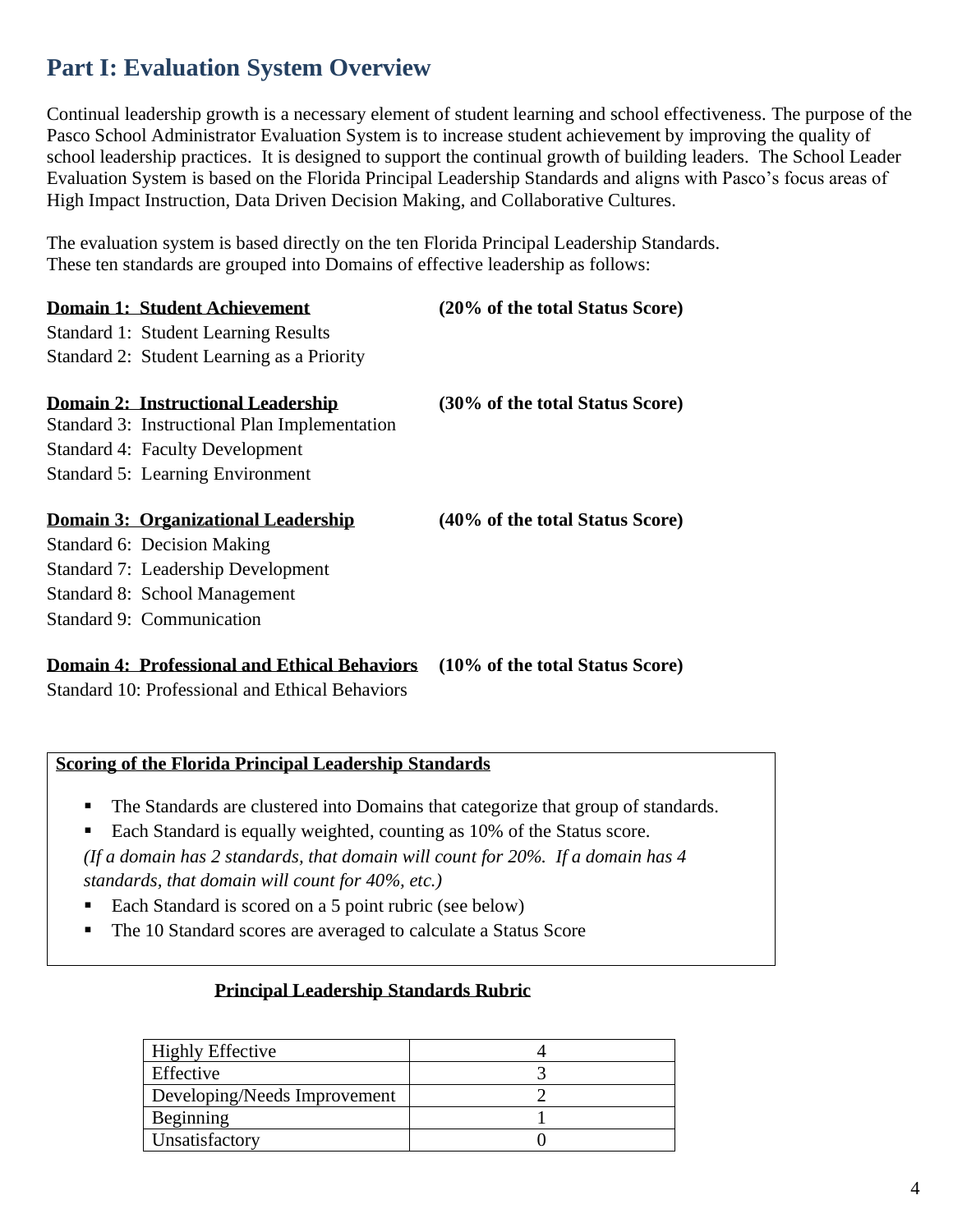### **Principal Leadership Standards Rubric Descriptions**

### **DOMAIN I: STUDENT ACHIEVEMENT: 20%**

| <b>Standard 1-Student Learning Results:</b>                                                                                                                                                                                                                                                                              | The professional administrator achieves results on the school's student<br>learning goals.                            |  |
|--------------------------------------------------------------------------------------------------------------------------------------------------------------------------------------------------------------------------------------------------------------------------------------------------------------------------|-----------------------------------------------------------------------------------------------------------------------|--|
| curricula.                                                                                                                                                                                                                                                                                                               | a. The school's learning goals are based on the state's adopted student academic standards and the district's adopted |  |
| b. Student learning results are evidenced by the student performance and growth on statewide assessments; district-<br>determined assessments that are implemented by the district under Section 1008.22, F.S.; international assessments;<br>and other indicators of student success adopted by the district and state. |                                                                                                                       |  |
| Unsatisfactory                                                                                                                                                                                                                                                                                                           | Learning goals are not based on adopted standards and/or adopted curricula; student                                   |  |
|                                                                                                                                                                                                                                                                                                                          | learning results are not or only rarely evidenced in state and district assessments.                                  |  |
| Beginning                                                                                                                                                                                                                                                                                                                | Learning goals are sometimes based on adopted standards and adopted curricula; student                                |  |
|                                                                                                                                                                                                                                                                                                                          | learning results are sometimes evidenced in state and district assessments.                                           |  |
| Developing/Needs                                                                                                                                                                                                                                                                                                         | Learning goals are mostly based on adopted standards and/or adopted curricula; student                                |  |
| Improvement                                                                                                                                                                                                                                                                                                              | learning results are usually evidenced in state and district assessments.                                             |  |
| Effective                                                                                                                                                                                                                                                                                                                | Learning goals are based on adopted standards and/or adopted curricula; student learning                              |  |
|                                                                                                                                                                                                                                                                                                                          | results are evidenced in state and district assessments.                                                              |  |
| <b>Highly Effective</b>                                                                                                                                                                                                                                                                                                  | Learning goals are consistently based on adopted standards and/or adopted curricula;                                  |  |
|                                                                                                                                                                                                                                                                                                                          | student learning results are consistently evidenced in state and district assessments.                                |  |

|                         | Standard 2—Student Learning as Priority: Effective school leaders demonstrate that student learning is their top      |
|-------------------------|-----------------------------------------------------------------------------------------------------------------------|
|                         | priority through leadership actions that build and support a learning                                                 |
|                         | organization focused on student success. The leader:                                                                  |
|                         | a. enables faculty and staff to work as a system, focused on student learning.                                        |
|                         | b. maintains a school climate that supports student engagement in learning.                                           |
|                         | c. generates high expectations for learning growth by all students.                                                   |
|                         | d. engages faculty and staff in efforts to close learning performance gaps among student subgroups within the school. |
|                         | School climate does not or rarely supports student engagement; expectations for student                               |
| Unsatisfactory          | achievement are low or are not set; faculty and staff rarely focus on student learning and/or                         |
|                         | very little effort is made at closing learning gaps among student subgroups.                                          |
|                         | School climate sometimes supports student engagement; expectations for student                                        |
| Beginning               | achievement are not entirely appropriate; faculty and staff sometimes focus on student                                |
|                         | learning and some effort is made at closing learning gaps among student subgroups.                                    |
|                         | School climate generally supports student engagement and expectations for student                                     |
| Developing/Needs        | achievement are typically appropriate; faculty and staff are generally focused on student                             |
| Improvement             | learning, and effort is made at closing learning gaps among some student subgroups.                                   |
|                         | School climate supports student engagement and expectations for student achievement are                               |
| Effective               | appropriate; faculty and staff are focused on student learning and effort is made at closing                          |
|                         | learning gaps among all student subgroups.                                                                            |
|                         | School climate supports and sustains consistent student engagement; expectations for                                  |
| <b>Highly Effective</b> | student achievement are set high; faculty and staff are consistently focused on student                               |
|                         | learning and consistent effort is made at closing learning gaps among all student subgroups.                          |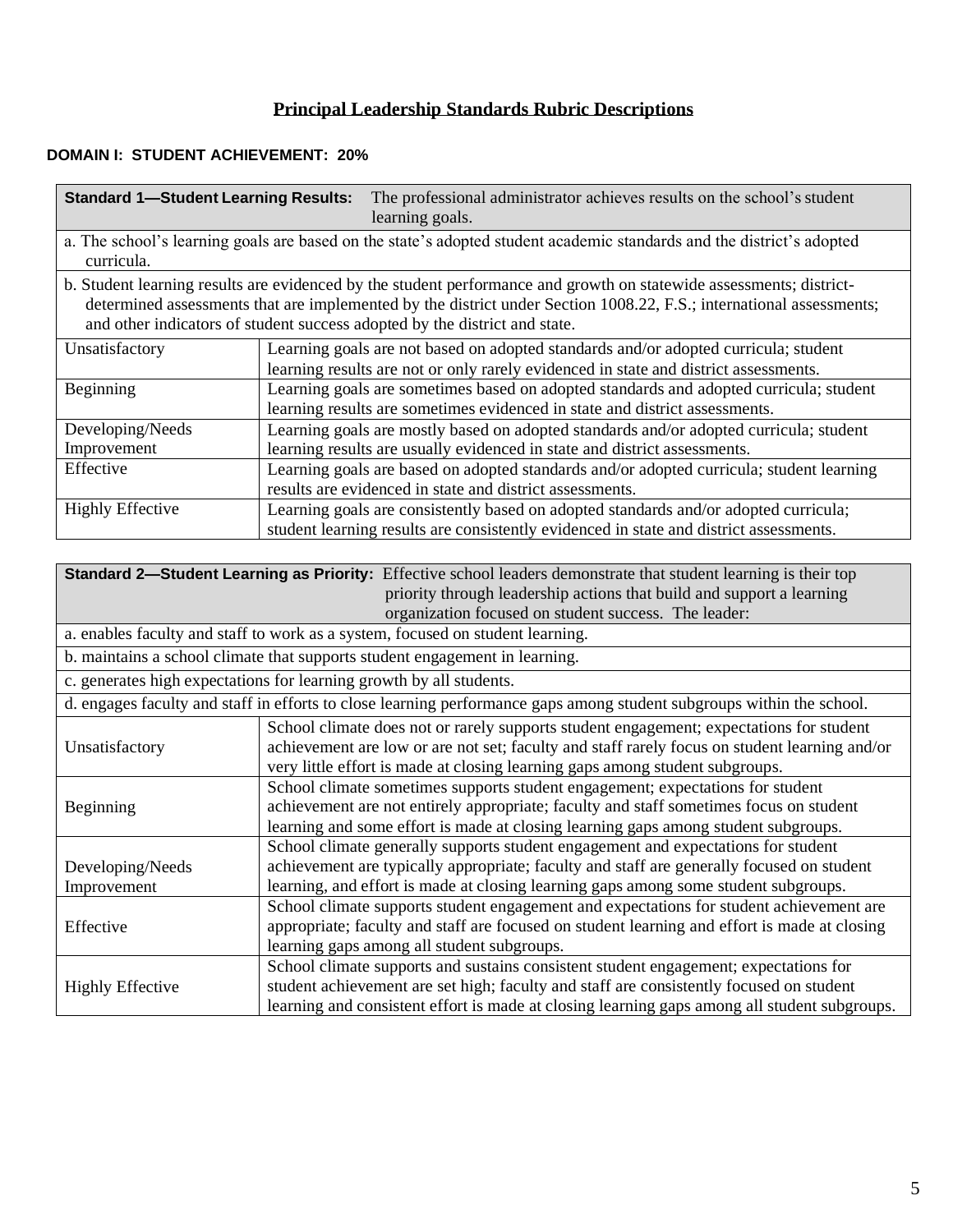#### **DOMAIN 2: INSTRUCTIONAL LEADERSHIP: 30%**

|                                 | <b>Standard 3-Instructional Plan Implementation:</b><br>Effective school leaders work collaboratively to develop and<br>implement an instructional framework that aligns curriculum with<br>state standards, effective instructional practices, student learning<br>needs, and assessments.                                                                                           |  |  |
|---------------------------------|---------------------------------------------------------------------------------------------------------------------------------------------------------------------------------------------------------------------------------------------------------------------------------------------------------------------------------------------------------------------------------------|--|--|
| language of instruction.        | a. implements the Florida Educator Accomplished Practices as described in Rule 6A-5.065, F.A.C. through a common                                                                                                                                                                                                                                                                      |  |  |
|                                 | b. engages in data analysis for instructional planning and improvement.                                                                                                                                                                                                                                                                                                               |  |  |
|                                 | c. communicates the relationships among academic standards, effective instruction, and student performance.                                                                                                                                                                                                                                                                           |  |  |
|                                 | d. implements the district's adopted curricula and state's adopted academic standards in a manner that is rigorous and<br>culturally relevant to the students and school.                                                                                                                                                                                                             |  |  |
| curricula.                      | e. ensures the appropriate use of high quality formative and interim assessments aligned with the adopted standards and                                                                                                                                                                                                                                                               |  |  |
| Unsatisfactory                  | Florida Educator Accomplished Practices are rarely implemented; data analysis is rarely<br>included in planning; relationships among academic standards, effective instruction, and<br>student performance is not communicated; adopted curricula and standards are rarely<br>implemented; formative and interim assessments are rarely used.                                         |  |  |
| Beginning                       | Florida Educator Accomplished Practices are sometimes implemented; data analysis is<br>sometimes included in planning; relationships among academic standards, effective instruction,<br>and student performance is minimally communicated; adopted curricula and standards are<br>sometimes implemented; formative and interim assessments are sometimes used.                       |  |  |
| Developing/Needs<br>Improvement | Florida Educator Accomplished Practices are mostly implemented; data analysis is usually<br>included in planning; relationships among academic standards, effective instruction, and<br>student performance is frequently communicated; adopted curricula and standards are mostly<br>implemented; formative and interim assessments are generally used.                              |  |  |
| Effective                       | Florida Educator Accomplished Practices are regularly implemented; data analysis is included<br>in planning; relationships among academic standards, effective instruction, and student<br>performance is effectively communicated; adopted curricula and standards are regularly<br>implemented; formative and interim assessments are used.                                         |  |  |
| <b>Highly Effective</b>         | Florida Educator Accomplished Practices are consistently implemented; data analysis is<br>included in all aspects of planning; relationships among academic standards, effective<br>instruction, and student performance are consistently communicated; adopted curricula and<br>standards are implemented and sustained; formative and interim assessments are consistently<br>used. |  |  |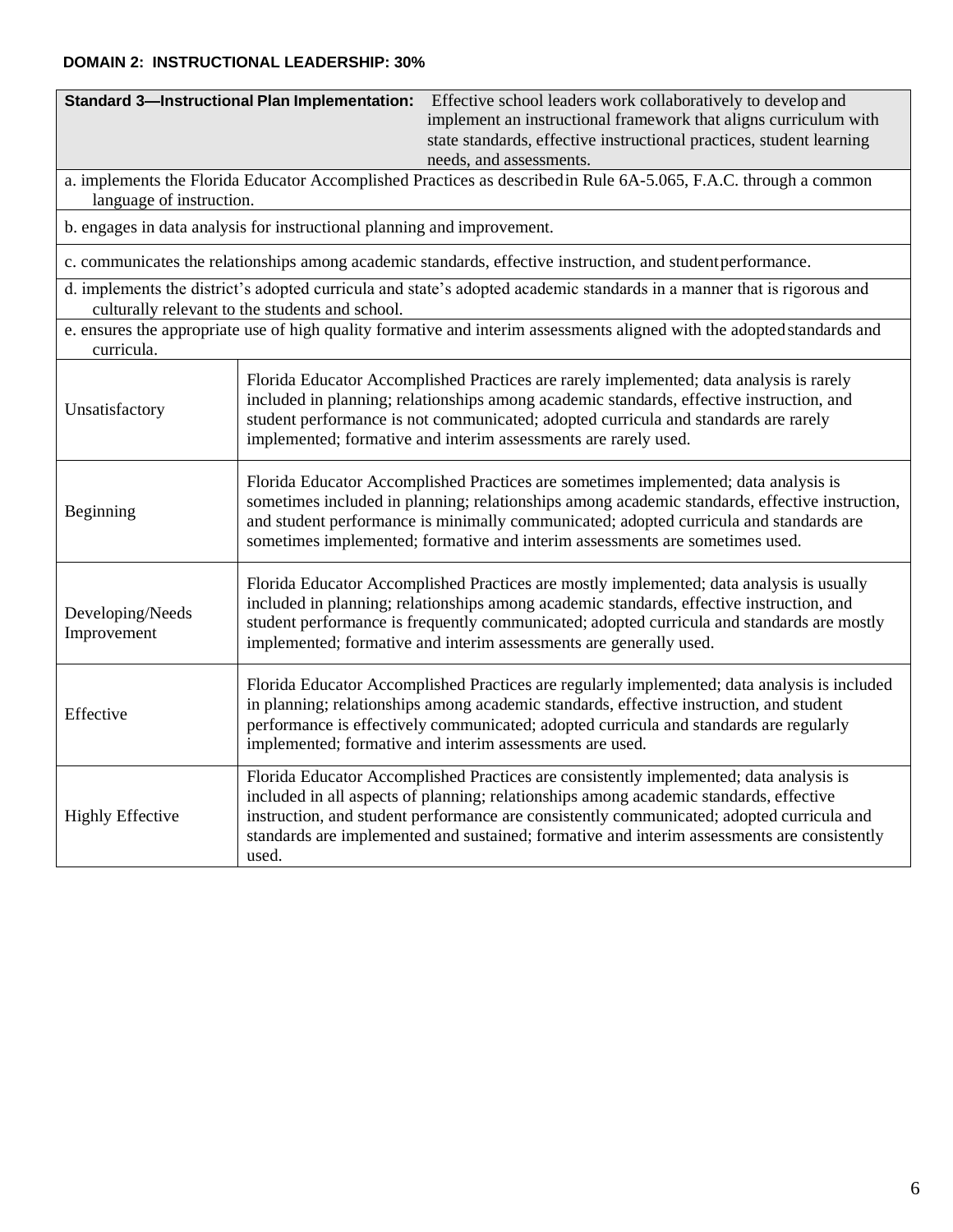| <b>Standard 4</b><br><b>Faculty Development:</b> | Effective school leaders recruit, retain, and develop an effective and diverse faculty and staff.                                                                                                                                                                                                                                                                                                                                                                                                                                                            |
|--------------------------------------------------|--------------------------------------------------------------------------------------------------------------------------------------------------------------------------------------------------------------------------------------------------------------------------------------------------------------------------------------------------------------------------------------------------------------------------------------------------------------------------------------------------------------------------------------------------------------|
|                                                  | a. generates a focus on student and professional learning in the school that is clearly linked to the systemwide<br>strategic objectives and the school improvement plan.                                                                                                                                                                                                                                                                                                                                                                                    |
|                                                  | b. evaluates, monitors, and provides timely feedback to faculty on the effectiveness of instruction.                                                                                                                                                                                                                                                                                                                                                                                                                                                         |
|                                                  | c. employs a faculty with the instructional proficiencies needed for the school population served.                                                                                                                                                                                                                                                                                                                                                                                                                                                           |
|                                                  | d. identifies faculty instructional proficiency needs, including standards-based content, research-based pedagogy, data<br>analysis for instructional planning and improvement, and the use of instructional technology.                                                                                                                                                                                                                                                                                                                                     |
|                                                  | e. implements professional learning that enables faculty to deliver culturally relevant and differentiated instruction.                                                                                                                                                                                                                                                                                                                                                                                                                                      |
| throughout the school year.                      | f. provides resources and time and engages faculty in effective individual and collaborative professional learning                                                                                                                                                                                                                                                                                                                                                                                                                                           |
| Unsatisfactory                                   | Professional learning at the school is not linked to strategic objectives and the school<br>improvement plan; staff evaluation, monitoring, and feedback is neglected or is carried out<br>ineffectively; there is little or no focus on faculty proficiency needs; professional learning<br>opportunities for faculty are not adequately provided; staff is not provided opportunities for<br>individual and collaborative professional learning.                                                                                                           |
| Beginning                                        | Professional learning at the school is sometimes linked to strategic objectives and the school<br>improvement plan; staff evaluation, monitoring, and feedback sometimes occurs but may not<br>occur effectively; there is occasional and irregular focus on faculty proficiency needs;<br>professional learning opportunities for faculty are sometimes provided; staff is occasionally<br>provided opportunities for individual and collaborative professional learning.                                                                                   |
| Developing/Needs<br>Improvement                  | Professional learning at the school is minimally linked to strategic objectives and the school<br>improvement plan; staff evaluation, monitoring, and feedback occurs but may not occur<br>effectively at all times; there is minimal focus on faculty proficiency needs; professional<br>learning opportunities for faculty are minimally provided; staff is occasionally provided<br>opportunities for individual and collaborative professional learning.                                                                                                 |
| Effective                                        | Professional learning at the school is linked to strategic objectives and the school<br>improvement plan; staff evaluation, monitoring, and feedback occurs and does so in an<br>effective manner; there is regular focus on faculty proficiency needs; professional learning<br>opportunities for faculty are regularly provided; staff is provided opportunities for individual<br>and collaborative professional learning throughout the school year.                                                                                                     |
| <b>Highly Effective</b>                          | Professional learning at the school is consistently linked to strategic objectives and the school<br>improvement plan; staff evaluation, monitoring, and feedback consistently occurs and does<br>so in a highly effective manner; there is consistent focus on faculty proficiency needs;<br>professional learning opportunities for faculty are regularly provided and encouragement is<br>given for staff participation; staff is provided consistent opportunities for individual and<br>collaborative professional learning throughout the school year. |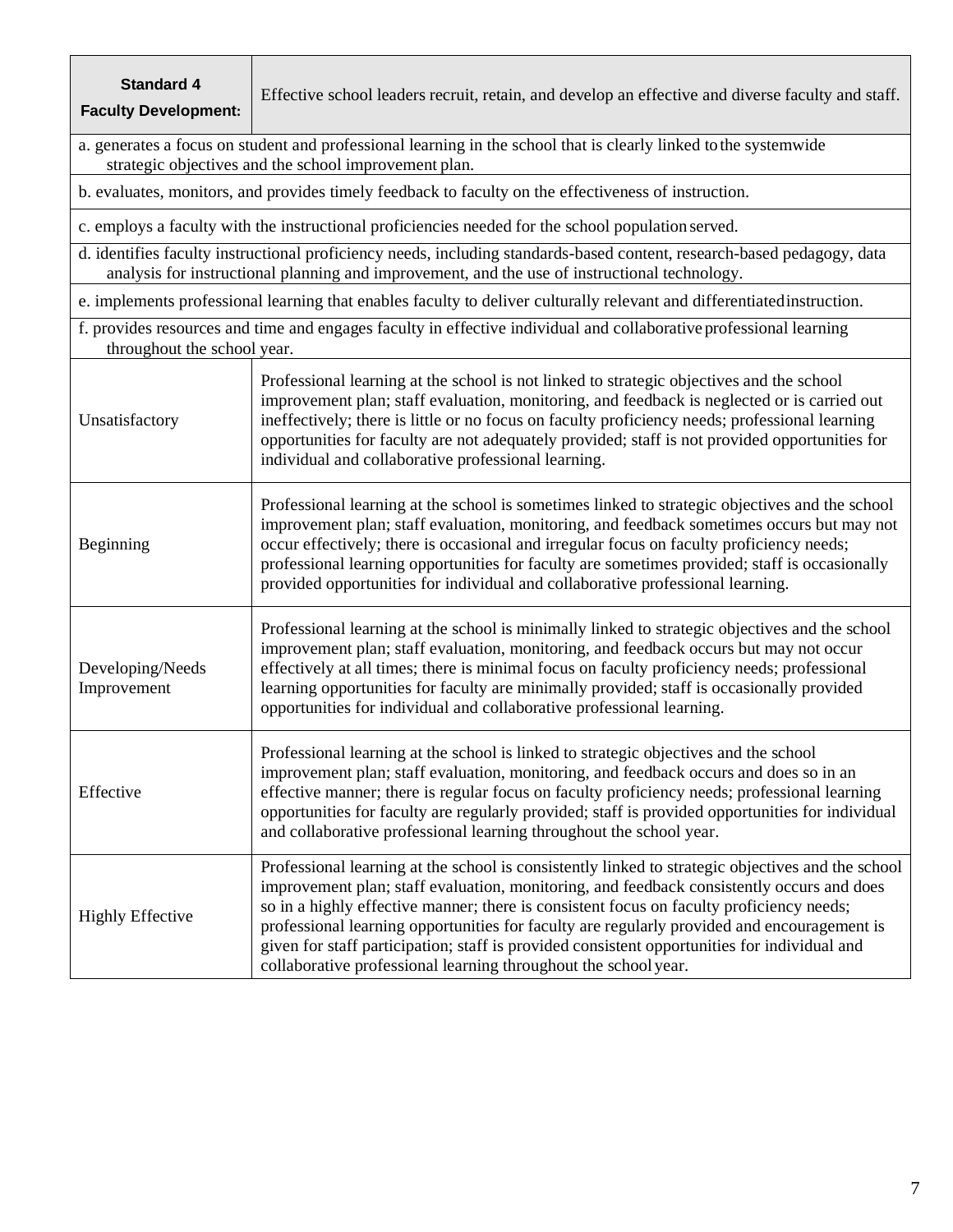| <b>Standard 5</b><br>Learning   | Effective school leaders structure and monitor a school learning environment that improves<br>learning for a diverse student population.                                                                                                                                                                                                                                                                                                                                                                                                                                                                                                 |
|---------------------------------|------------------------------------------------------------------------------------------------------------------------------------------------------------------------------------------------------------------------------------------------------------------------------------------------------------------------------------------------------------------------------------------------------------------------------------------------------------------------------------------------------------------------------------------------------------------------------------------------------------------------------------------|
| <b>Environment:</b>             |                                                                                                                                                                                                                                                                                                                                                                                                                                                                                                                                                                                                                                          |
|                                 | a. maintains a safe, respectful and inclusive student-centered learning environment that is focused on equitable                                                                                                                                                                                                                                                                                                                                                                                                                                                                                                                         |
|                                 | opportunities for learning and building a foundation for a fulfilling life in a democratic society and global economy.                                                                                                                                                                                                                                                                                                                                                                                                                                                                                                                   |
|                                 | b. recognizes and uses diversity as an asset in the development and implementation of procedures and practices that<br>motivate all students and improve student learning.                                                                                                                                                                                                                                                                                                                                                                                                                                                               |
|                                 | c. promotes school and classroom practices that validate and value similarities and differences among students.                                                                                                                                                                                                                                                                                                                                                                                                                                                                                                                          |
|                                 | d. provides recurring monitoring and feedback on the quality of the learning environment.                                                                                                                                                                                                                                                                                                                                                                                                                                                                                                                                                |
| being.                          | e. initiates and supports continuous improvement processes focused on the students' opportunities for success and well-                                                                                                                                                                                                                                                                                                                                                                                                                                                                                                                  |
|                                 | f. engages faculty in recognizing and understanding cultural and developmental issues related to student learning by<br>identifying and addressing strategies to minimize and/or eliminate achievement gaps.                                                                                                                                                                                                                                                                                                                                                                                                                             |
| Unsatisfactory                  | A safe, respectful, and inclusive learning environment is not maintained; diversity is poorly<br>recognized and utilized as an asset to motivate students and improve student learning; there is a<br>lack of validation for similarities and differences among students at the school; monitoring and<br>feedback is lacking and there is a lack of emphasis on continuous improvement for students;<br>achievement gaps are ignored as are the cultural and developmental issues that lead to a lack of<br>student learning.                                                                                                           |
| Beginning                       | A safe, respectful, and inclusive learning environment is inconsistently maintained; diversity is<br>occasionally recognized or utilized as an asset to motivate all students and improve student<br>learning; validation of similarities and differences among students at the school sometimes occurs;<br>monitoring and feedback is occasionally provided and there is inconsistent emphasis on<br>continuous improvement for students; achievement gaps are identified but not addressed as are the<br>cultural and developmental issues that lead to a lack of student learning.                                                    |
| Developing/Needs<br>Improvement | A safe, respectful, and inclusive learning environment is minimally maintained; diversity is<br>generally recognized and utilized as an asset to motivate all students and improve student<br>learning; validation of similarities and differences among students at the school occurs but may<br>not always occur consistently; monitoring and feedback is minimally provided and there is some<br>emphasis on continuous improvement for students; achievement gaps are identified but not always<br>adequately addressed; cultural and developmental issues that lead to a lack of student learning are<br>only minimally understood. |
| Effective                       | A safe, respectful, and inclusive learning environment is maintained; diversity is recognized and<br>utilized as an asset to motivate all students and improve student learning; validation of similarities<br>and differences among students at the school occurs; monitoring and feedback is provided and<br>there is continuous improvement for most students; achievement gaps are identified and are<br>addressed; cultural and developmental issues that lead to a lack of student learning are understood.                                                                                                                        |
| <b>Highly Effective</b>         | A safe, respectful, and inclusive learning environment is consistently maintained; diversity is<br>regularly recognized and utilized as an asset to motivate all students and improve student learning;<br>validation of similarities and differences among students at the school occurs in a sustained and<br>meaningful manner; monitoring and feedback is provided and there is continuous improvement<br>for students overall; achievement gaps are identified and are consistently addressed as are cultural<br>and developmental issues that lead to a lack of student learning are understood.                                   |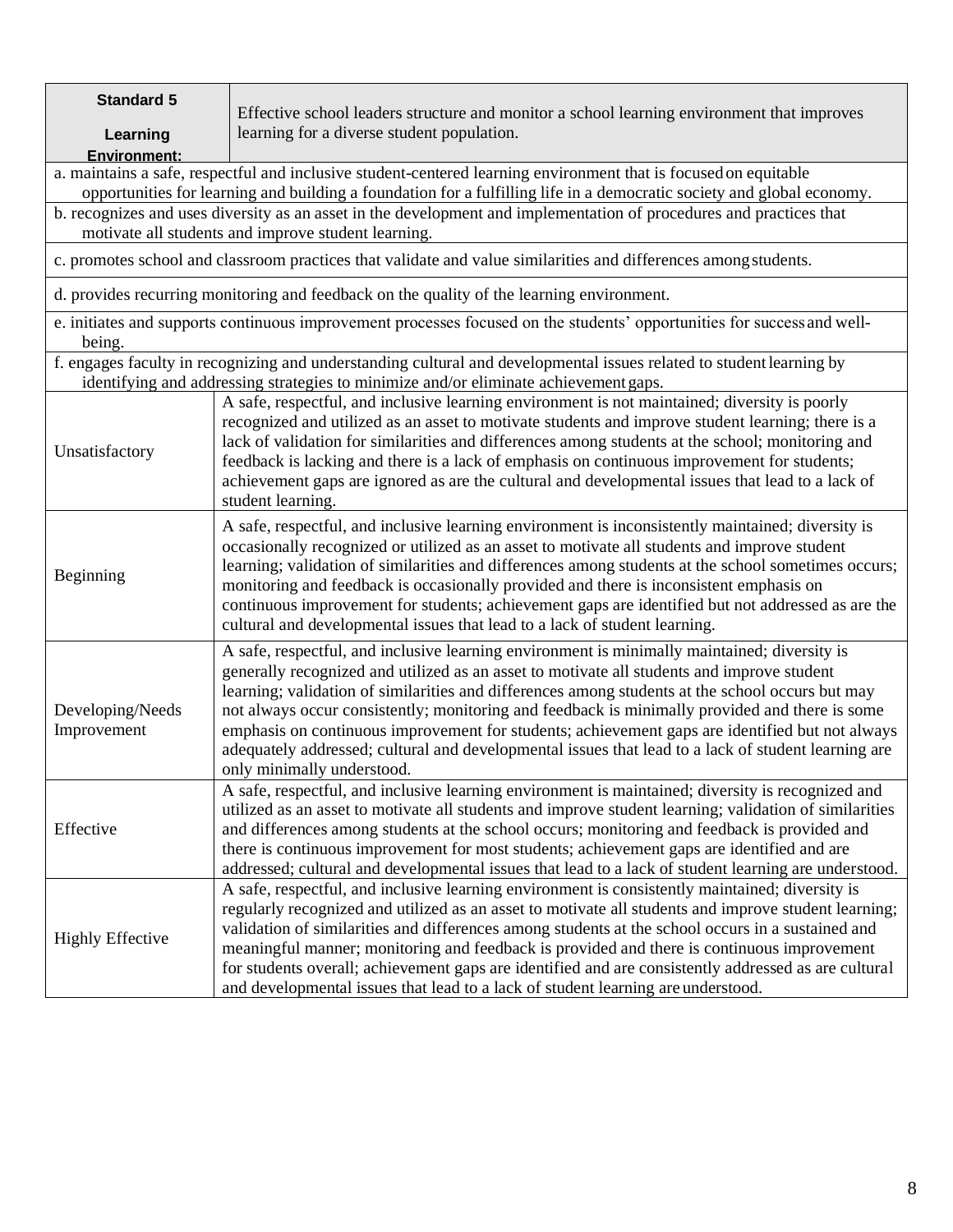#### **DOMAIN 3: ORGANIZATIONAL LEADERSHIP: 40%**

| <b>Standard 6</b><br><b>Decision-Making</b> | Effective school leaders employ and decision-making process based on vision, mission, and<br>improvement priorities using facts and data.                                                                                                                                                                                                                                                                                                                                                        |
|---------------------------------------------|--------------------------------------------------------------------------------------------------------------------------------------------------------------------------------------------------------------------------------------------------------------------------------------------------------------------------------------------------------------------------------------------------------------------------------------------------------------------------------------------------|
|                                             | a. gives priority attention to decisions that impact the quality of student learning and teacher proficiency.                                                                                                                                                                                                                                                                                                                                                                                    |
|                                             | b. uses critical-thinking and problem-solving techniques to define problems and identify solutions.                                                                                                                                                                                                                                                                                                                                                                                              |
| as needed.                                  | c. evaluates decisions for effectiveness, equity, intended and actual outcome; implements follow-up actions; and revises                                                                                                                                                                                                                                                                                                                                                                         |
|                                             | d. empowers others and distributes leadership when appropriate.                                                                                                                                                                                                                                                                                                                                                                                                                                  |
|                                             | e. uses effective technology integration to enhance decision-making and efficiency throughout the school.                                                                                                                                                                                                                                                                                                                                                                                        |
| Unsatisfactory                              | Does not prioritize decisions affecting the quality of student learning and/or teacher proficiency;<br>neglects critical thinking and problem-solving techniques designed to identify solutions; does not<br>evaluate decisions for effectiveness, equity, or outcome; fails at follow up; does not effectively<br>distribute leadership or empower others; lacks ability with technology and its application to<br>decision making and efficiency.                                              |
| Beginning                                   | Occasionally prioritizes decisions affecting the quality of student learning and/or teacher<br>proficiency; often neglects critical thinking and problem-solving techniques designed to identify<br>solutions; does not consistently evaluate decisions for effectiveness, equity, or outcome;<br>sporadically provides follow up; distributes leadership and empowers others inconsistently; has<br>very limited ability with technology and its application to decision making and efficiency. |
| Developing/Needs<br>Improvement             | Minimally prioritizes decisions affecting the quality of student learning and/or teacher<br>proficiency; sometimes neglects critical thinking and problem-solving techniques designed to<br>identify solutions; minimally evaluates decisions for effectiveness, equity, or outcome; provides<br>nominal follow up; sometimes distributes leadership and empowers others; has only basic ability<br>with technology and its application to decision making and efficiency.                       |
| Effective                                   | Prioritizes decisions affecting the quality of student learning and/or teacher proficiency; applies<br>critical thinking and problem-solving techniques designed to identify solutions; generally<br>evaluates all decisions for effectiveness, equity, or outcome; provides regular follow up;<br>distributes leadership and empowers others effectively; has an effective and working knowledge<br>of technology and its application to decision making and efficiency.                        |
| <b>Highly Effective</b>                     | Consistently prioritizes decisions affecting the quality of student learning and/or teacher<br>proficiency; always applies critical thinking and problem-solving techniques designed to identify<br>solutions; evaluates all decisions for effectiveness, equity, or outcome; provides consistent<br>follow up; distributes leadership and empowers others in a highly effective manner; has an<br>extensive ability with technology and its application to decision making and efficiency.      |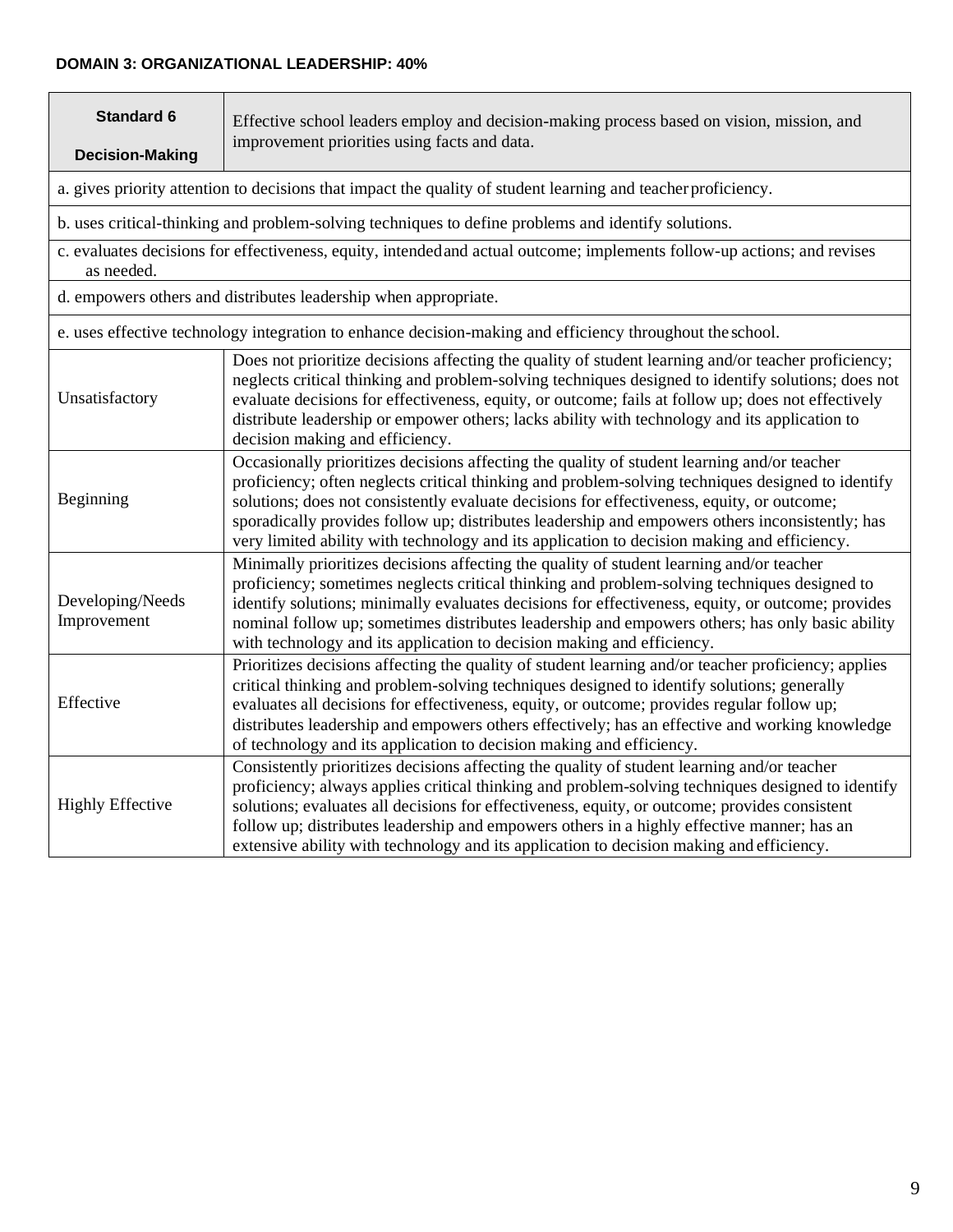| <b>Standard 7</b><br><b>Leadership Development</b>          | Effective school leaders cultivate, support, and develop other leaders within the<br>organization.                                                                                                                                                                                                                                                                                                           |
|-------------------------------------------------------------|--------------------------------------------------------------------------------------------------------------------------------------------------------------------------------------------------------------------------------------------------------------------------------------------------------------------------------------------------------------------------------------------------------------|
| a. identifies and cultivates potential and emerging leaders |                                                                                                                                                                                                                                                                                                                                                                                                              |
|                                                             | b. delegates and provides evidence of trust in subordinate leaders                                                                                                                                                                                                                                                                                                                                           |
| c. plans for succession in key positions                    |                                                                                                                                                                                                                                                                                                                                                                                                              |
|                                                             | d. promotes and delegates teacher leadership functions with a focus on instructional proficiency and student learning                                                                                                                                                                                                                                                                                        |
|                                                             | e. develops sustainable and supportive relationships among other school leaders, parents, and community                                                                                                                                                                                                                                                                                                      |
| Unsatisfactory                                              | Fails to identify or cultivate emerging leaders; rarely delegates; does not plan for<br>succession into key positions; neglects instructional proficiency and student learning<br>when promoting teacher leaders; fails to cultivate supportive relationships among other<br>school leaders, parents, and community.                                                                                         |
| Beginning                                                   | Occasionally identifies and cultivates emerging leaders; delegates minimally; planning<br>for succession into key positions is occasional or inconsistent; instructional proficiency<br>and student learning is sometimes considered when promoting teacher leaders;<br>supportive relationships among other school leaders, parents, and community are<br>minimally cultivated.                             |
| Developing/Needs<br>Improvement                             | Usually identifies and cultivates emerging leaders; sometimes delegates; typically plans<br>for succession into key positions; instructional proficiency and student learning is<br>usually considered when promoting teacher leaders; supportive relationships among<br>other school leaders, parents, and community are cultivated.                                                                        |
| Effective                                                   | Regularly identifies and cultivates emerging leaders; often delegates and does so<br>appropriately and effectively; makes long-term plans for succession into key positions;<br>instructional proficiency and student learning is considered when promoting teacher<br>leaders; supportive relationships among other school leaders, parents, and community<br>are effectively cultivated.                   |
| <b>Highly Effective</b>                                     | Consistently identifies and cultivates emerging leaders; always delegates appropriately<br>and effectively; makes long-term plans for succession into key positions; instructional<br>proficiency and student learning is always considered when promoting teacher leaders;<br>supportive relationships among other school leaders, parents, and community are<br>consistently cultivated and are effective. |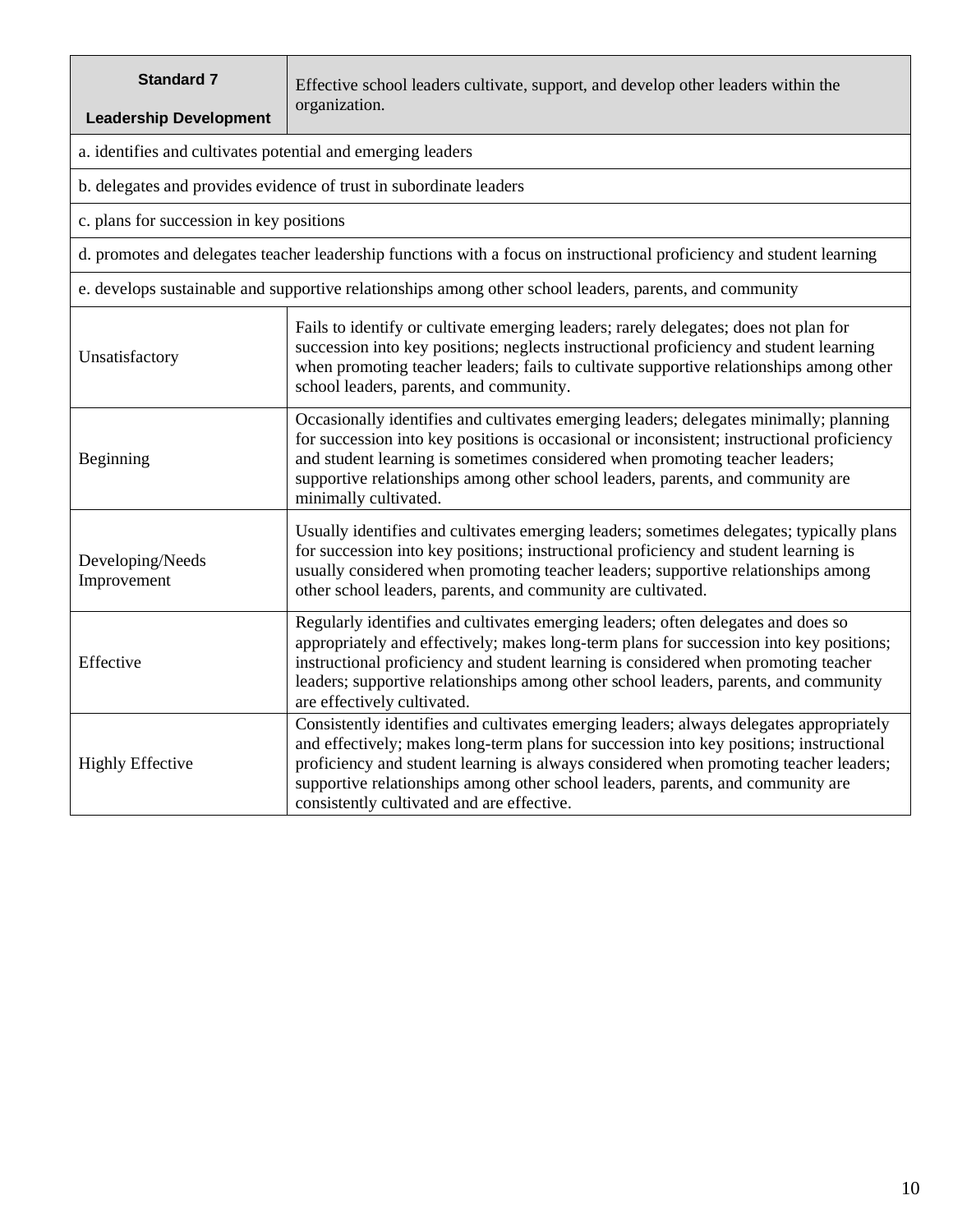| <b>Standard 8</b><br><b>School Management</b> | Effective school leaders manage the organization, operations, and facilities in ways that<br>maximize the use of resources to promote a safe, efficient, legal, and effective learning<br>environment                                                                                                                                |
|-----------------------------------------------|--------------------------------------------------------------------------------------------------------------------------------------------------------------------------------------------------------------------------------------------------------------------------------------------------------------------------------------|
|                                               | a. organizes time, tasks and projects effectively with clear objectives and coherent plans.                                                                                                                                                                                                                                          |
|                                               | b. establishes appropriate deadlines for him/herself and the entire organization.                                                                                                                                                                                                                                                    |
| faculty development.                          | c. manages schedules, delegates, and allocates resources to promote collegial efforts in school improvement and                                                                                                                                                                                                                      |
|                                               | d. is fiscally responsible and maximizes the impact of fiscal resources on instructional priorities.                                                                                                                                                                                                                                 |
| Unsatisfactory                                | Inefficiently organizes time, tasks, and projects; objectives are not set or are unclear;<br>deadlines are not established and/or are inappropriate; ineffectively organizes schedules,<br>delegation, and resources; is not attuned to fiscal matters and fiscal impacts on instructional<br>priorities.                            |
| Beginning                                     | Minimally organizes time, tasks, and projects; objectives are not always clear; deadlines are<br>sometimes established and/or are not always appropriate; organizes schedules, delegation,<br>and resources inconsistently; is not consistently attuned to fiscal matters and fiscal impacts<br>on instructional priorities.         |
| Developing/Needs<br>Improvement               | Generally organizes time, tasks, and projects; objectives are usually clear; deadlines are<br>established but may not always be appropriate; typically organizes schedules, delegation, and<br>resources appropriately; is generally attuned to fiscal matters and fiscal impacts on<br>instructional priorities.                    |
| Effective                                     | Regularly organizes time, tasks, and projects; objectives are mostly clear and appropriate to<br>the tasks; deadlines are established and are generally appropriate; organizes schedules,<br>delegation, and resources appropriately; is effectively attuned to fiscal matters and fiscal<br>impacts on instructional priorities.    |
| <b>Highly Effective</b>                       | Consistently organizes time, tasks, and projects; objectives are mostly clear and appropriate<br>to the tasks; deadlines are established and are generally appropriate; organizes schedules,<br>delegation, and resources appropriately; is effectively attuned to fiscal matters and fiscal<br>impacts on instructional priorities. |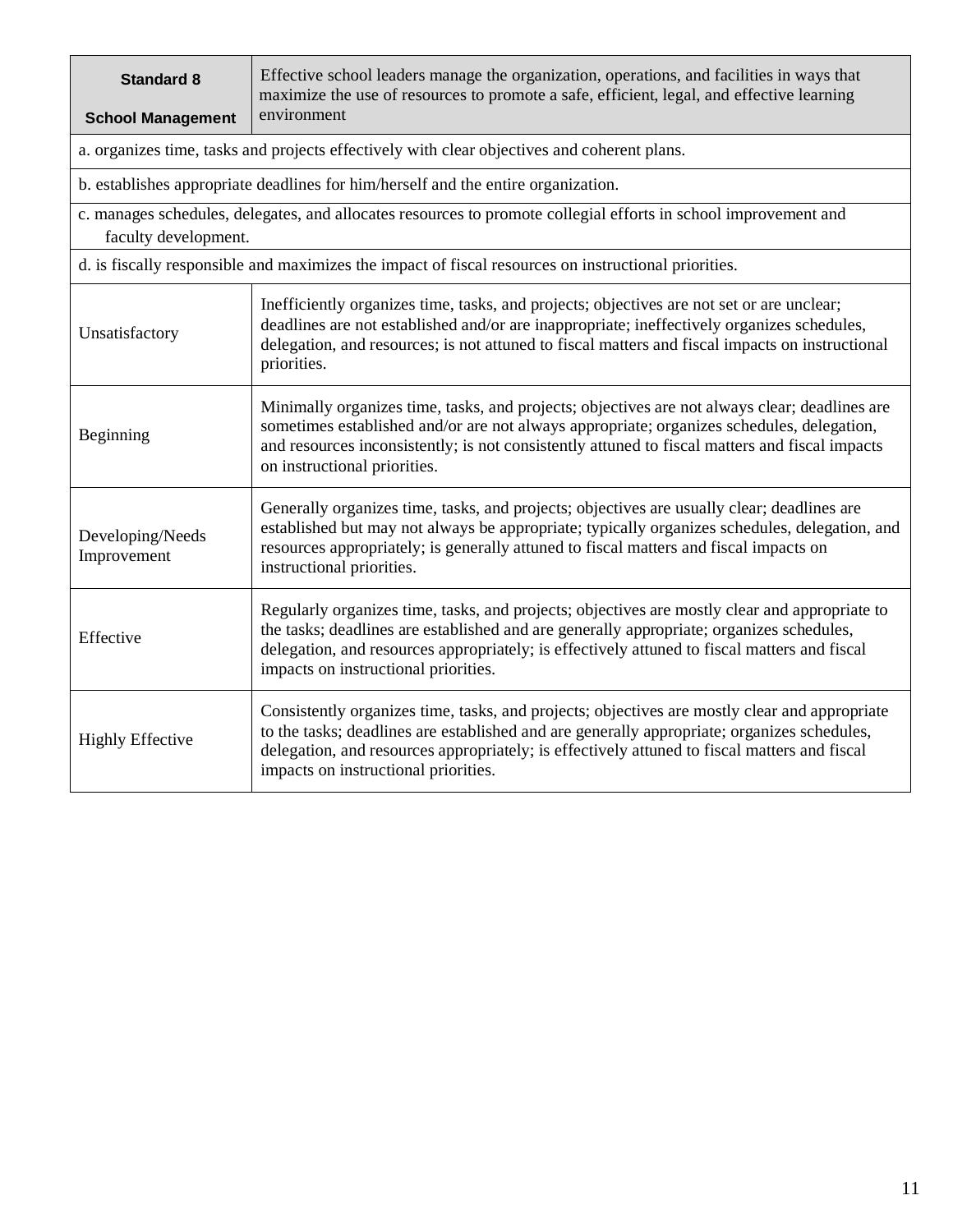| <b>Standard 9</b><br><b>Communication</b>                                                                                                                                                                                                                                                                                                                                                                                                                                                       |  | Effective school leaders practice two-way communications and use appropriate oral, written,<br>and electronic communication and collaboration skills to accomplish school and system goals<br>by building and maintaining relationships with students, faculty, parents, and community.                                                                                                                                                                                                                                                               |
|-------------------------------------------------------------------------------------------------------------------------------------------------------------------------------------------------------------------------------------------------------------------------------------------------------------------------------------------------------------------------------------------------------------------------------------------------------------------------------------------------|--|-------------------------------------------------------------------------------------------------------------------------------------------------------------------------------------------------------------------------------------------------------------------------------------------------------------------------------------------------------------------------------------------------------------------------------------------------------------------------------------------------------------------------------------------------------|
|                                                                                                                                                                                                                                                                                                                                                                                                                                                                                                 |  | a. actively listens to and learns from students, staff, parents, and community stakeholders.                                                                                                                                                                                                                                                                                                                                                                                                                                                          |
|                                                                                                                                                                                                                                                                                                                                                                                                                                                                                                 |  | b. recognizes individuals for effective performance.                                                                                                                                                                                                                                                                                                                                                                                                                                                                                                  |
|                                                                                                                                                                                                                                                                                                                                                                                                                                                                                                 |  | c. communicates student expectations and performance information to students, parents, and community.                                                                                                                                                                                                                                                                                                                                                                                                                                                 |
|                                                                                                                                                                                                                                                                                                                                                                                                                                                                                                 |  | d. maintains high visibility at school and in the community and regularly engages stakeholders in the work of the                                                                                                                                                                                                                                                                                                                                                                                                                                     |
|                                                                                                                                                                                                                                                                                                                                                                                                                                                                                                 |  | e. creates opportunities within the school to engage students, faculty, parents, and community stakeholders in<br>constructive conversations about important school issues.                                                                                                                                                                                                                                                                                                                                                                           |
|                                                                                                                                                                                                                                                                                                                                                                                                                                                                                                 |  | f. utilizes appropriate technologies for communication and collaboration.                                                                                                                                                                                                                                                                                                                                                                                                                                                                             |
|                                                                                                                                                                                                                                                                                                                                                                                                                                                                                                 |  | g. ensures that faculty receives timely information about student learning requirements, academic standards, and all<br>other local state, and federal administrative requirements and decisions.                                                                                                                                                                                                                                                                                                                                                     |
| Unsatisfactory                                                                                                                                                                                                                                                                                                                                                                                                                                                                                  |  | Does not listen actively to students, staff, parents, or other stakeholders; fails to recognize<br>individuals for effective performance; information on student expectations and performance is<br>poorly communicated; does not maintain visibility; avoids engagement with students, staff,<br>parents, and the community; does not effectively use technology to communicate and collaborate;<br>does not provide timely information regarding learning requirements, academic standards, or other<br>requirements or decisions.                  |
| Beginning                                                                                                                                                                                                                                                                                                                                                                                                                                                                                       |  | Occasionally listens to students, staff, parents, or other stakeholders; sometimes recognizes<br>individuals for effective performance; information on student expectations and performance is<br>minimally communicated; does not consistently maintain visibility; sometimes avoids engagement<br>with students, staff, parents, and the community; uses very minimal technology to communicate<br>and collaborate; provides information regarding learning requirements, academic standards, or<br>other requirements or decisions inconsistently. |
| Developing/Needs<br>Improvement                                                                                                                                                                                                                                                                                                                                                                                                                                                                 |  | Generally listens to students, staff, parents, or other stakeholders; recognizes individuals for<br>effective performance; information on student expectations and performance is usually<br>communicated; maintains visibility; generally is engaged with students, staff, parents, and the<br>community; uses basic technology to communicate and collaborate; provides information<br>regarding learning requirements, academic standards, or other requirements or decisions.                                                                     |
| Regularly listens to students, staff, parents, and other stakeholders; recognizes individuals for<br>effective performance; information on student expectations and performance is usually<br>Effective<br>communicated; maintains visibility; generally is engaged with students, staff, parents, and the<br>community; uses basic technology to communicate and collaborate; provides information<br>regarding learning requirements, academic standards, or other requirements or decisions. |  |                                                                                                                                                                                                                                                                                                                                                                                                                                                                                                                                                       |
| <b>Highly Effective</b>                                                                                                                                                                                                                                                                                                                                                                                                                                                                         |  | Consistently listens to students, staff, parents, and other stakeholders; recognizes individuals for<br>effective performance; information on student expectations and performance is usually<br>communicated; maintains visibility; generally is engaged with students, staff, parents, and the<br>community; uses basic technology to communicate and collaborate; provides information<br>regarding learning requirements, academic standards, or other requirements or decisions.                                                                 |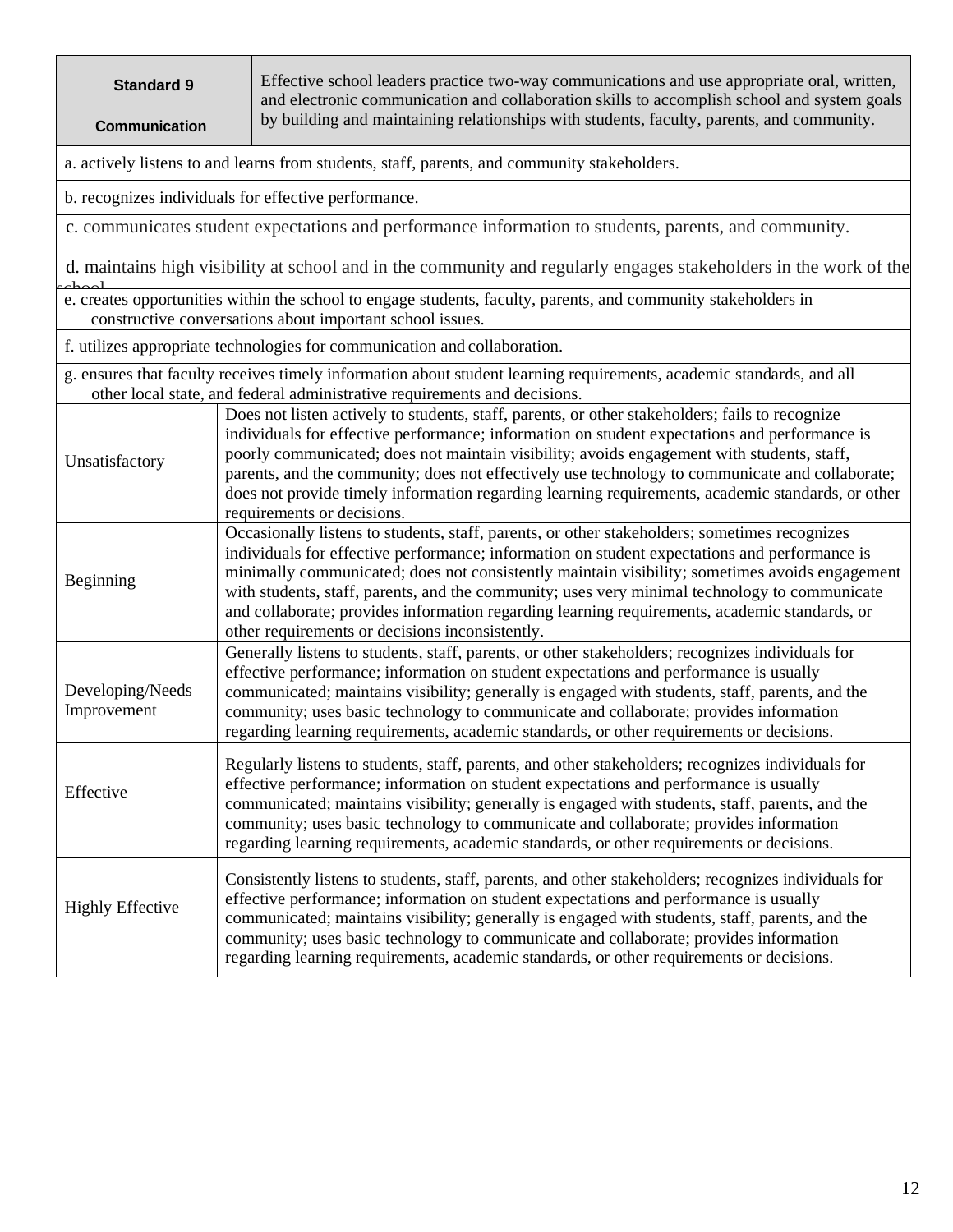#### **DOMAIN 4: PROFESSIONAL AND ETHICAL BEHAVIOR: 10%**

*The effective professional school administrator demonstrates professional and ethical behavior in all school and community interactions.*

| <b>Standard 10</b><br><b>Professional and</b><br><b>Ethical Behavior</b> | Effective school leaders demonstrate personal and professional behaviors consistent with<br>quality practices in education and as a community leader.                                                                                                                                                                                                                                                                                                                                                                                                                            |
|--------------------------------------------------------------------------|----------------------------------------------------------------------------------------------------------------------------------------------------------------------------------------------------------------------------------------------------------------------------------------------------------------------------------------------------------------------------------------------------------------------------------------------------------------------------------------------------------------------------------------------------------------------------------|
|                                                                          | a. adheres to the Code of Ethics and the Principles of Professional Conduct for the Education Profession in Florida,<br>pursuant to Rules 6B-1.001 and 6B-1006, F.A.C.                                                                                                                                                                                                                                                                                                                                                                                                           |
|                                                                          | b. demonstrates resiliency by staying focused on the school vision and reacting constructively to the barriers to<br>success that include disagreement and dissent with leadership.                                                                                                                                                                                                                                                                                                                                                                                              |
|                                                                          | c. demonstrates a commitment to the success of all students, identifying barriers and their impact on the well-being of<br>the school, families and local community.                                                                                                                                                                                                                                                                                                                                                                                                             |
| system.                                                                  | d. engages in professional learning that improves professional practice in alignment with the needs of the school                                                                                                                                                                                                                                                                                                                                                                                                                                                                |
|                                                                          | e. demonstrates a willingness to admit error and learn from it                                                                                                                                                                                                                                                                                                                                                                                                                                                                                                                   |
| feedback.                                                                | f. demonstrates explicit improvement in specific performance areas, based on previous evaluations and formative                                                                                                                                                                                                                                                                                                                                                                                                                                                                  |
| Unsatisfactory                                                           | Does not adhere to the Code of Ethics and Principles of Professional Conduct; loses sight of the<br>school vision; does not react constructively to barriers to success; is not committed to success of<br>all students; is not engaged in professional learning or methods to improve practice; does not<br>admit error and/or fails to learn from mistakes; responds negatively to evaluation and/or does<br>not demonstrate improvement based on former evaluation.                                                                                                           |
| Beginning                                                                | Minimally adheres to the Code of Ethics and Principles of Professional Conduct; sometimes<br>loses sight of the school vision; sometimes does not react constructively to barriers to success; is<br>committed to success of some students; is minimally engaged in professional learning or<br>methods to improve practice; sometimes admits error and/or learns from mistakes; is sometimes<br>indifferent to evaluation and/or does not always demonstrate improvement based on former<br>evaluation.                                                                         |
| Developing/Needs<br>Improvement                                          | Generally adheres to the Code of Ethics and Principles of Professional Conduct; usually has<br>the school vision in focus; generally reacts constructively to barriers to success; is committed<br>to the success of students; engages in professional learning or methods to improve practice;<br>usually admits error and learns from mistakes; responds appropriately to evaluation and<br>usually demonstrates improvement based on former evaluation.                                                                                                                       |
| Effective                                                                | Adheres to the Code of Ethics and Principles of Professional Conduct; keeps the school vision<br>in focus; reacts constructively to barriers to success; demonstrates a regular commitment to the<br>success of all students; regularly engages in professional learning or methods to improve<br>practice; admits error and learns from mistakes; responds appropriately to evaluation and<br>demonstrates improvement based on former evaluation.                                                                                                                              |
| <b>Highly Effective</b>                                                  | Consistently adheres to the Code of Ethics and Principles of Professional Conduct;<br>consistently establishes a school vision and keeps it in focus; always reacts constructively to<br>barriers to success; demonstrates a sustained commitment to the success of all students;<br>consistently engages in professional learning or methods to improve practice and shows<br>results from this learning; admits error and always learns from mistakes; consistently responds<br>appropriately to evaluation and always demonstrates improvement based on former<br>evaluation. |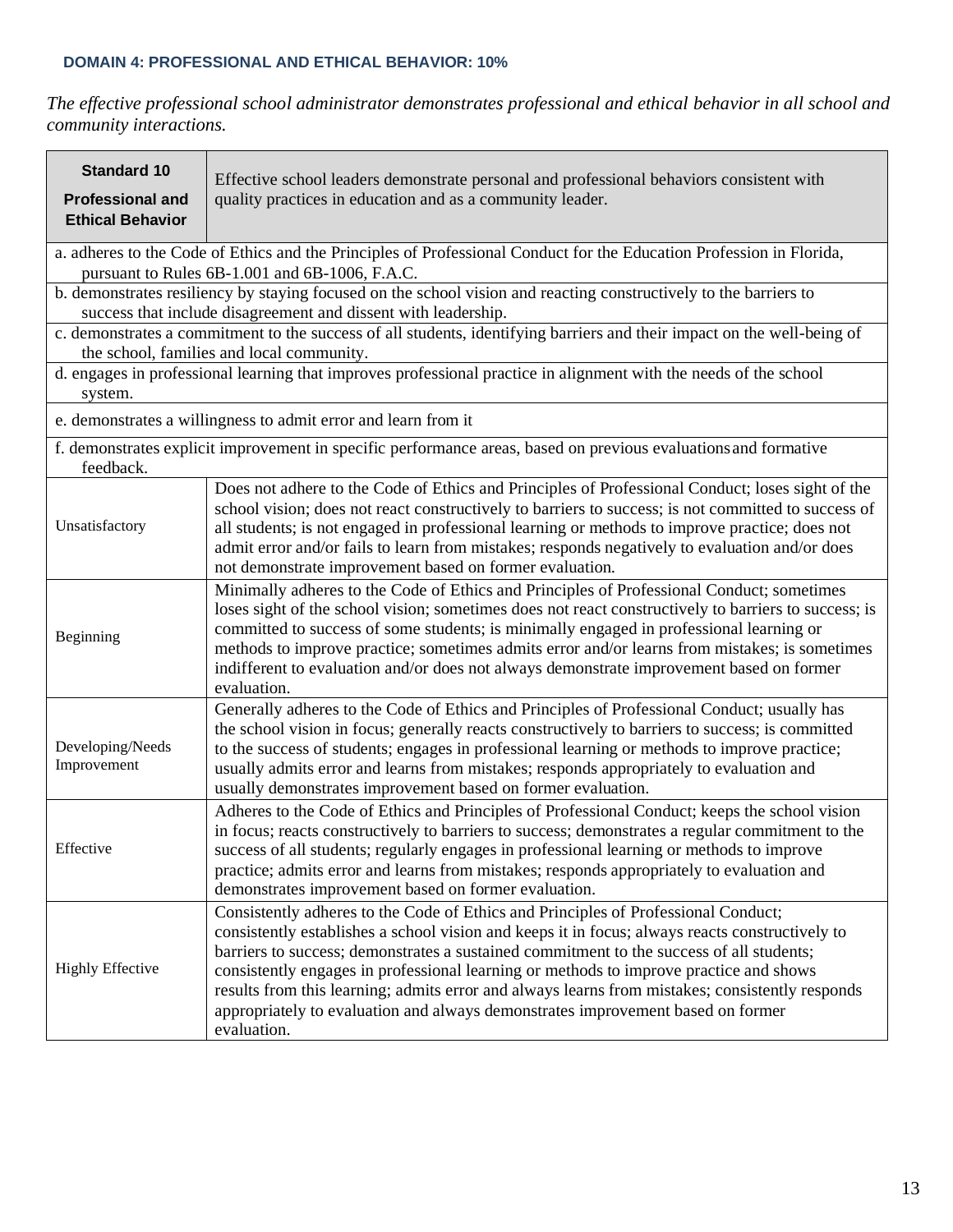### **Deliberate Practice**

In addition to the Florida Principal Leadership Standards, the Pasco Evaluation System requires each leader to develop a Deliberate Practice Plan. This plan focuses on a particular area of growth aligned with one of the Principal Leadership Standards. The DPP score is additive at 20%.

#### **Scoring of the Deliberate Practice Plan**

The DPP is rated/scored on a 4 point rubric (see below) 20% of the score is added to the Status Score to calculate the Instructional Leadership Score

### **Deliberate Practice Rubric**

| <b>Highly Effective</b> | Develop a plan and implement all of the plan. |  |
|-------------------------|-----------------------------------------------|--|
|                         | Monitor progress and reflect on results       |  |
| Effective               | Develop a plan and implement all of the plan. |  |
|                         | Monitor progress.                             |  |
| <b>Needs</b>            | Develop a plan and implement part or all of   |  |
| Improvement/Developing  | the plan.                                     |  |
| Unsatisfactory          | No plan                                       |  |
|                         |                                               |  |
|                         |                                               |  |

#### **Student Performance Measure**

The SPM for school administrators will include three years of student performance data when available. Schoolwide VAM will be used. This will include the current year and the two years immediately preceding the current year. If less than the three most recent years of data are available, those years for which the data is available will be used.

The SPM scores for the three years are averaged to obtain a final SPM score for the current year.

### **Scoring for the Student Performance Measure** School Principal School-wide VAM Assistant Principal School-wide VAM

SPM ratings/scores are based on the 4 point rubric:

### **4 Point Scoring Rubric**

| <b>Highly Effective</b>      |  |
|------------------------------|--|
| Effective                    |  |
| Needs Improvement/Developing |  |
| Unsatisfactory               |  |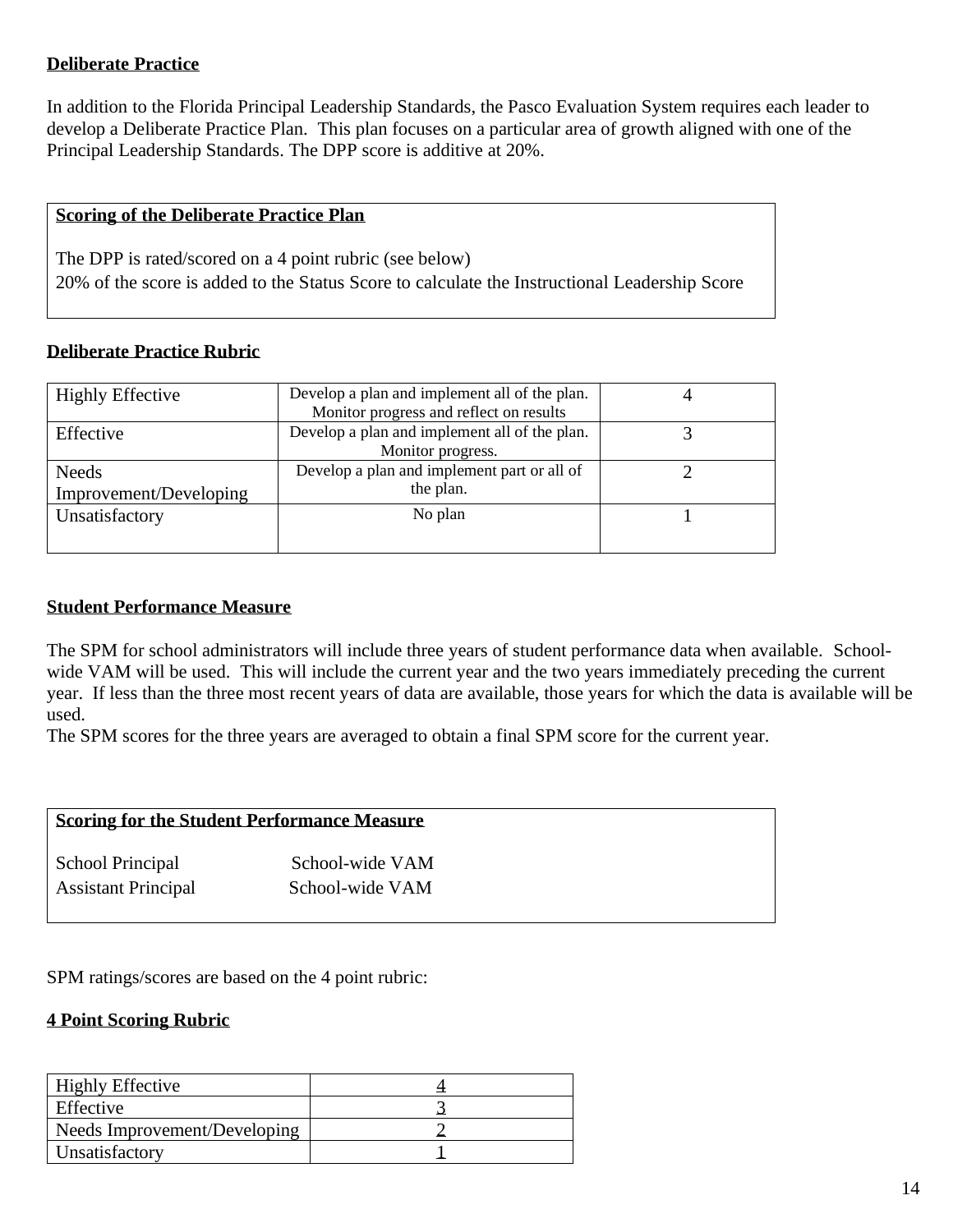### **Summative Scoring Components**

| <b>Instructional Leadership</b>    | 65% |
|------------------------------------|-----|
| <b>Student Performance Measure</b> | 35% |

#### **Observations**

Pasco school administrators will be evaluated by their direct supervisor (i.e. assistant principals will be evaluated by their principal and the principals will be evaluated by the assistant superintendent who oversees that school).

The supervising administrator will meet face-to-face with the observed administrator at least two times during the year to reflect on leadership practices and provide feedback.

The Summative evaluation score is calculated using three scoring metrics as previously described:

- 1. Status Score based on the Florida Principal Leadership Standards
- 2. Additive Deliberate Practice score, 20% of which is added to the Status Score to calculate the Instructional Leadership Score
- 3. Student Performance Measure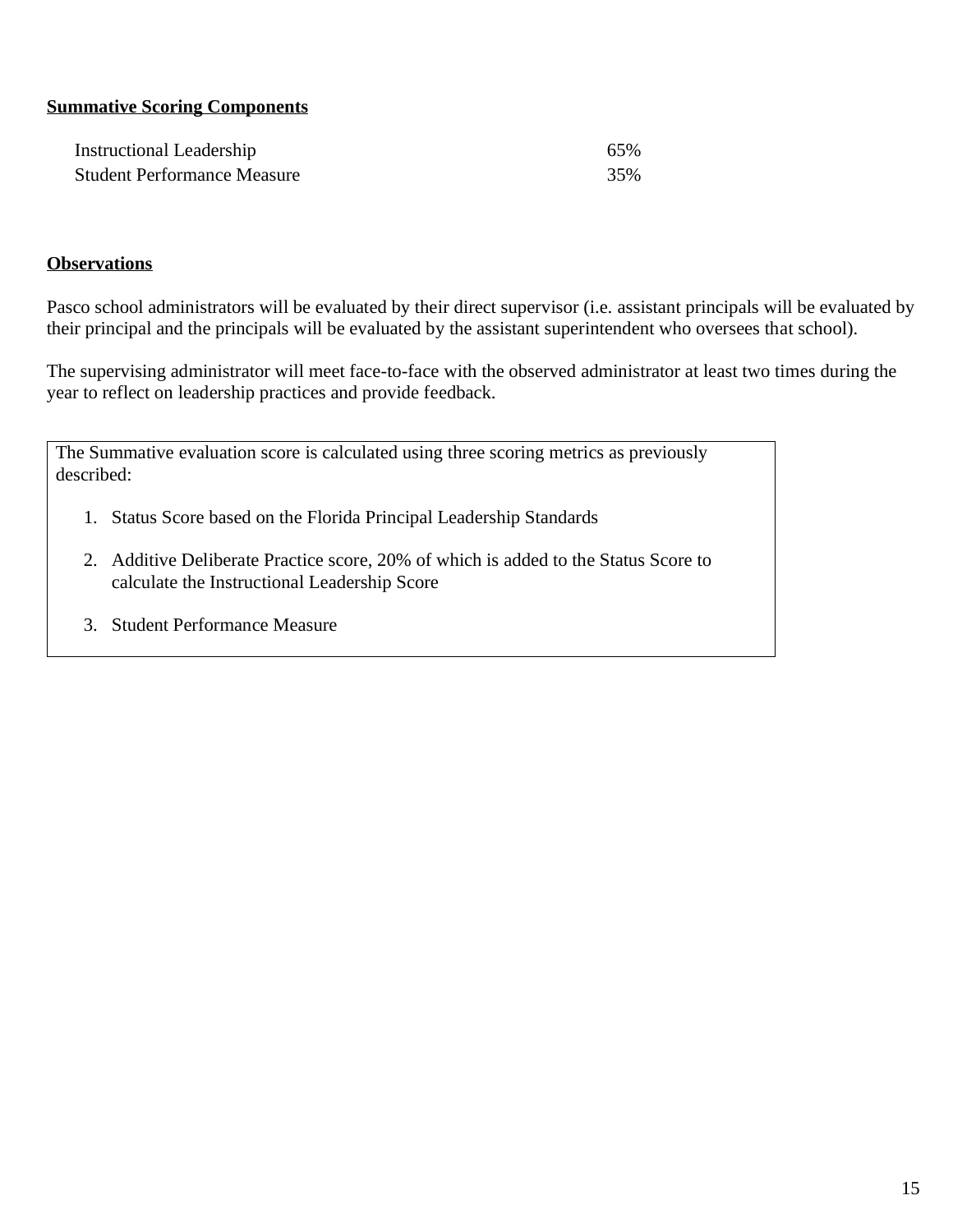### **Part II: Evaluation System Requirements**

### **System Framework**

- $\boxtimes$  The evaluation system framework is based on sound educational principles and contemporary research in effective educational practices.
- $\boxtimes$  The observation instrument(s) to be used for school administrators include indicators based on each of the Florida Principal Leadership Standards (FPLSs) adopted by the State Board of Education.

### **Training**

- $\boxtimes$  The district provides training programs and has processes that ensure:
	- ➢ Employees subject to an evaluation system are informed of the evaluation criteria, data sources, methodologies, and procedures associated with the evaluation before the evaluation takes place; and
	- ➢ Individuals with evaluation responsibilities and those who provide input toward evaluations understand the proper use of the evaluation criteria and procedures.

### **Data Inclusion and Reporting**

 $\boxtimes$  The district may provide opportunities for parents and instructional personnel to provide input into performance evaluations, when the district determines such input is appropriate.

### **Evaluation Procedures**

- $\boxtimes$  The district's system ensures all school administrators are evaluated at least once a year.
- $\boxtimes$  The district's evaluation procedures comply with the following statutory requirements in accordance with section 1012.34, F.S.:
	- $\triangleright$  The evaluator must be the individual responsible for supervising the employee; the evaluator may consider input from other personnel trained on the evaluation system.
	- ➢ The evaluator must provide timely feedback to the employee that supports the improvement of professional skills.
	- $\triangleright$  The evaluator must submit a written report to the employee no later than 10 days after the evaluation takes place.
	- $\triangleright$  The evaluator must discuss the written evaluation report with the employee.
	- ➢ The employee shall have the right to initiate a written response to the evaluation and the response shall become a permanent attachment to his or her personnel file.
	- ➢ The evaluator must submit a written report of the evaluation to the district school superintendent for the purpose of reviewing the employee's contract.
	- ➢ The evaluator may amend an evaluation based upon assessment data from the current school year if the data becomes available within 90 days of the end of the school year.

### **Use of Results**

- $\boxtimes$  The district has procedures for how evaluation results will be used to inform the
	- ➢ Planning of professional development; and
	- ➢ Development of school and district improvement plans.
- $\boxtimes$  The district's system ensures school administrators who have been evaluated as less than effective are required to participate in specific professional development programs, pursuant to section 1012.98(10), F.S.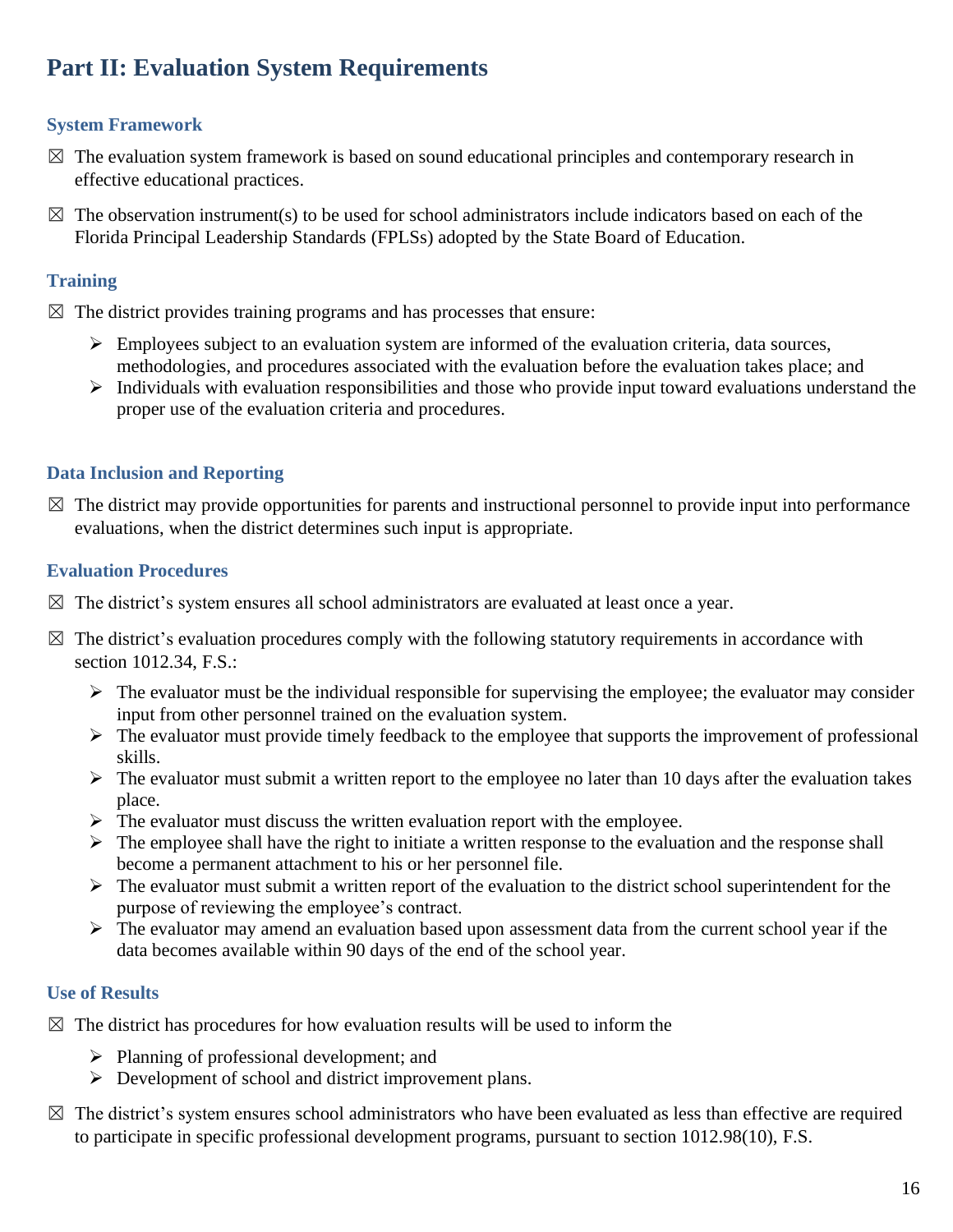### **Notifications**

- $\boxtimes$  The district has procedures for the notification of unsatisfactory performance that comply with the requirements outlined in Section 1012.34(4), F.S.
- $\boxtimes$  The district school superintendent shall annually notify the Department of Education of any school administrators who
	- ➢ Receive two consecutive unsatisfactory evaluation ratings; or
	- ➢ Are given written notice by the district of intent to terminate or not renew their employment, as outlined in section 1012.34(5), F.S.

### **District Self-Monitoring**

- $\boxtimes$  The district has a process for monitoring implementation of its evaluation system that enables it to determine the following:
	- ➢ Compliance with the requirements of section 1012.34, F.S., and Rule 6A-5.030, F.A.C.;
	- ➢ Evaluators' understanding of the proper use of evaluation criteria and procedures, including evaluator accuracy and inter-rater reliability;
	- ➢ Evaluators provide necessary and timely feedback to employees being evaluated;
	- $\triangleright$  Evaluators follow district policies and procedures in the implementation of evaluation system(s);
	- ➢ Use of evaluation data to identify individual professional development; and,
	- ➢ Use of evaluation data to inform school and district improvement plans.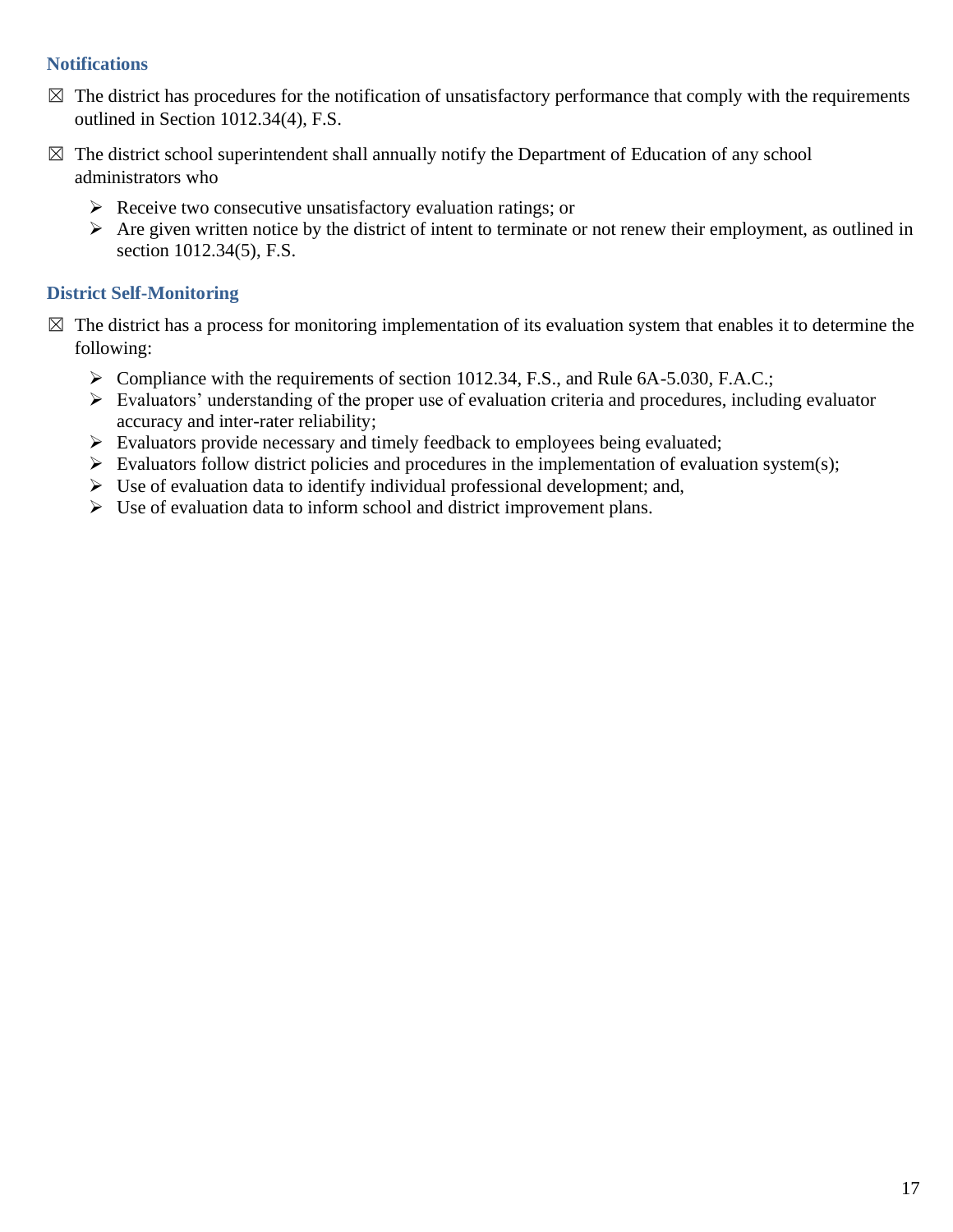### **Part III: Evaluation Procedures**

*In Part III, the district shall provide the following information regarding the observation and evaluation of school administrators. The following tables are provided for convenience and may be customized to accommodate local evaluation procedures.*

1. Pursuant to section 1012.34(3)(b), F.S., all personnel must be fully informed of the criteria, data sources, methodologies, and procedures associated with the evaluation process before the evaluation takes place. In the table below, describe when and how school administrators are informed of the criteria, data sources, methodologies, and procedures associated with the evaluation process.

| <b>Personnel</b><br>Group         | <b>When Personnel</b><br>are Informed | <b>Method(s) of Informing</b>                                                                                                                                                                                                                                                                                                                                                      |
|-----------------------------------|---------------------------------------|------------------------------------------------------------------------------------------------------------------------------------------------------------------------------------------------------------------------------------------------------------------------------------------------------------------------------------------------------------------------------------|
| School<br><b>Administrators</b>   | July - October                        | Conference (Zoom) call<br>Together We Lead session opportunities<br>Administrator Overview of T.E. System document<br>Principal Meeting presentations<br><b>Evaluation Calibration Training</b><br>Resources in:<br><b>Evaluation Platform</b><br>Accountability, Research, and Measurement<br><b>SharePoint</b><br>Beginning of Year Canvas course<br>Weekly email communications |
| <b>District</b><br>Administration | July, August                          | Conference (Zoom) call<br>Together We Lead session opportunities<br>Administrator Overview of T.E. System document<br><b>Evaluation Calibration Training</b><br>Resources in:<br><b>Evaluation Platform</b><br>Accountability, Research, and Measurement<br><b>SharePoint</b><br>Beginning of Year Canvas course<br>Weekly email communications                                    |
| A11<br>administrators             | On Going                              | Administrator Overview of T.E. System document<br><b>Evaluation Calibration Training</b><br>Resources in:<br><b>Evaluation Platform</b><br>Accountability, Research, and Measurement<br><b>SharePoint</b><br>Weekly email communications                                                                                                                                           |
|                                   |                                       |                                                                                                                                                                                                                                                                                                                                                                                    |

2. Pursuant to section 1012.34(3)(a)3., F.S., evaluation criteria for instructional leadership must include indicators based upon each of the FPLSs adopted by the State Board of Education. In the table below, describe when and how evidence of demonstration of the FPLSs is collected.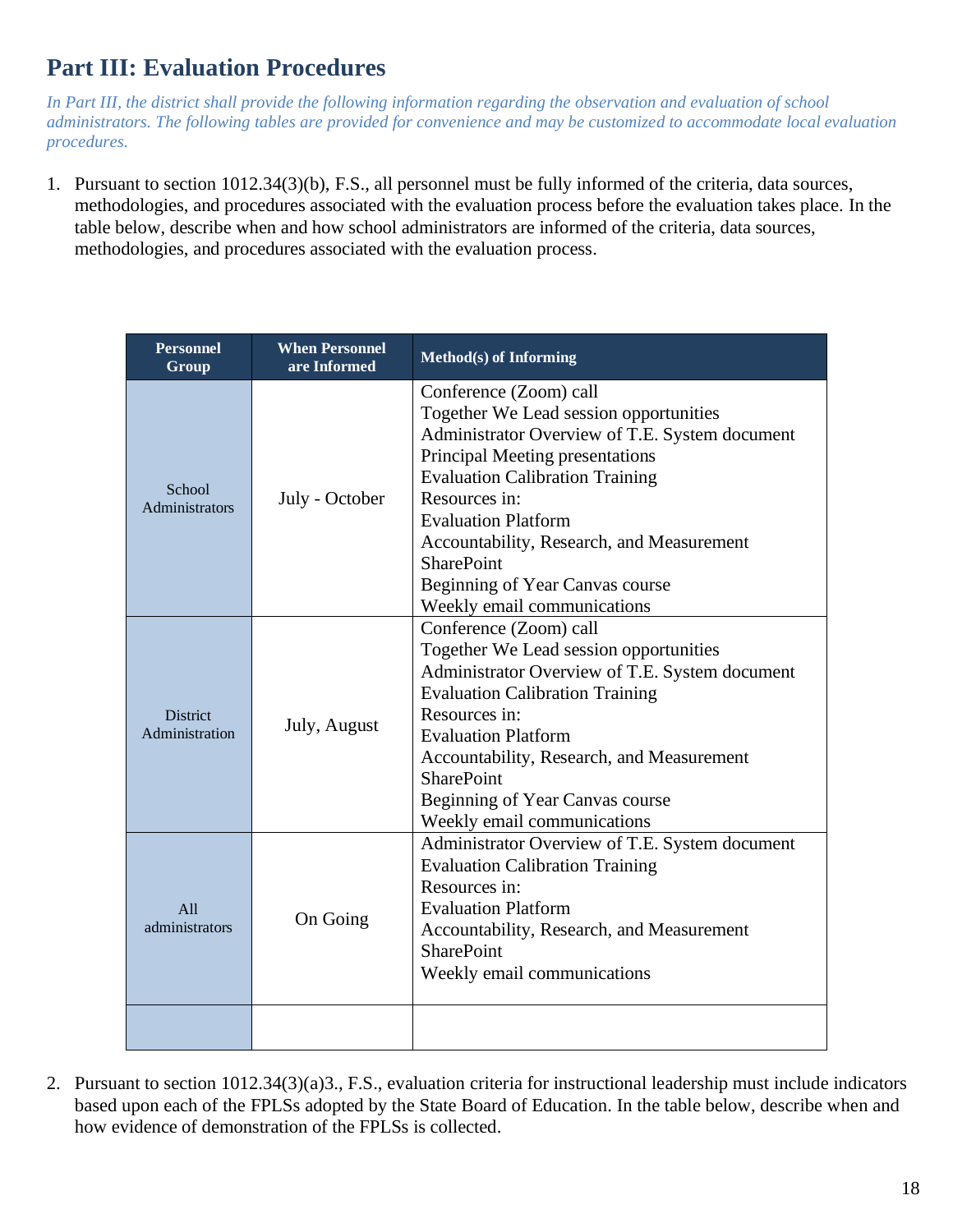| <b>Personnel</b><br>Group       | <b>When Evidence</b><br>is Collected | <b>Method(s) of Collection</b>                                                          |
|---------------------------------|--------------------------------------|-----------------------------------------------------------------------------------------|
| School<br>Administrators        | $August - June$                      | Observations, conferences, artifacts, reports,<br>achievement data                      |
| School<br><b>Administrators</b> | July, August                         | School level Student Performance Measures / VAM<br>analysis<br>Student Achievement data |
|                                 |                                      |                                                                                         |

3. Pursuant to section 1012.34(3)(a), F.S., a performance evaluation must be conducted for each employee at least once a year. In the table below, describe when and how many summative evaluations are conducted for school administrators.

| <b>Personnel</b><br><b>Group</b> | Number of<br><b>Evaluations</b> | <b>When Evaluations Occur</b> | <b>When Evaluation Results are</b><br><b>Communicated to Personnel</b>                    |
|----------------------------------|---------------------------------|-------------------------------|-------------------------------------------------------------------------------------------|
| School<br>Administrators         |                                 | June                          | Within 10 days of<br><b>Instructional Practices</b><br>evaluation component<br>completion |
|                                  |                                 |                               |                                                                                           |
|                                  |                                 |                               |                                                                                           |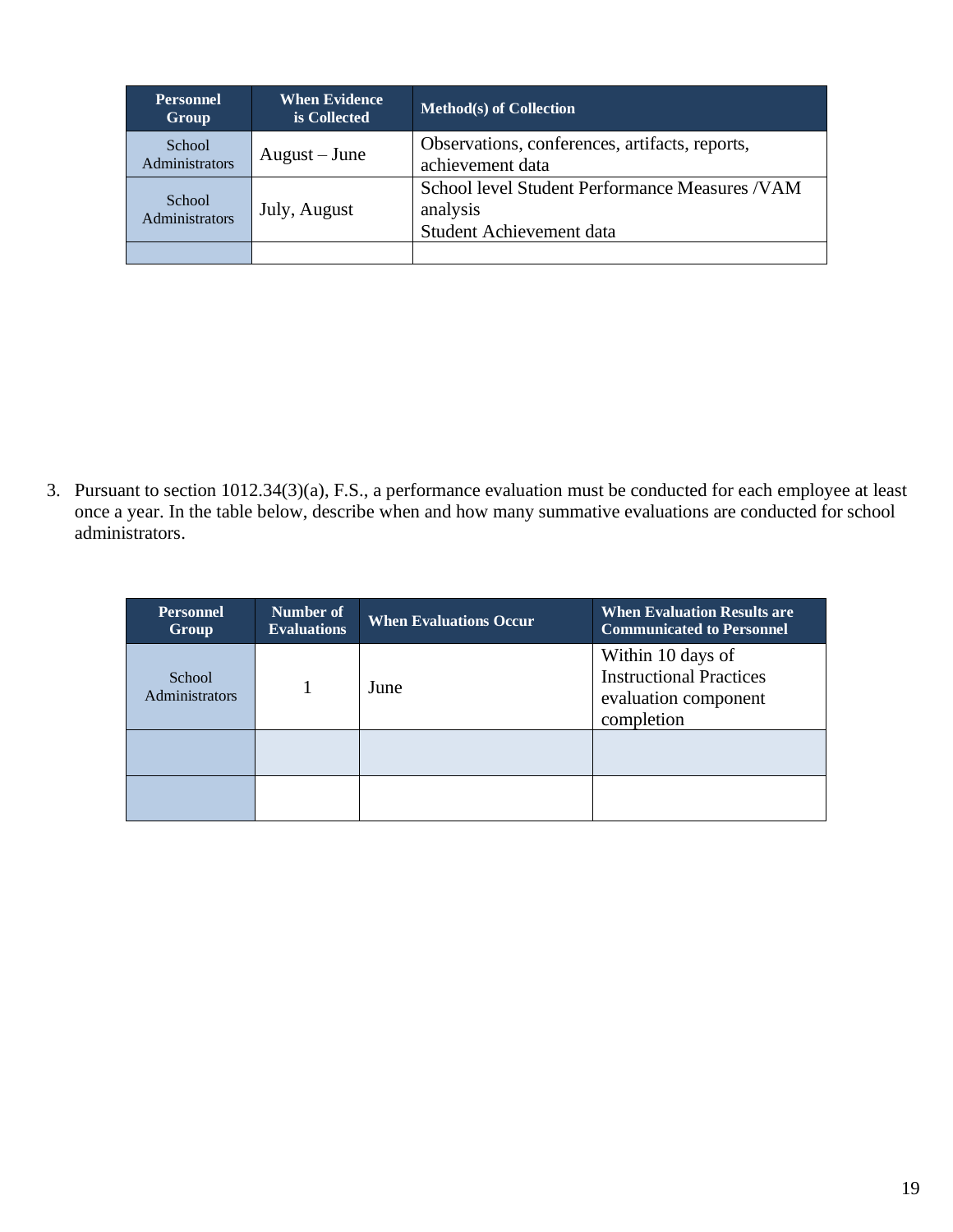### **Part IV: Evaluation Criteria**

### **A. Instructional Leadership**

*In this section, the district shall provide the following information regarding the instructional leadership data that will be included for school administrator evaluations.*

1. Pursuant to section 1012.34(3)(a)3., F.S., at least one-third of the evaluation must be based upon instructional leadership. In Pasco County, instructional leadership accounts for 65% of the school administrator performance evaluation.

### **Principal Leadership Standards Rubric**

| <b>Highly Effective</b>      |  |
|------------------------------|--|
| Effective                    |  |
| Developing/Needs Improvement |  |
| Beginning                    |  |
| Unsatisfactory               |  |

- Each Standard is rated using the 5 point rubric above
- Each Standard score is equally weighted
- The 10 Standard scores are averaged resulting in a Status Score
- The Deliberate Practice Plan additive score (in B. Other indicators of Performance) is then added to the Status Score to calculate the Instructional Leadership Score.
- •

### **Principal Leadership Standards Rubric Descriptions**

#### **DOMAIN I: STUDENT ACHIEVEMENT: 2 standards in this Domain - 20% of Leadership score**

| <b>Standard 1-Student Learning Results:</b>                                                                                                                                                                                                                                                                              | The professional administrator achieves results on the school's student<br>learning goals.                                                                                     |  |  |  |
|--------------------------------------------------------------------------------------------------------------------------------------------------------------------------------------------------------------------------------------------------------------------------------------------------------------------------|--------------------------------------------------------------------------------------------------------------------------------------------------------------------------------|--|--|--|
| curricula.                                                                                                                                                                                                                                                                                                               | a. The school's learning goals are based on the state's adopted student academic standards and the district's adopted                                                          |  |  |  |
| b. Student learning results are evidenced by the student performance and growth on statewide assessments; district-<br>determined assessments that are implemented by the district under Section 1008.22, F.S.; international assessments;<br>and other indicators of student success adopted by the district and state. |                                                                                                                                                                                |  |  |  |
| Unsatisfactory                                                                                                                                                                                                                                                                                                           | Learning goals are not based on adopted standards and/or adopted curricula; student<br>learning results are not or only rarely evidenced in state and district assessments.    |  |  |  |
| Beginning                                                                                                                                                                                                                                                                                                                | Learning goals are sometimes based on adopted standards and adopted curricula; student<br>learning results are sometimes evidenced in state and district assessments.          |  |  |  |
| Developing/Needs                                                                                                                                                                                                                                                                                                         | Learning goals are mostly based on adopted standards and/or adopted curricula; student                                                                                         |  |  |  |
| Improvement                                                                                                                                                                                                                                                                                                              | learning results are usually evidenced in state and district assessments.                                                                                                      |  |  |  |
| Effective                                                                                                                                                                                                                                                                                                                | Learning goals are based on adopted standards and/or adopted curricula; student learning<br>results are evidenced in state and district assessments.                           |  |  |  |
| <b>Highly Effective</b>                                                                                                                                                                                                                                                                                                  | Learning goals are consistently based on adopted standards and/or adopted curricula;<br>student learning results are consistently evidenced in state and district assessments. |  |  |  |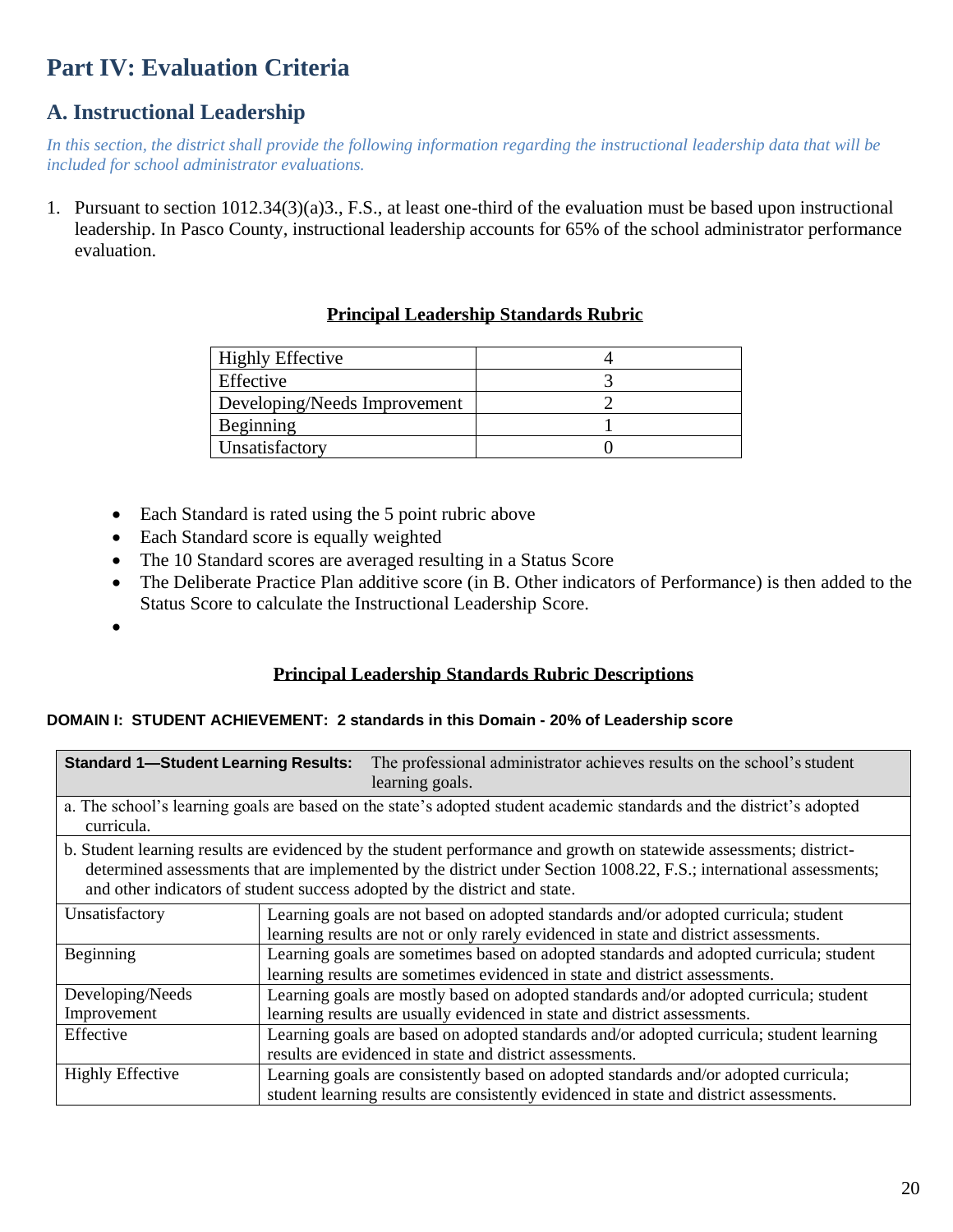| Standard 2—Student Learning as Priority: Effective school leaders demonstrate that student learning is their top |                                                                                                                       |  |
|------------------------------------------------------------------------------------------------------------------|-----------------------------------------------------------------------------------------------------------------------|--|
|                                                                                                                  | priority through leadership actions that build and support a learning                                                 |  |
|                                                                                                                  | organization focused on student success. The leader:                                                                  |  |
|                                                                                                                  | a. enables faculty and staff to work as a system, focused on student learning.                                        |  |
|                                                                                                                  | b. maintains a school climate that supports student engagement in learning.                                           |  |
|                                                                                                                  | c. generates high expectations for learning growth by all students.                                                   |  |
|                                                                                                                  | d. engages faculty and staff in efforts to close learning performance gaps among student subgroups within the school. |  |
|                                                                                                                  | School climate does not or rarely supports student engagement; expectations for student                               |  |
| Unsatisfactory                                                                                                   | achievement are low or are not set; faculty and staff rarely focus on student learning and/or                         |  |
|                                                                                                                  | very little effort is made at closing learning gaps among student subgroups.                                          |  |
|                                                                                                                  | School climate sometimes supports student engagement; expectations for student                                        |  |
| Beginning                                                                                                        | achievement are not entirely appropriate; faculty and staff sometimes focus on student                                |  |
|                                                                                                                  | learning and some effort is made at closing learning gaps among student subgroups.                                    |  |
|                                                                                                                  | School climate generally supports student engagement and expectations for student                                     |  |
| Developing/Needs                                                                                                 | achievement are typically appropriate; faculty and staff are generally focused on student                             |  |
| Improvement                                                                                                      | learning, and effort is made at closing learning gaps among some student subgroups.                                   |  |
|                                                                                                                  | School climate supports student engagement and expectations for student achievement are                               |  |
| Effective                                                                                                        | appropriate; faculty and staff are focused on student learning and effort is made at closing                          |  |
|                                                                                                                  | learning gaps among all student subgroups.                                                                            |  |
|                                                                                                                  | School climate supports and sustains consistent student engagement; expectations for                                  |  |
| <b>Highly Effective</b>                                                                                          | student achievement are set high; faculty and staff are consistently focused on student                               |  |
|                                                                                                                  | learning and consistent effort is made at closing learning gaps among all student subgroups.                          |  |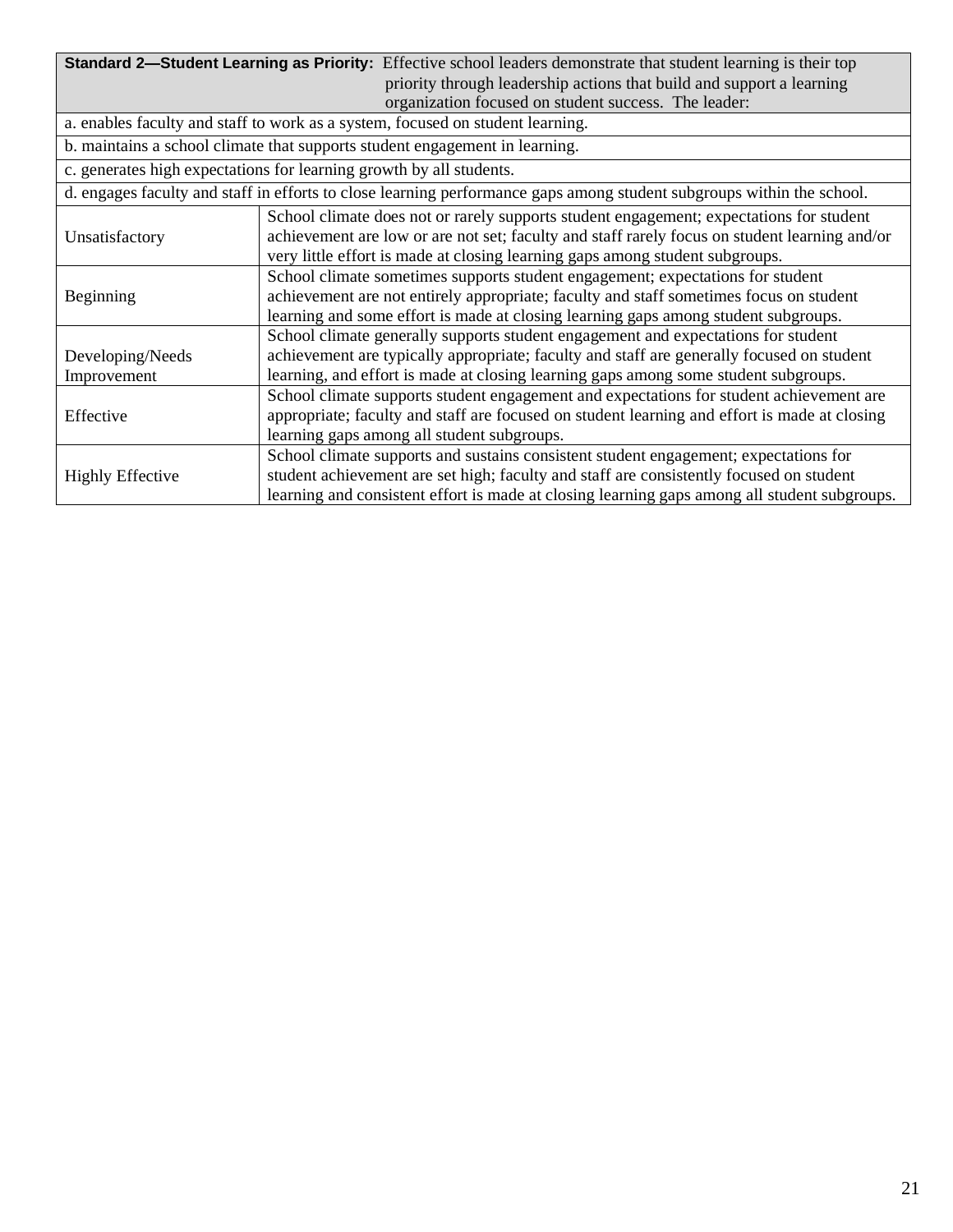### DOMAIN 2: INSTRUCTIONAL LEADERSHIP: **3 standards in this Domain - 30% of Leadership score**

| <b>Standard 3-Instructional Plan Implementation:</b><br>Effective school leaders work collaboratively to develop and |                                                                                                                                                                                                                                                                                                                                                                                       |  |
|----------------------------------------------------------------------------------------------------------------------|---------------------------------------------------------------------------------------------------------------------------------------------------------------------------------------------------------------------------------------------------------------------------------------------------------------------------------------------------------------------------------------|--|
|                                                                                                                      | implement an instructional framework that aligns curriculum with                                                                                                                                                                                                                                                                                                                      |  |
|                                                                                                                      | state standards, effective instructional practices, student learning<br>needs, and assessments.                                                                                                                                                                                                                                                                                       |  |
|                                                                                                                      | a. implements the Florida Educator Accomplished Practices as described in Rule 6A-5.065, F.A.C. through a common                                                                                                                                                                                                                                                                      |  |
| language of instruction.                                                                                             |                                                                                                                                                                                                                                                                                                                                                                                       |  |
|                                                                                                                      | b. engages in data analysis for instructional planning and improvement.                                                                                                                                                                                                                                                                                                               |  |
|                                                                                                                      | c. communicates the relationships among academic standards, effective instruction, and student performance.                                                                                                                                                                                                                                                                           |  |
|                                                                                                                      | d. implements the district's adopted curricula and state's adopted academic standards in a manner that is rigorous and<br>culturally relevant to the students and school.                                                                                                                                                                                                             |  |
| curricula.                                                                                                           | e. ensures the appropriate use of high quality formative and interim assessments aligned with the adopted standards and                                                                                                                                                                                                                                                               |  |
| Unsatisfactory                                                                                                       | Florida Educator Accomplished Practices are rarely implemented; data analysis is rarely<br>included in planning; relationships among academic standards, effective instruction, and<br>student performance is not communicated; adopted curricula and standards are rarely<br>implemented; formative and interim assessments are rarely used.                                         |  |
| Beginning                                                                                                            | Florida Educator Accomplished Practices are sometimes implemented; data analysis is<br>sometimes included in planning; relationships among academic standards, effective instruction,<br>and student performance is minimally communicated; adopted curricula and standards are<br>sometimes implemented; formative and interim assessments are sometimes used.                       |  |
| Developing/Needs<br>Improvement                                                                                      | Florida Educator Accomplished Practices are mostly implemented; data analysis is usually<br>included in planning; relationships among academic standards, effective instruction, and<br>student performance is frequently communicated; adopted curricula and standards are mostly<br>implemented; formative and interim assessments are generally used.                              |  |
| Effective                                                                                                            | Florida Educator Accomplished Practices are regularly implemented; data analysis is included<br>in planning; relationships among academic standards, effective instruction, and student<br>performance is effectively communicated; adopted curricula and standards are regularly<br>implemented; formative and interim assessments are used.                                         |  |
| <b>Highly Effective</b>                                                                                              | Florida Educator Accomplished Practices are consistently implemented; data analysis is<br>included in all aspects of planning; relationships among academic standards, effective<br>instruction, and student performance are consistently communicated; adopted curricula and<br>standards are implemented and sustained; formative and interim assessments are consistently<br>used. |  |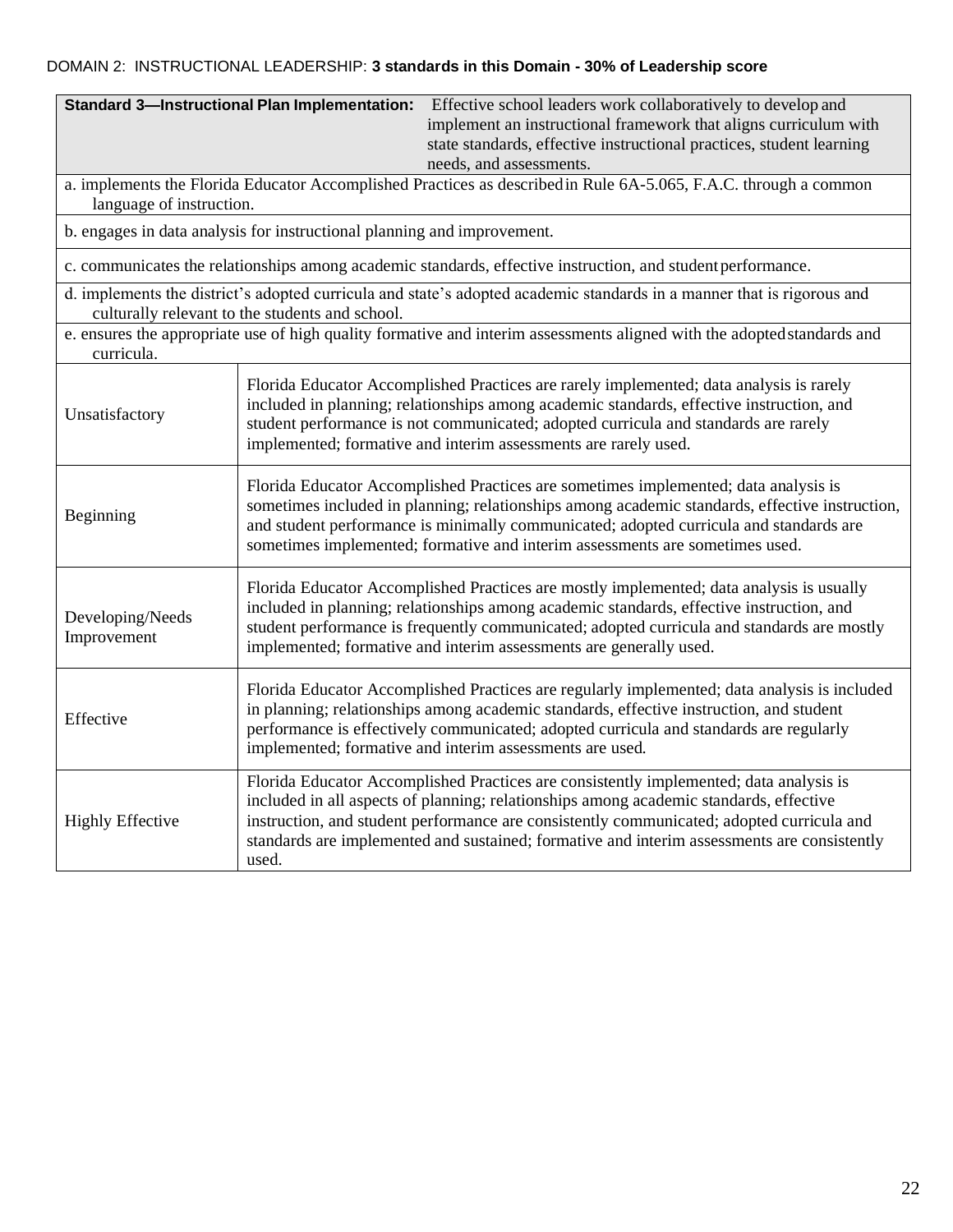| <b>Standard 4</b><br><b>Faculty Development:</b> | Effective school leaders recruit, retain, and develop an effective and diverse faculty and staff.                                                                                                                                                                                                                                                                                                                                                                                                                                                            |  |  |
|--------------------------------------------------|--------------------------------------------------------------------------------------------------------------------------------------------------------------------------------------------------------------------------------------------------------------------------------------------------------------------------------------------------------------------------------------------------------------------------------------------------------------------------------------------------------------------------------------------------------------|--|--|
|                                                  | a. generates a focus on student and professional learning in the school that is clearly linked to the systemwide<br>strategic objectives and the school improvement plan.                                                                                                                                                                                                                                                                                                                                                                                    |  |  |
|                                                  | b. evaluates, monitors, and provides timely feedback to faculty on the effectiveness of instruction.                                                                                                                                                                                                                                                                                                                                                                                                                                                         |  |  |
|                                                  | c. employs a faculty with the instructional proficiencies needed for the school population served.                                                                                                                                                                                                                                                                                                                                                                                                                                                           |  |  |
|                                                  | d. identifies faculty instructional proficiency needs, including standards-based content, research-based pedagogy, data<br>analysis for instructional planning and improvement, and the use of instructional technology.                                                                                                                                                                                                                                                                                                                                     |  |  |
|                                                  | e. implements professional learning that enables faculty to deliver culturally relevant and differentiated instruction.                                                                                                                                                                                                                                                                                                                                                                                                                                      |  |  |
| throughout the school year.                      | f. provides resources and time and engages faculty in effective individual and collaborative professional learning                                                                                                                                                                                                                                                                                                                                                                                                                                           |  |  |
| Unsatisfactory                                   | Professional learning at the school is not linked to strategic objectives and the school<br>improvement plan; staff evaluation, monitoring, and feedback is neglected or is carried out<br>ineffectively; there is little or no focus on faculty proficiency needs; professional learning<br>opportunities for faculty are not adequately provided; staff is not provided opportunities for<br>individual and collaborative professional learning.                                                                                                           |  |  |
| Beginning                                        | Professional learning at the school is sometimes linked to strategic objectives and the school<br>improvement plan; staff evaluation, monitoring, and feedback sometimes occurs but may not<br>occur effectively; there is occasional and irregular focus on faculty proficiency needs;<br>professional learning opportunities for faculty are sometimes provided; staff is occasionally<br>provided opportunities for individual and collaborative professional learning.                                                                                   |  |  |
| Developing/Needs<br>Improvement                  | Professional learning at the school is minimally linked to strategic objectives and the school<br>improvement plan; staff evaluation, monitoring, and feedback occurs but may not occur<br>effectively at all times; there is minimal focus on faculty proficiency needs; professional<br>learning opportunities for faculty are minimally provided; staff is occasionally provided<br>opportunities for individual and collaborative professional learning.                                                                                                 |  |  |
| Effective                                        | Professional learning at the school is linked to strategic objectives and the school<br>improvement plan; staff evaluation, monitoring, and feedback occurs and does so in an<br>effective manner; there is regular focus on faculty proficiency needs; professional learning<br>opportunities for faculty are regularly provided; staff is provided opportunities for individual<br>and collaborative professional learning throughout the school year.                                                                                                     |  |  |
| <b>Highly Effective</b>                          | Professional learning at the school is consistently linked to strategic objectives and the school<br>improvement plan; staff evaluation, monitoring, and feedback consistently occurs and does<br>so in a highly effective manner; there is consistent focus on faculty proficiency needs;<br>professional learning opportunities for faculty are regularly provided and encouragement is<br>given for staff participation; staff is provided consistent opportunities for individual and<br>collaborative professional learning throughout the school year. |  |  |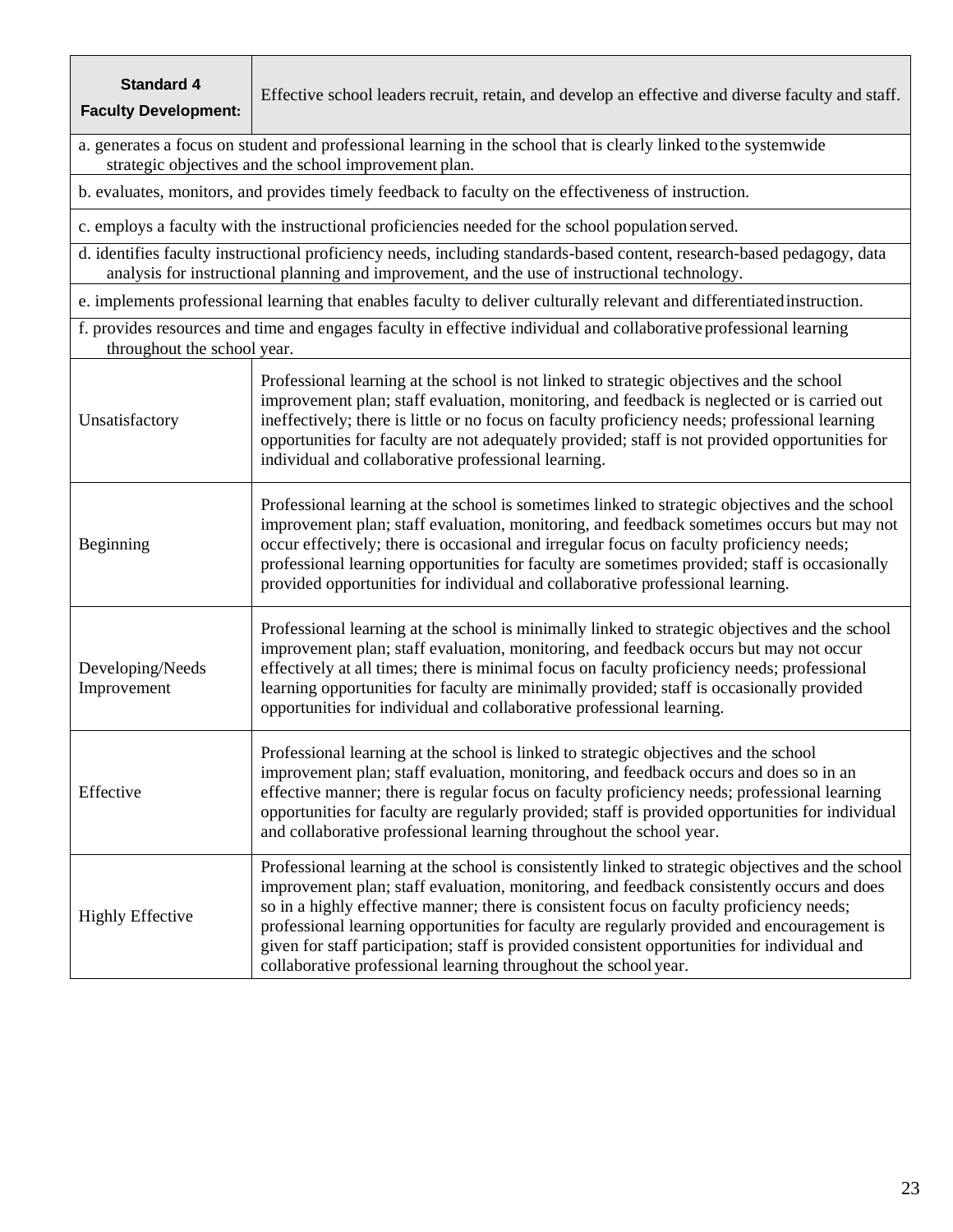| <b>Standard 5</b><br>Learning<br><b>Environment:</b> | Effective school leaders structure and monitor a school learning environment that improves<br>learning for a diverse student population.                                                                                                                                                                                                                                                                                                                                                                                                                                                                                                 |
|------------------------------------------------------|------------------------------------------------------------------------------------------------------------------------------------------------------------------------------------------------------------------------------------------------------------------------------------------------------------------------------------------------------------------------------------------------------------------------------------------------------------------------------------------------------------------------------------------------------------------------------------------------------------------------------------------|
|                                                      | a. maintains a safe, respectful and inclusive student-centered learning environment that is focused on equitable                                                                                                                                                                                                                                                                                                                                                                                                                                                                                                                         |
|                                                      | opportunities for learning and building a foundation for a fulfilling life in a democratic society and global economy.<br>b. recognizes and uses diversity as an asset in the development and implementation of procedures and practices that<br>motivate all students and improve student learning.                                                                                                                                                                                                                                                                                                                                     |
|                                                      | c. promotes school and classroom practices that validate and value similarities and differences among students.                                                                                                                                                                                                                                                                                                                                                                                                                                                                                                                          |
|                                                      | d. provides recurring monitoring and feedback on the quality of the learning environment.                                                                                                                                                                                                                                                                                                                                                                                                                                                                                                                                                |
| being.                                               | e. initiates and supports continuous improvement processes focused on the students' opportunities for success and well-                                                                                                                                                                                                                                                                                                                                                                                                                                                                                                                  |
|                                                      | f. engages faculty in recognizing and understanding cultural and developmental issues related to student learning by<br>identifying and addressing strategies to minimize and/or eliminate achievement gaps.                                                                                                                                                                                                                                                                                                                                                                                                                             |
| Unsatisfactory                                       | A safe, respectful, and inclusive learning environment is not maintained; diversity is poorly<br>recognized and utilized as an asset to motivate students and improve student learning; there is a<br>lack of validation for similarities and differences among students at the school; monitoring and<br>feedback is lacking and there is a lack of emphasis on continuous improvement for students;<br>achievement gaps are ignored as are the cultural and developmental issues that lead to a lack of<br>student learning.                                                                                                           |
| Beginning                                            | A safe, respectful, and inclusive learning environment is inconsistently maintained; diversity is<br>occasionally recognized or utilized as an asset to motivate all students and improve student<br>learning; validation of similarities and differences among students at the school sometimes occurs;<br>monitoring and feedback is occasionally provided and there is inconsistent emphasis on<br>continuous improvement for students; achievement gaps are identified but not addressed as are the<br>cultural and developmental issues that lead to a lack of student learning.                                                    |
| Developing/Needs<br>Improvement                      | A safe, respectful, and inclusive learning environment is minimally maintained; diversity is<br>generally recognized and utilized as an asset to motivate all students and improve student<br>learning; validation of similarities and differences among students at the school occurs but may<br>not always occur consistently; monitoring and feedback is minimally provided and there is some<br>emphasis on continuous improvement for students; achievement gaps are identified but not always<br>adequately addressed; cultural and developmental issues that lead to a lack of student learning are<br>only minimally understood. |
| Effective                                            | A safe, respectful, and inclusive learning environment is maintained; diversity is recognized and<br>utilized as an asset to motivate all students and improve student learning; validation of similarities<br>and differences among students at the school occurs; monitoring and feedback is provided and<br>there is continuous improvement for most students; achievement gaps are identified and are<br>addressed; cultural and developmental issues that lead to a lack of student learning are understood.                                                                                                                        |
| <b>Highly Effective</b>                              | A safe, respectful, and inclusive learning environment is consistently maintained; diversity is<br>regularly recognized and utilized as an asset to motivate all students and improve student learning;<br>validation of similarities and differences among students at the school occurs in a sustained and<br>meaningful manner; monitoring and feedback is provided and there is continuous improvement<br>for students overall; achievement gaps are identified and are consistently addressed as are cultural<br>and developmental issues that lead to a lack of student learning are understood.                                   |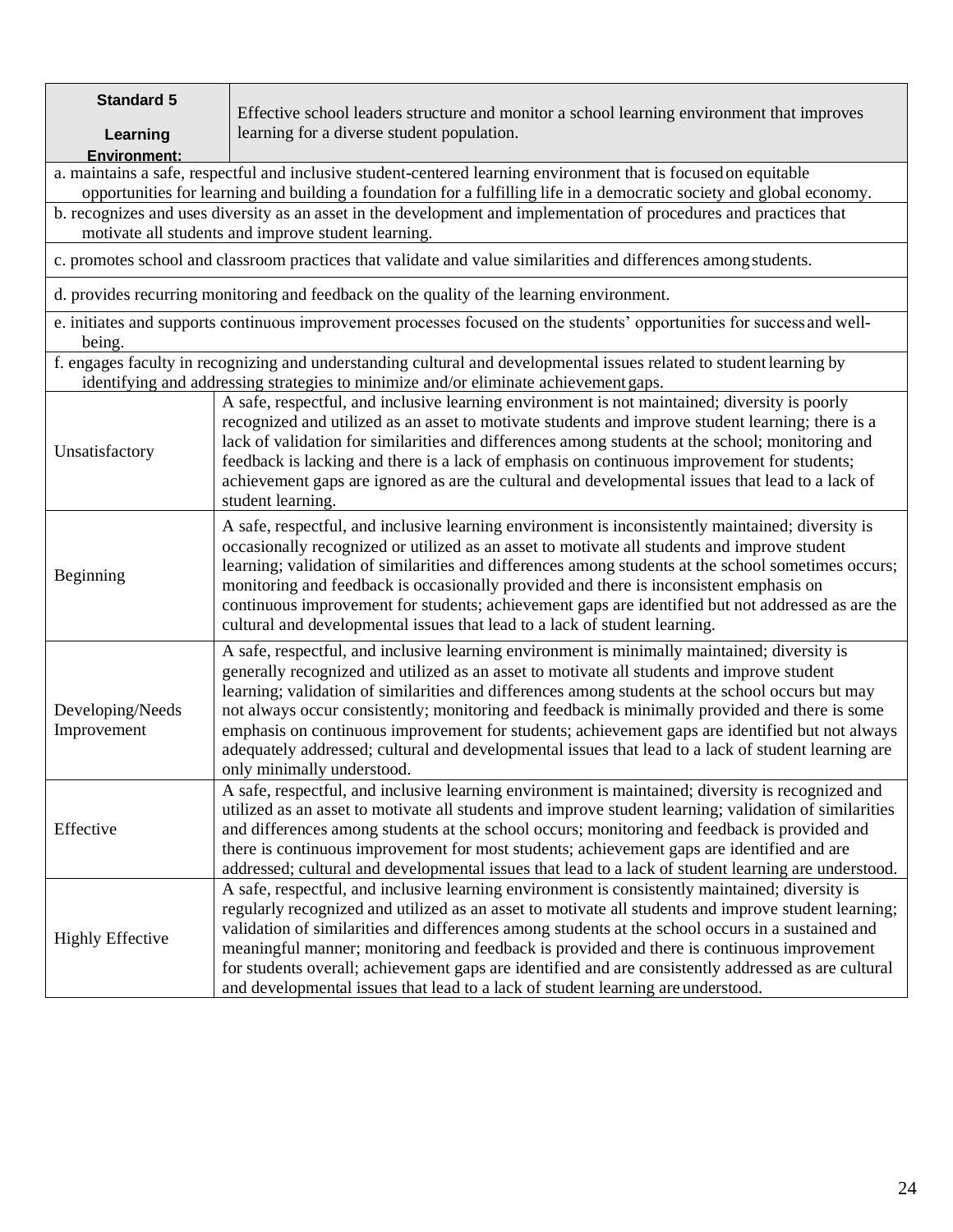### **DOMAIN 3: ORGANIZATIONAL LEADERSHIP: 4 standards in this Domain - 40% of Leadership score**

| <b>Standard 6</b><br><b>Decision-Making</b> | Effective school leaders employ and decision-making process based on vision, mission, and<br>improvement priorities using facts and data.                                                                                                                                                                                                                                                                                                                                                        |
|---------------------------------------------|--------------------------------------------------------------------------------------------------------------------------------------------------------------------------------------------------------------------------------------------------------------------------------------------------------------------------------------------------------------------------------------------------------------------------------------------------------------------------------------------------|
|                                             | a. gives priority attention to decisions that impact the quality of student learning and teacher proficiency.                                                                                                                                                                                                                                                                                                                                                                                    |
|                                             | b. uses critical-thinking and problem-solving techniques to define problems and identify solutions.                                                                                                                                                                                                                                                                                                                                                                                              |
| as needed.                                  | c. evaluates decisions for effectiveness, equity, intended and actual outcome; implements follow-up actions; and revises                                                                                                                                                                                                                                                                                                                                                                         |
|                                             | d. empowers others and distributes leadership when appropriate.                                                                                                                                                                                                                                                                                                                                                                                                                                  |
|                                             | e. uses effective technology integration to enhance decision-making and efficiency throughout the school.                                                                                                                                                                                                                                                                                                                                                                                        |
| Unsatisfactory                              | Does not prioritize decisions affecting the quality of student learning and/or teacher proficiency;<br>neglects critical thinking and problem-solving techniques designed to identify solutions; does not<br>evaluate decisions for effectiveness, equity, or outcome; fails at follow up; does not effectively<br>distribute leadership or empower others; lacks ability with technology and its application to<br>decision making and efficiency.                                              |
| Beginning                                   | Occasionally prioritizes decisions affecting the quality of student learning and/or teacher<br>proficiency; often neglects critical thinking and problem-solving techniques designed to identify<br>solutions; does not consistently evaluate decisions for effectiveness, equity, or outcome;<br>sporadically provides follow up; distributes leadership and empowers others inconsistently; has<br>very limited ability with technology and its application to decision making and efficiency. |
| Developing/Needs<br>Improvement             | Minimally prioritizes decisions affecting the quality of student learning and/or teacher<br>proficiency; sometimes neglects critical thinking and problem-solving techniques designed to<br>identify solutions; minimally evaluates decisions for effectiveness, equity, or outcome; provides<br>nominal follow up; sometimes distributes leadership and empowers others; has only basic ability<br>with technology and its application to decision making and efficiency.                       |
| Effective                                   | Prioritizes decisions affecting the quality of student learning and/or teacher proficiency; applies<br>critical thinking and problem-solving techniques designed to identify solutions; generally<br>evaluates all decisions for effectiveness, equity, or outcome; provides regular follow up;<br>distributes leadership and empowers others effectively; has an effective and working knowledge<br>of technology and its application to decision making and efficiency.                        |
| <b>Highly Effective</b>                     | Consistently prioritizes decisions affecting the quality of student learning and/or teacher<br>proficiency; always applies critical thinking and problem-solving techniques designed to identify<br>solutions; evaluates all decisions for effectiveness, equity, or outcome; provides consistent<br>follow up; distributes leadership and empowers others in a highly effective manner; has an<br>extensive ability with technology and its application to decision making and efficiency.      |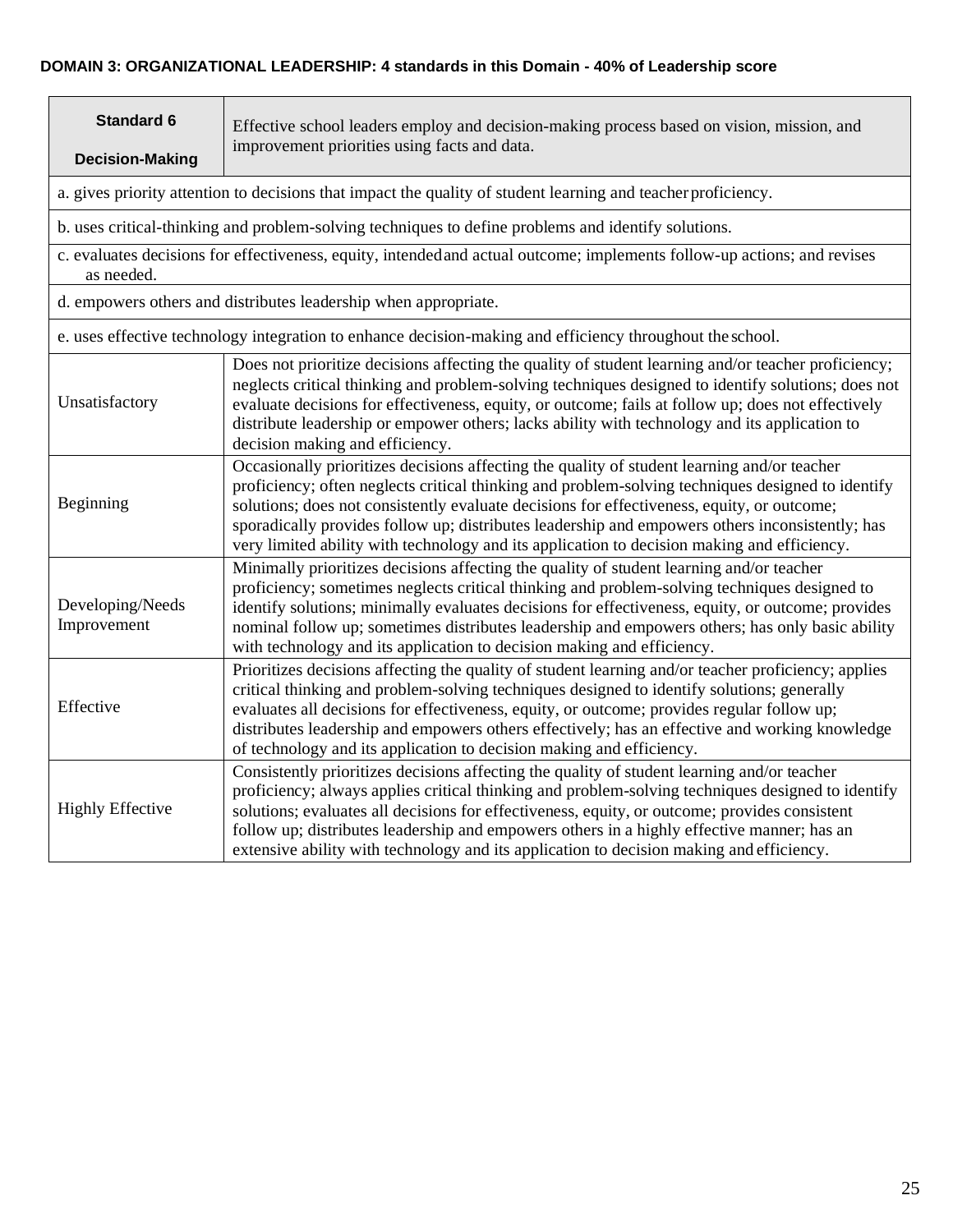| <b>Standard 7</b><br><b>Leadership Development</b>          | Effective school leaders cultivate, support, and develop other leaders within the<br>organization.                                                                                                                                                                                                                                                                                                           |
|-------------------------------------------------------------|--------------------------------------------------------------------------------------------------------------------------------------------------------------------------------------------------------------------------------------------------------------------------------------------------------------------------------------------------------------------------------------------------------------|
| a. identifies and cultivates potential and emerging leaders |                                                                                                                                                                                                                                                                                                                                                                                                              |
|                                                             | b. delegates and provides evidence of trust in subordinate leaders                                                                                                                                                                                                                                                                                                                                           |
| c. plans for succession in key positions                    |                                                                                                                                                                                                                                                                                                                                                                                                              |
|                                                             | d. promotes and delegates teacher leadership functions with a focus on instructional proficiency and student learning                                                                                                                                                                                                                                                                                        |
|                                                             | e. develops sustainable and supportive relationships among other school leaders, parents, and community                                                                                                                                                                                                                                                                                                      |
| Unsatisfactory                                              | Fails to identify or cultivate emerging leaders; rarely delegates; does not plan for<br>succession into key positions; neglects instructional proficiency and student learning<br>when promoting teacher leaders; fails to cultivate supportive relationships among other<br>school leaders, parents, and community.                                                                                         |
| Beginning                                                   | Occasionally identifies and cultivates emerging leaders; delegates minimally; planning<br>for succession into key positions is occasional or inconsistent; instructional proficiency<br>and student learning is sometimes considered when promoting teacher leaders;<br>supportive relationships among other school leaders, parents, and community are<br>minimally cultivated.                             |
| Developing/Needs<br>Improvement                             | Usually identifies and cultivates emerging leaders; sometimes delegates; typically plans<br>for succession into key positions; instructional proficiency and student learning is<br>usually considered when promoting teacher leaders; supportive relationships among<br>other school leaders, parents, and community are cultivated.                                                                        |
| Effective                                                   | Regularly identifies and cultivates emerging leaders; often delegates and does so<br>appropriately and effectively; makes long-term plans for succession into key positions;<br>instructional proficiency and student learning is considered when promoting teacher<br>leaders; supportive relationships among other school leaders, parents, and community<br>are effectively cultivated.                   |
| <b>Highly Effective</b>                                     | Consistently identifies and cultivates emerging leaders; always delegates appropriately<br>and effectively; makes long-term plans for succession into key positions; instructional<br>proficiency and student learning is always considered when promoting teacher leaders;<br>supportive relationships among other school leaders, parents, and community are<br>consistently cultivated and are effective. |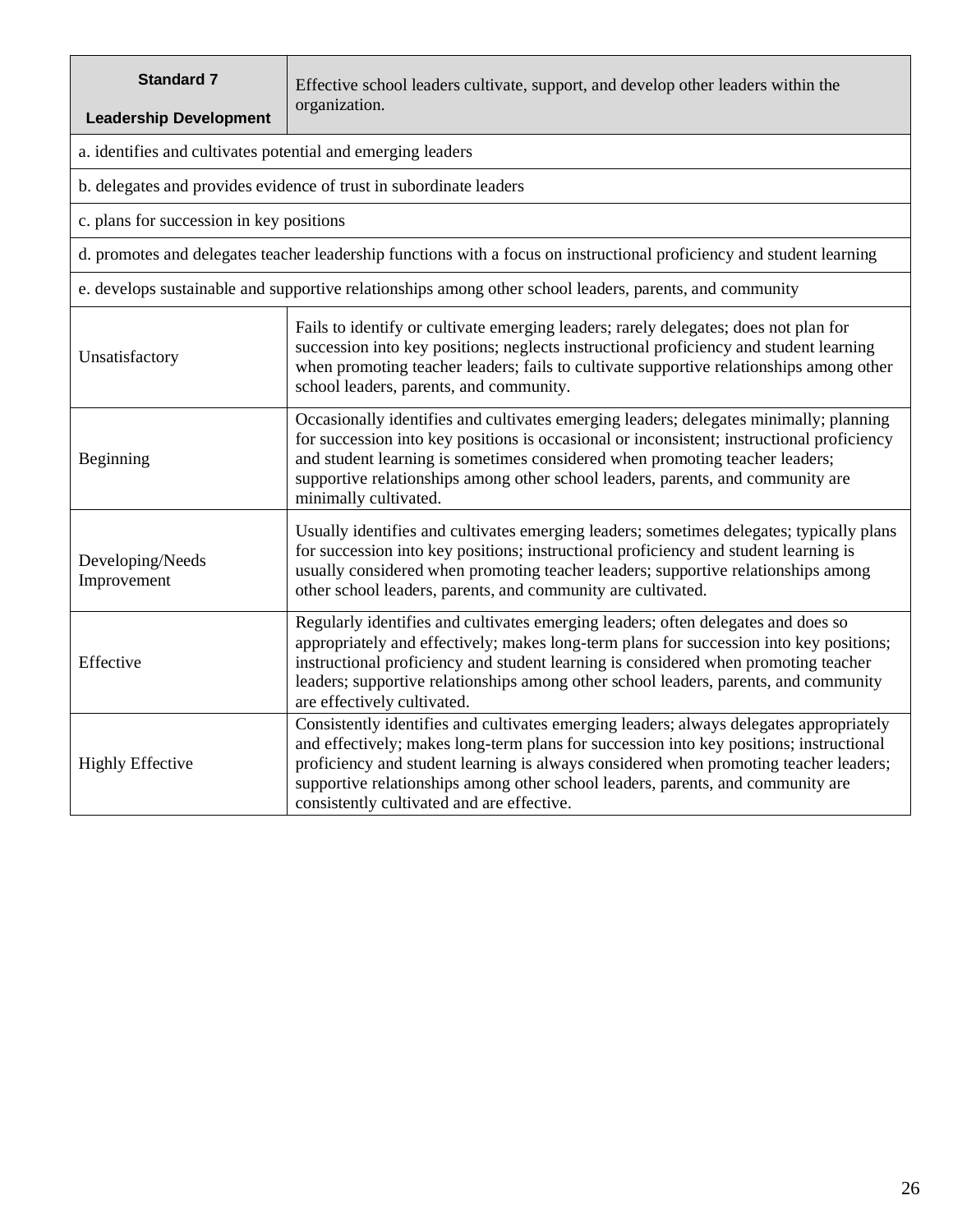| <b>Standard 8</b><br><b>School Management</b> | Effective school leaders manage the organization, operations, and facilities in ways that<br>maximize the use of resources to promote a safe, efficient, legal, and effective learning<br>environment                                                                                                                                |
|-----------------------------------------------|--------------------------------------------------------------------------------------------------------------------------------------------------------------------------------------------------------------------------------------------------------------------------------------------------------------------------------------|
|                                               | a. organizes time, tasks and projects effectively with clear objectives and coherent plans.                                                                                                                                                                                                                                          |
|                                               | b. establishes appropriate deadlines for him/herself and the entire organization.                                                                                                                                                                                                                                                    |
| faculty development.                          | c. manages schedules, delegates, and allocates resources to promote collegial efforts in school improvement and                                                                                                                                                                                                                      |
|                                               | d. is fiscally responsible and maximizes the impact of fiscal resources on instructional priorities.                                                                                                                                                                                                                                 |
| Unsatisfactory                                | Inefficiently organizes time, tasks, and projects; objectives are not set or are unclear;<br>deadlines are not established and/or are inappropriate; ineffectively organizes schedules,<br>delegation, and resources; is not attuned to fiscal matters and fiscal impacts on instructional<br>priorities.                            |
| Beginning                                     | Minimally organizes time, tasks, and projects; objectives are not always clear; deadlines are<br>sometimes established and/or are not always appropriate; organizes schedules, delegation,<br>and resources inconsistently; is not consistently attuned to fiscal matters and fiscal impacts<br>on instructional priorities.         |
| Developing/Needs<br>Improvement               | Generally organizes time, tasks, and projects; objectives are usually clear; deadlines are<br>established but may not always be appropriate; typically organizes schedules, delegation, and<br>resources appropriately; is generally attuned to fiscal matters and fiscal impacts on<br>instructional priorities.                    |
| Effective                                     | Regularly organizes time, tasks, and projects; objectives are mostly clear and appropriate to<br>the tasks; deadlines are established and are generally appropriate; organizes schedules,<br>delegation, and resources appropriately; is effectively attuned to fiscal matters and fiscal<br>impacts on instructional priorities.    |
| <b>Highly Effective</b>                       | Consistently organizes time, tasks, and projects; objectives are mostly clear and appropriate<br>to the tasks; deadlines are established and are generally appropriate; organizes schedules,<br>delegation, and resources appropriately; is effectively attuned to fiscal matters and fiscal<br>impacts on instructional priorities. |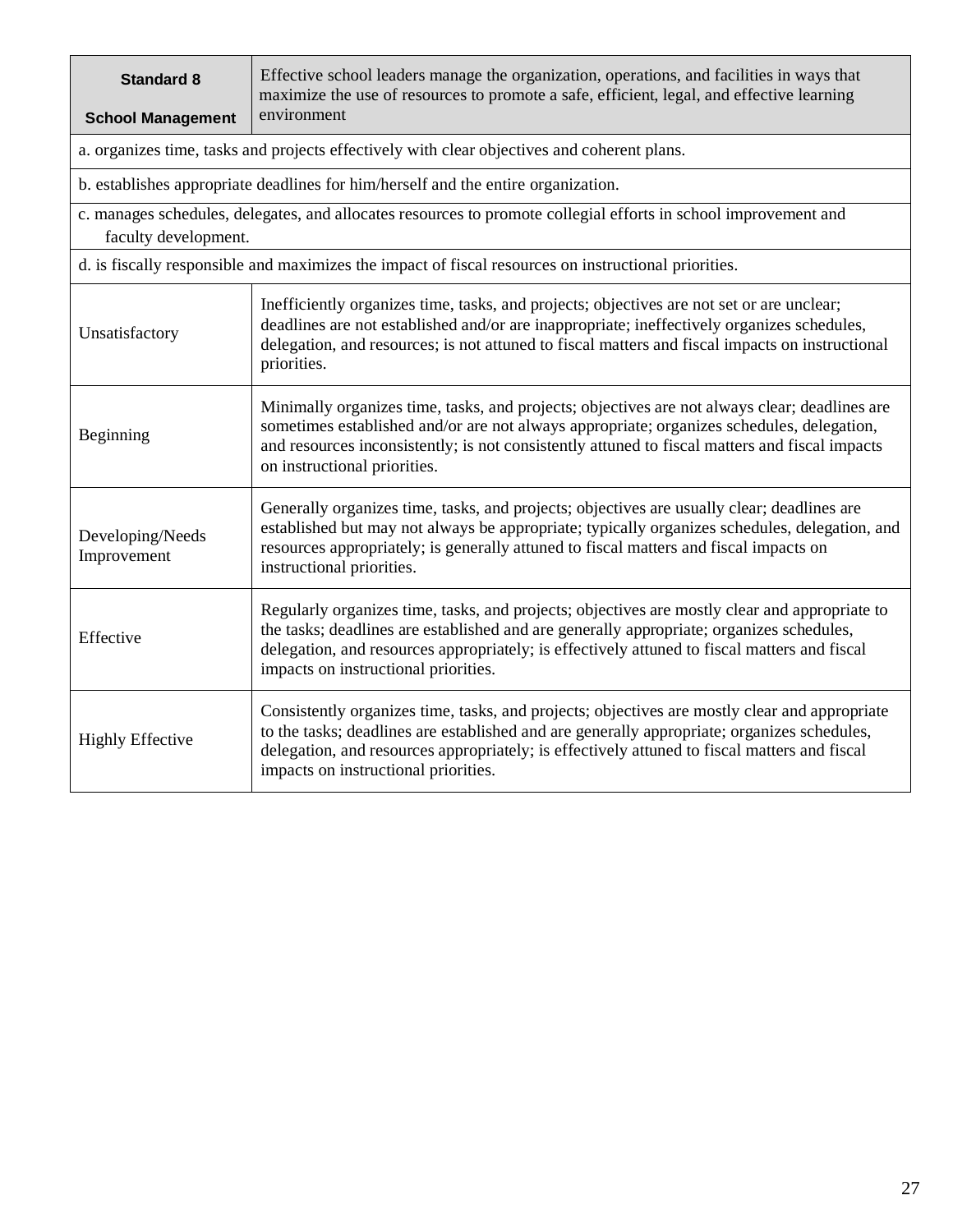| <b>Standard 9</b><br><b>Communication</b> | Effective school leaders practice two-way communications and use appropriate oral, written,<br>and electronic communication and collaboration skills to accomplish school and system goals<br>by building and maintaining relationships with students, faculty, parents, and community.                                                                                                                                                                                                                                                               |
|-------------------------------------------|-------------------------------------------------------------------------------------------------------------------------------------------------------------------------------------------------------------------------------------------------------------------------------------------------------------------------------------------------------------------------------------------------------------------------------------------------------------------------------------------------------------------------------------------------------|
|                                           | a. actively listens to and learns from students, staff, parents, and community stakeholders.                                                                                                                                                                                                                                                                                                                                                                                                                                                          |
|                                           | b. recognizes individuals for effective performance.                                                                                                                                                                                                                                                                                                                                                                                                                                                                                                  |
|                                           | c. communicates student expectations and performance information to students, parents, and community.                                                                                                                                                                                                                                                                                                                                                                                                                                                 |
|                                           | d. maintains high visibility at school and in the community and regularly engages stakeholders in the work of the                                                                                                                                                                                                                                                                                                                                                                                                                                     |
|                                           | e. creates opportunities within the school to engage students, faculty, parents, and community stakeholders in<br>constructive conversations about important school issues.                                                                                                                                                                                                                                                                                                                                                                           |
|                                           | f. utilizes appropriate technologies for communication and collaboration.                                                                                                                                                                                                                                                                                                                                                                                                                                                                             |
|                                           | g. ensures that faculty receives timely information about student learning requirements, academic standards, and all<br>other local state, and federal administrative requirements and decisions.                                                                                                                                                                                                                                                                                                                                                     |
| Unsatisfactory                            | Does not listen actively to students, staff, parents, or other stakeholders; fails to recognize<br>individuals for effective performance; information on student expectations and performance is<br>poorly communicated; does not maintain visibility; avoids engagement with students, staff,<br>parents, and the community; does not effectively use technology to communicate and collaborate;<br>does not provide timely information regarding learning requirements, academic standards, or other<br>requirements or decisions.                  |
| Beginning                                 | Occasionally listens to students, staff, parents, or other stakeholders; sometimes recognizes<br>individuals for effective performance; information on student expectations and performance is<br>minimally communicated; does not consistently maintain visibility; sometimes avoids engagement<br>with students, staff, parents, and the community; uses very minimal technology to communicate<br>and collaborate; provides information regarding learning requirements, academic standards, or<br>other requirements or decisions inconsistently. |
| Developing/Needs<br>Improvement           | Generally listens to students, staff, parents, or other stakeholders; recognizes individuals for<br>effective performance; information on student expectations and performance is usually<br>communicated; maintains visibility; generally is engaged with students, staff, parents, and the<br>community; uses basic technology to communicate and collaborate; provides information<br>regarding learning requirements, academic standards, or other requirements or decisions.                                                                     |
| Effective                                 | Regularly listens to students, staff, parents, and other stakeholders; recognizes individuals for<br>effective performance; information on student expectations and performance is usually<br>communicated; maintains visibility; generally is engaged with students, staff, parents, and the<br>community; uses basic technology to communicate and collaborate; provides information<br>regarding learning requirements, academic standards, or other requirements or decisions.                                                                    |
| <b>Highly Effective</b>                   | Consistently listens to students, staff, parents, and other stakeholders; recognizes individuals for<br>effective performance; information on student expectations and performance is usually<br>communicated; maintains visibility; generally is engaged with students, staff, parents, and the<br>community; uses basic technology to communicate and collaborate; provides information<br>regarding learning requirements, academic standards, or other requirements or decisions.                                                                 |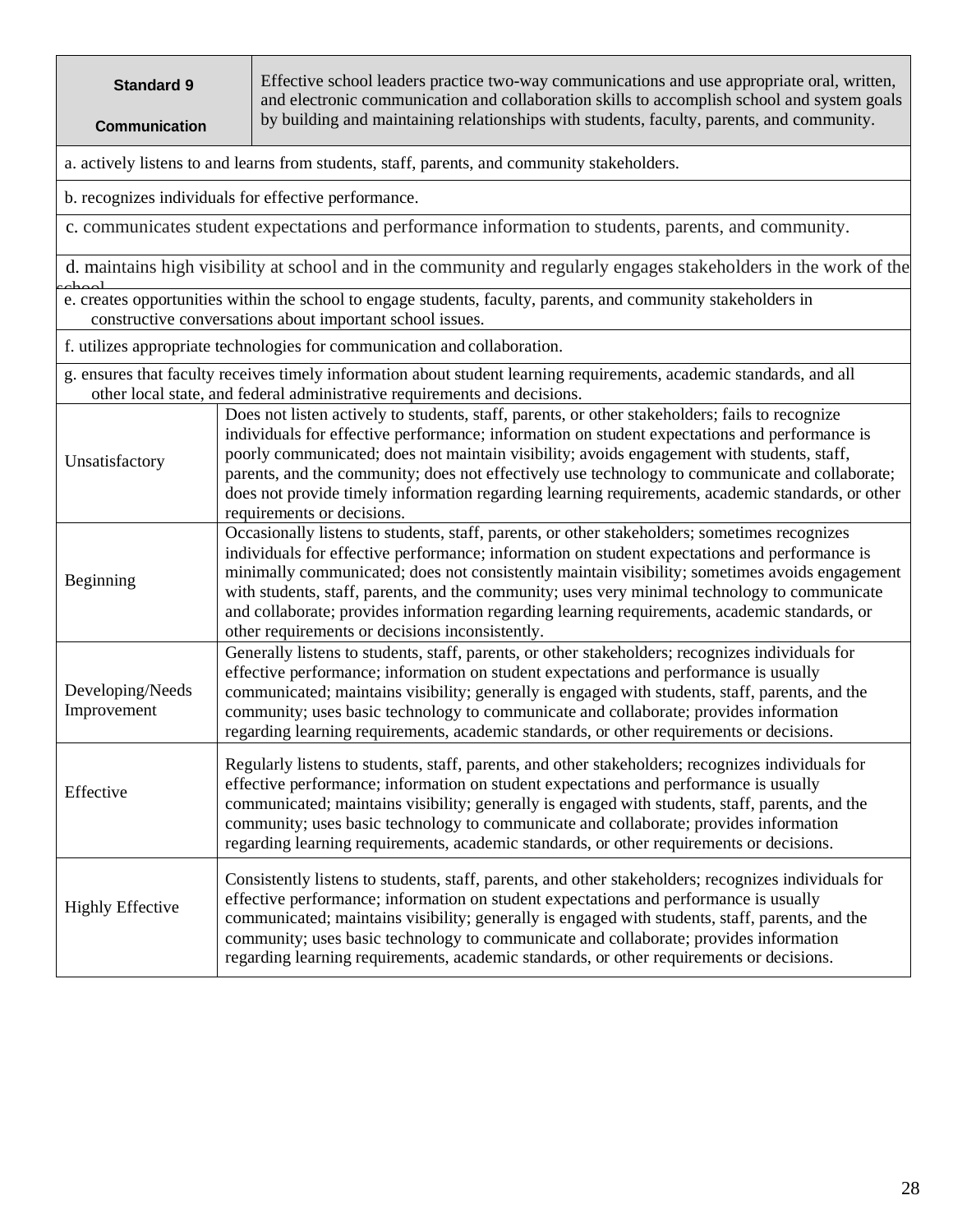#### **DOMAIN 4: PROFESSIONAL AND ETHICAL BEHAVIOR: 1 standard in this Domain - 10% of Leadership score**

*The effective professional school administrator demonstrates professional and ethical behavior in all school and community interactions.*

| <b>Standard 10</b><br><b>Professional and</b><br><b>Ethical Behavior</b> | Effective school leaders demonstrate personal and professional behaviors consistent with<br>quality practices in education and as a community leader.                                                                                                                                                                                                                                                                                                                                                                                                                            |
|--------------------------------------------------------------------------|----------------------------------------------------------------------------------------------------------------------------------------------------------------------------------------------------------------------------------------------------------------------------------------------------------------------------------------------------------------------------------------------------------------------------------------------------------------------------------------------------------------------------------------------------------------------------------|
|                                                                          | a. adheres to the Code of Ethics and the Principles of Professional Conduct for the Education Profession in Florida,<br>pursuant to Rules 6B-1.001 and 6B-1006, F.A.C.                                                                                                                                                                                                                                                                                                                                                                                                           |
|                                                                          | b. demonstrates resiliency by staying focused on the school vision and reacting constructively to the barriers to<br>success that include disagreement and dissent with leadership.                                                                                                                                                                                                                                                                                                                                                                                              |
|                                                                          | c. demonstrates a commitment to the success of all students, identifying barriers and their impact on the well-being of<br>the school, families and local community.                                                                                                                                                                                                                                                                                                                                                                                                             |
| system.                                                                  | d. engages in professional learning that improves professional practice in alignment with the needs of the school                                                                                                                                                                                                                                                                                                                                                                                                                                                                |
|                                                                          | e. demonstrates a willingness to admit error and learn from it                                                                                                                                                                                                                                                                                                                                                                                                                                                                                                                   |
| feedback.                                                                | f. demonstrates explicit improvement in specific performance areas, based on previous evaluations and formative                                                                                                                                                                                                                                                                                                                                                                                                                                                                  |
| Unsatisfactory                                                           | Does not adhere to the Code of Ethics and Principles of Professional Conduct; loses sight of the<br>school vision; does not react constructively to barriers to success; is not committed to success of<br>all students; is not engaged in professional learning or methods to improve practice; does not<br>admit error and/or fails to learn from mistakes; responds negatively to evaluation and/or does<br>not demonstrate improvement based on former evaluation.                                                                                                           |
| Beginning                                                                | Minimally adheres to the Code of Ethics and Principles of Professional Conduct; sometimes<br>loses sight of the school vision; sometimes does not react constructively to barriers to success; is<br>committed to success of some students; is minimally engaged in professional learning or<br>methods to improve practice; sometimes admits error and/or learns from mistakes; is sometimes<br>indifferent to evaluation and/or does not always demonstrate improvement based on former<br>evaluation.                                                                         |
| Developing/Needs<br>Improvement                                          | Generally adheres to the Code of Ethics and Principles of Professional Conduct; usually has<br>the school vision in focus; generally reacts constructively to barriers to success; is committed<br>to the success of students; engages in professional learning or methods to improve practice;<br>usually admits error and learns from mistakes; responds appropriately to evaluation and<br>usually demonstrates improvement based on former evaluation.                                                                                                                       |
| Effective                                                                | Adheres to the Code of Ethics and Principles of Professional Conduct; keeps the school vision<br>in focus; reacts constructively to barriers to success; demonstrates a regular commitment to the<br>success of all students; regularly engages in professional learning or methods to improve<br>practice; admits error and learns from mistakes; responds appropriately to evaluation and<br>demonstrates improvement based on former evaluation.                                                                                                                              |
| <b>Highly Effective</b>                                                  | Consistently adheres to the Code of Ethics and Principles of Professional Conduct;<br>consistently establishes a school vision and keeps it in focus; always reacts constructively to<br>barriers to success; demonstrates a sustained commitment to the success of all students;<br>consistently engages in professional learning or methods to improve practice and shows<br>results from this learning; admits error and always learns from mistakes; consistently responds<br>appropriately to evaluation and always demonstrates improvement based on former<br>evaluation. |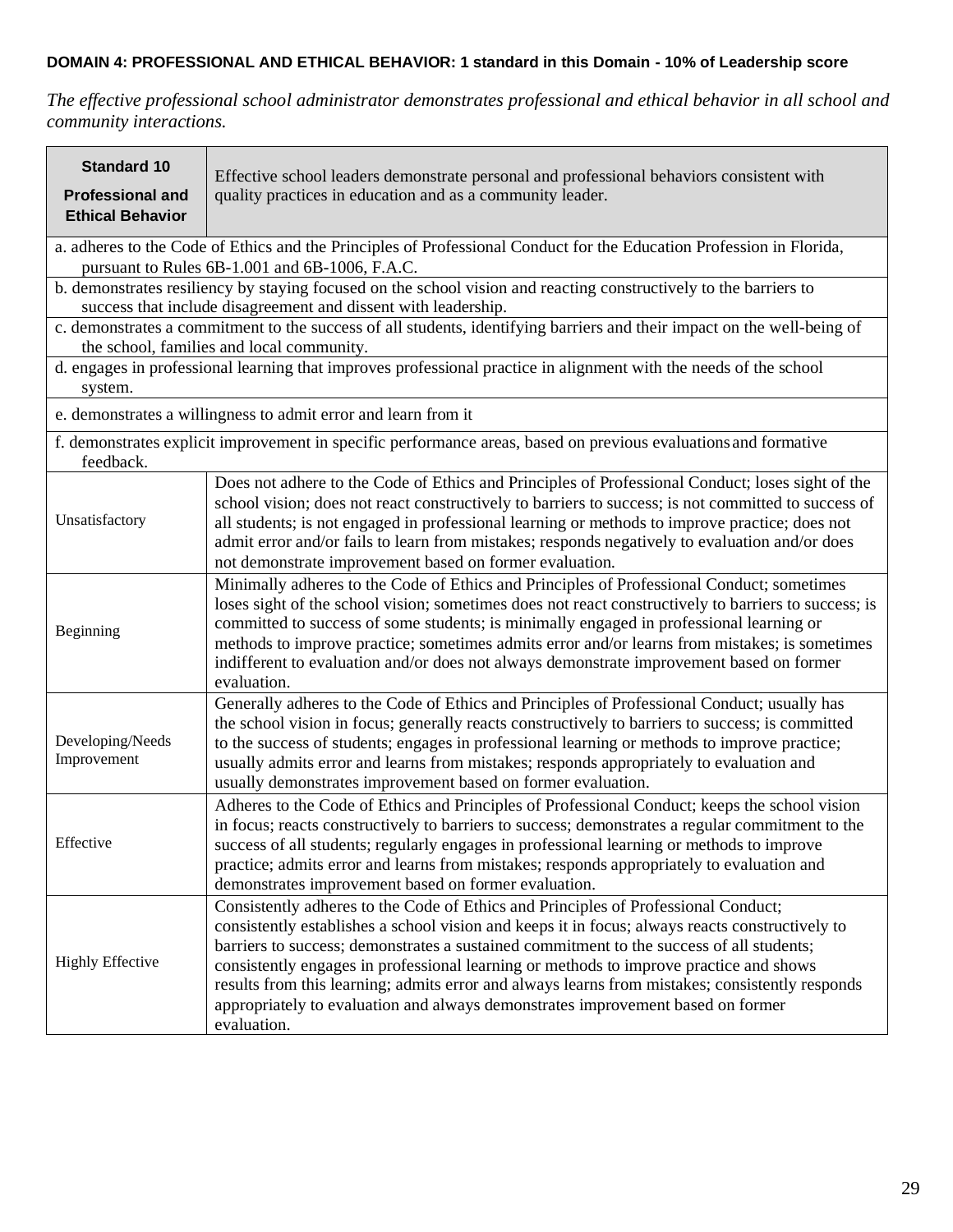### **B. Other Indicators of Performance**

*In this section, the district shall provide the following information regarding any other indicators of performance that will be included for school administrator evaluations.*

- 1. Pursuant to section 1012.34(3)(a)4., F.S., up to one-third of the evaluation may be based upon other indicators of performance. In Pasco County, other indicators of performance account for additive points in the Instructional Leadership Score of the school administrator performance evaluation.
- 2. Each school administrators is required to develop a Deliberate Practice Plan that identifies a specific Florida Leadership Standard as an area to grow in during the school year. The intention of the DPP requirement is to support the intentional and continual development of school leaders.
- 3. The Deliberate Practice Plan is rated the same 4 point rubric scale as the Instructional Leadership Standards. The DPP score is then multiplied by 20%. Since the DPP score is additive, this result is added to the Status Score (from the Florida Principal Leadership Standards) to calculate the Instructional Leadership Score.

#### **Scoring of the Deliberate Practice Plan**

The DPP is rated/scored on a 4 point rubric (see below) 20% of the score is added to the Status Score to calculate the Instructional Leadership Score

### **Deliberate Practice Rubric**

| <b>Highly Effective</b> | Develop a plan and implement all of the plan. |  |
|-------------------------|-----------------------------------------------|--|
|                         | Monitor progress and reflect on results       |  |
| Effective               | Develop a plan and implement all of the plan. |  |
|                         | Monitor progress.                             |  |
| <b>Needs</b>            | Develop a plan and implement part or all of   |  |
| Improvement/Developing  | the plan.                                     |  |
| Unsatisfactory          | No plan                                       |  |
|                         |                                               |  |
|                         |                                               |  |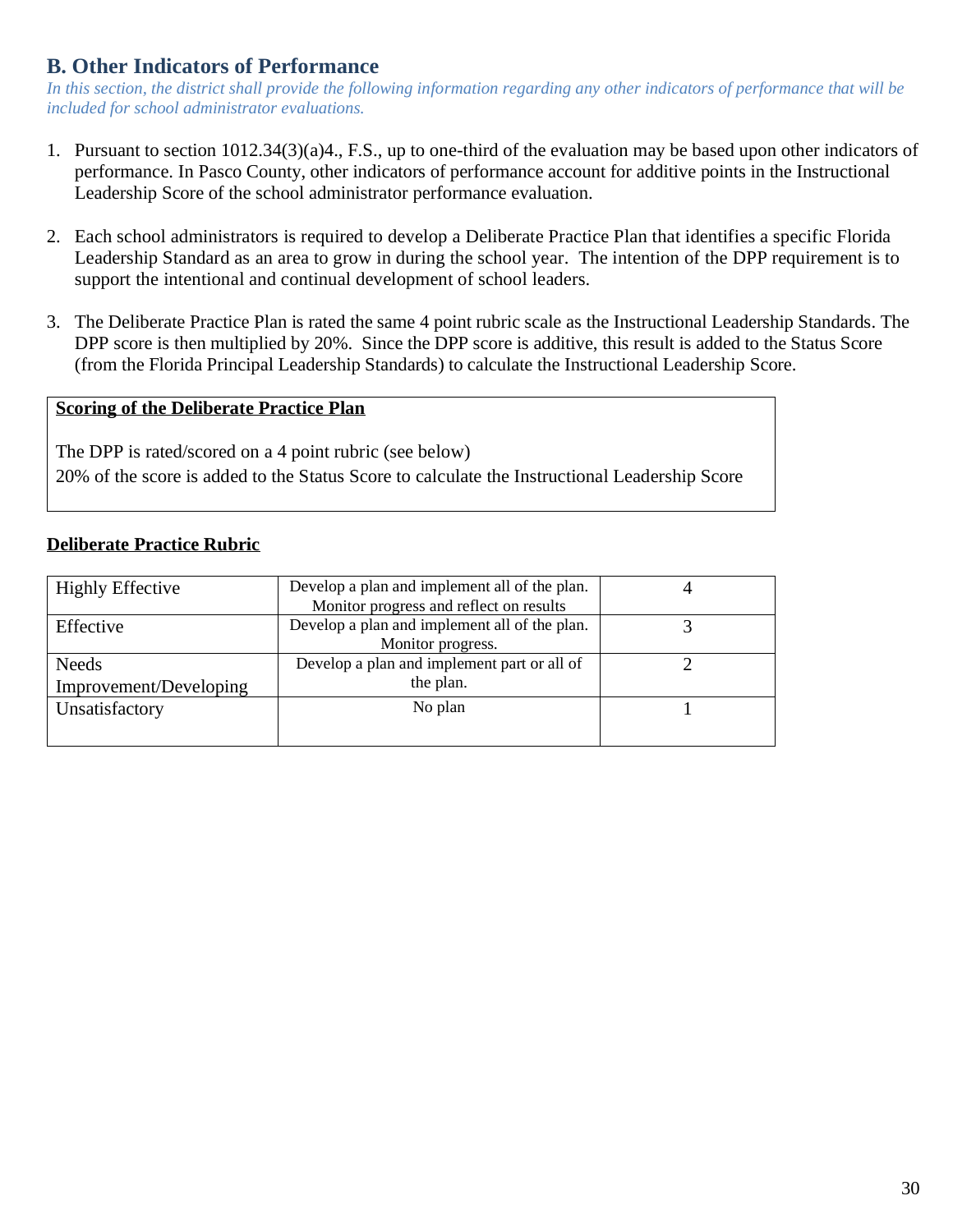### **C. Performance of Students**

In this section, the district shall provide the following information regarding the student performance data that will be *included for school administrator evaluations.* 

- 1. Pursuant to section 1012.34(3)(a)1., F.S., at least one-third of the performance evaluation must be based upon data and indicators of student performance, as determined by each school district. This portion of the evaluation must include growth or achievement data of the administrator's school(s) over the course of at least three years. If less than three years of data are available, the years for which data are available must be used. Additionally, this proportion may be determined by administrative responsibilities. In Pasco County, performance of students accounts for 35% of the school administrator performance evaluation.
- 2. The Student Performance Measure for school administrators is based on school-wide VAM as calculated by the FLDOE. The SPM will include three years of student performance data when available. This will include the current year and the two years immediately preceding the current year. The score is based on the 4 point rubric below.

| <b>Highly Effective</b>      |  |
|------------------------------|--|
| Effective                    |  |
| Needs Improvement/Developing |  |
| Unsatisfactory               |  |

The SPM scores for the three years are averaged to obtain a final SPM score for the current year. If less than the three most recent years of data are available, those years for which the data is available will be used.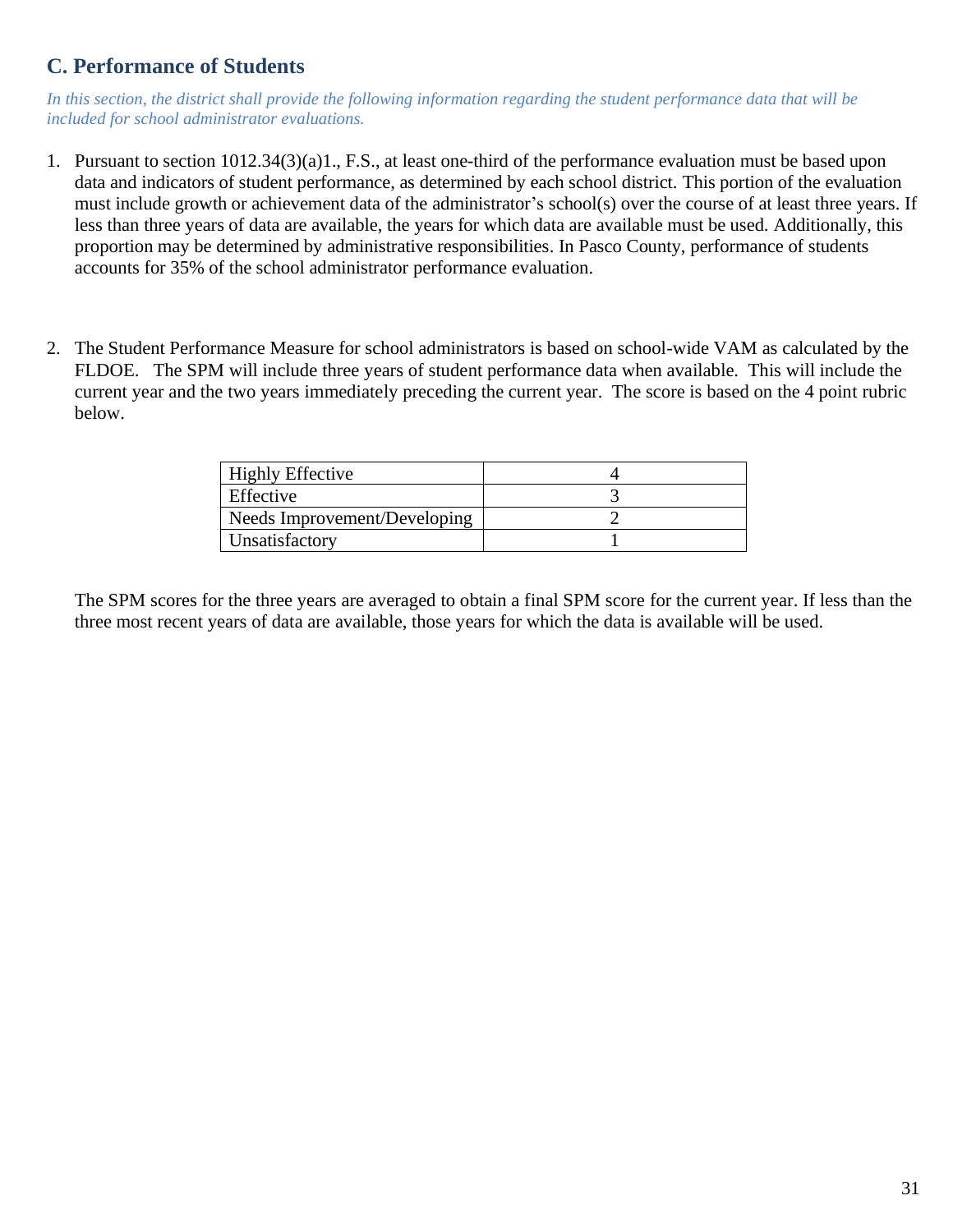### **D. Summative Rating Calculation**

*In this section, the district shall provide the following information regarding the calculation of summative evaluation ratings for school administrators.*

- 1. Description of the step-by-step calculation for determining the summative rating for school administrators.
	- A. Each of the Florida Principal Leadership Standards is scored on a 5 point rubric.

| <b>Highly Effective</b>      |  |
|------------------------------|--|
| Effective                    |  |
| Developing/Needs Improvement |  |
| Beginning                    |  |
| Unsatisfactory               |  |

- B. The 10 Standard scores are then averaged to obtain a Status Score.
- C. The Deliberate Practice is rated on the 4 Point Scale and then multiplied by 20% to obtain the additive DP score.
- D. The Status Score and DP additive score are added together to calculate the Instructional Leadership Score.
- E. The Instructional Leadership Score is then added to the Student Performance Measure 3 year average to obtain the final evaluation score.
- F. The final evaluation score is then aligned with the following rubric to indicate the final evaluation rating:

| <b>Highly Effective</b>      | $>=3.50$      |
|------------------------------|---------------|
| Effective                    | $2.50 - 3.49$ |
| Needs Improvement/Developing | $1.5 - 2.49$  |
| Unsatisfactory               | $1.0 - 1.49$  |

2. Pursuant to section 1012.34(2)(e), F.S., the evaluation system for school administrators must differentiate across four levels of performance. Using the district's calculation methods and cut scores described above in sections A – C, illustrate how an elementary principal and a high school principal can earn a highly effective and an unsatisfactory summative performance rating respectively.

Pasco's School Administrator Evaluation System utilizes a 4 point rubric that aligns four levels of performance (Highly Effective, Effective, Needs Improvement/Developing, Unsatisfactory) with a corresponding rubric score.

Each school level administrator is evaluated individually utilizing the same evaluation tool. Scores and feedback based on each individual's performance and support is differentiated based on the needs of each leader.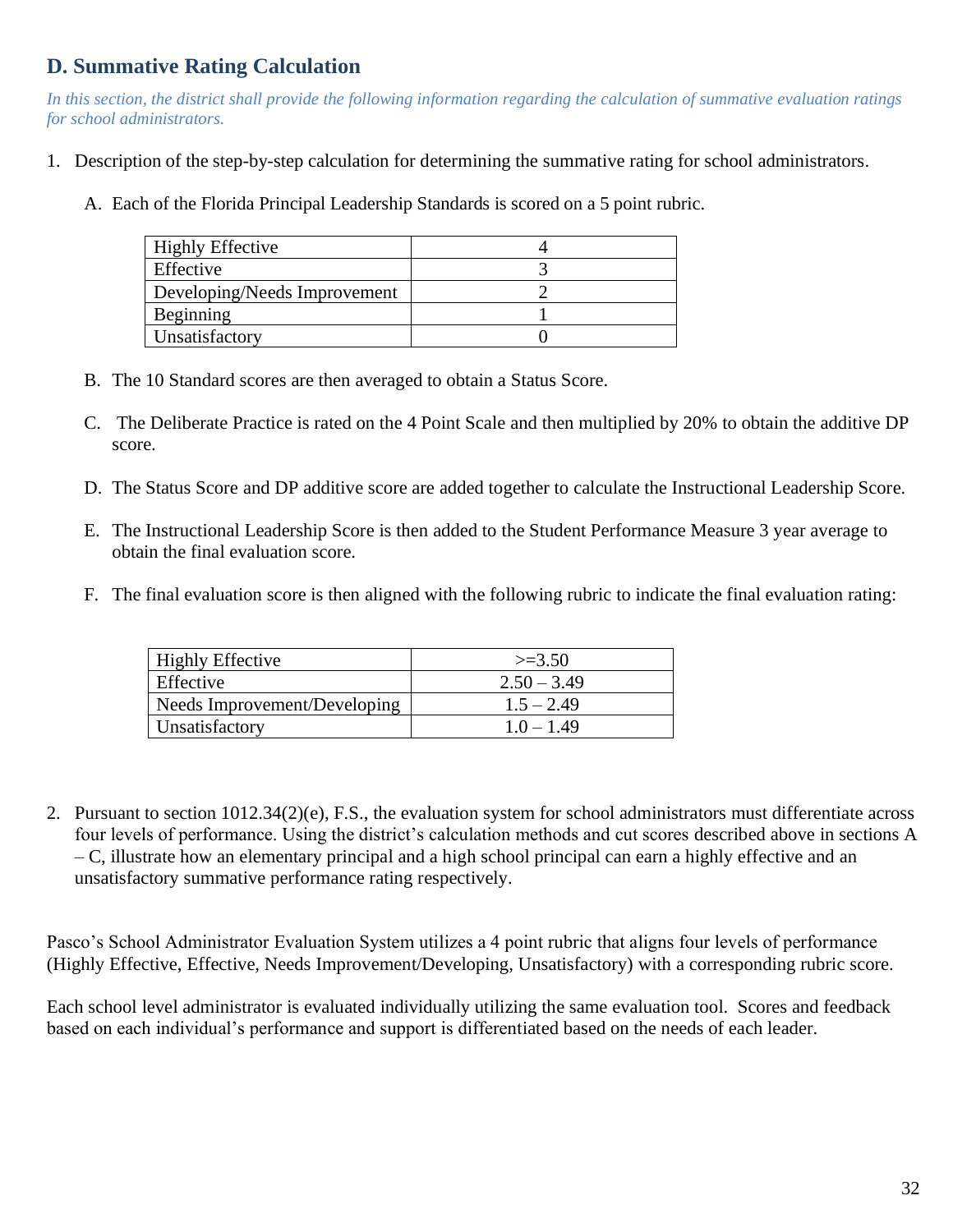Elementary or High School Administrator Sample of Highly Effective:

| <b>Florida Principal Leadership</b><br><b>Standards</b> | <b>Rubric Score</b> |
|---------------------------------------------------------|---------------------|
| Domain 1                                                |                     |
| Standard 1                                              | $\overline{4}$      |
| Standard 2                                              | $\overline{4}$      |
| Domain 2                                                |                     |
| Standard 3                                              | $\overline{4}$      |
| Standard 4                                              | 3                   |
| Standard 5                                              | 3                   |
| Domain 3                                                |                     |
| Standard 6                                              | $\overline{4}$      |
| Standard 7                                              | $\overline{4}$      |
| Standard 8                                              | $\overline{4}$      |
| Standard 9                                              | $\overline{4}$      |
| Domain 4                                                |                     |
| Standard 10                                             | $\overline{4}$      |
| Total                                                   | 38                  |
| <b>Status Score</b><br>(38 divided by 10)               | 3.8                 |

| Deliberate Practice Rubric<br>Score    |                |
|----------------------------------------|----------------|
| <b>Additive Calculation</b><br>(3X20%) | . $\mathsf{D}$ |

Status Score (SS)+ Deliberate Practice (DP) = Instructional Leadership Score (ILS)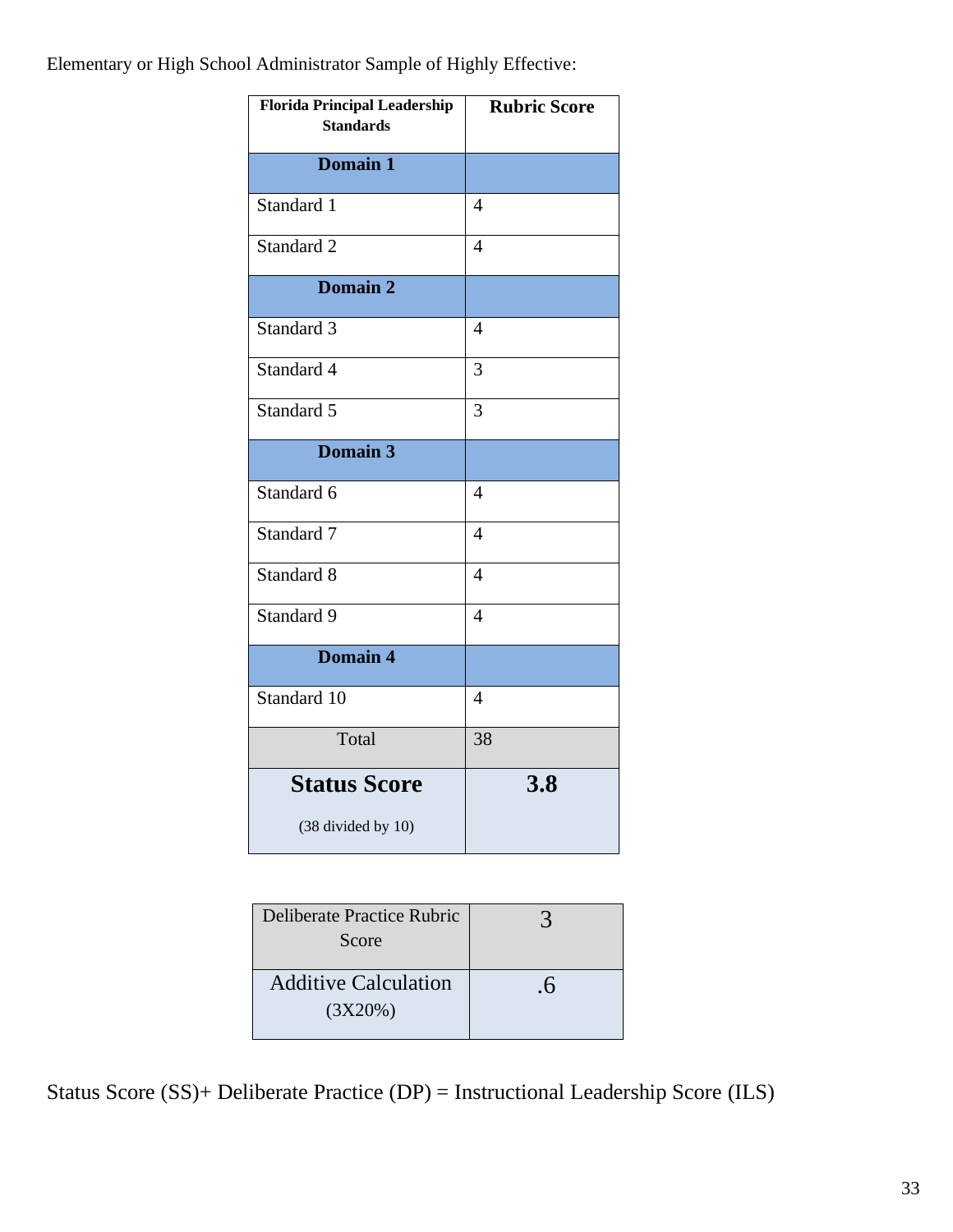### **(SS) 3.8 + (DP) .6 = (ILS) 4.4**

| <b>Instructional Leadership Score:</b> |                   | 4.4  |
|----------------------------------------|-------------------|------|
| <b>Student Performance Measure</b>     | Year 1            | 3    |
| (SPM)                                  | Year <sub>2</sub> | 4    |
|                                        | Year 3            | 4    |
| Total                                  |                   | 11   |
| Average Calculation $(11/3)$           | <b>SPM</b>        | 3.67 |

| <b>Florida Principal Leadership</b><br><b>Standards</b> | Rubric Score   |
|---------------------------------------------------------|----------------|
| <b>Domain 1</b>                                         |                |
| Standard 1                                              | 1              |
| Standard 2                                              | $\mathbf{1}$   |
| <b>Domain 2</b>                                         |                |
| Standard 3                                              | $\overline{2}$ |
| Standard 4                                              | $\overline{2}$ |
| Standard 5                                              | $\overline{2}$ |
| Domain 3                                                |                |
| Standard 6                                              | $\mathbf{1}$   |
| Standard 7                                              | 1              |
| Standard 8                                              | $\mathbf{1}$   |
| Standard 9                                              | 1              |
| Domain 4                                                |                |
| Standard 10                                             | 2              |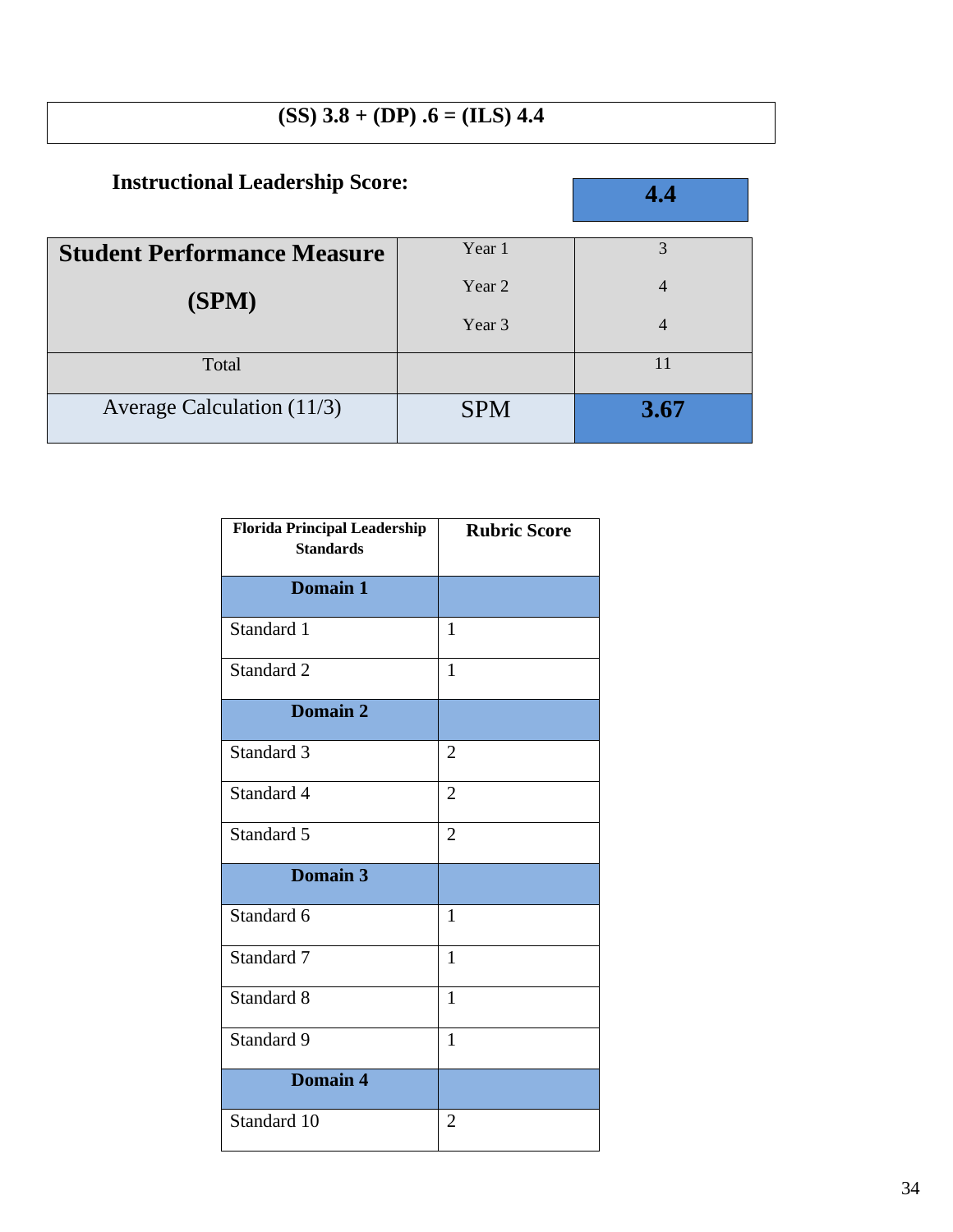| 65% | of | Total               | 14  | ILS $4.4 =$  | 2.86 |
|-----|----|---------------------|-----|--------------|------|
| 35% | of | <b>Status Score</b> | 1.4 | $SPM 3.67 =$ | 1.28 |
|     |    | $(14 \div 10)$      |     |              |      |

**Final Evaluation Score: 4.14 •• Highly Effective** 

### **Final rating is based on the following scale:**

| <b>Highly Effective</b>                | $>=3.50$      |
|----------------------------------------|---------------|
| Effective                              | $2.50 - 3.49$ |
| <b>Needs</b><br>Improvement/Developing | $1.5 - 2.49$  |
| Unsatisfactory                         | $1.0 - 1.49$  |

Elementary or High School Administrator Sample of Unsatisfactory:

| Deliberate Practice Rubric<br>Score    |  |
|----------------------------------------|--|
| <b>Additive Calculation</b><br>(1X20%) |  |

Status Score (SS)+ Deliberate Practice (DP) = Instructional Leadership Score (ILS)

### **(SS)**  $1.4 + (DP)$  **.2**  $=$  **(ILS)**  $1.6$

| <b>Instructional Leadership Score:</b> |        | 1.6 |
|----------------------------------------|--------|-----|
| <b>Student Performance Measure</b>     | Year 1 |     |
| (SPM)                                  | Year 2 |     |
|                                        | Year 3 |     |
| Total                                  |        |     |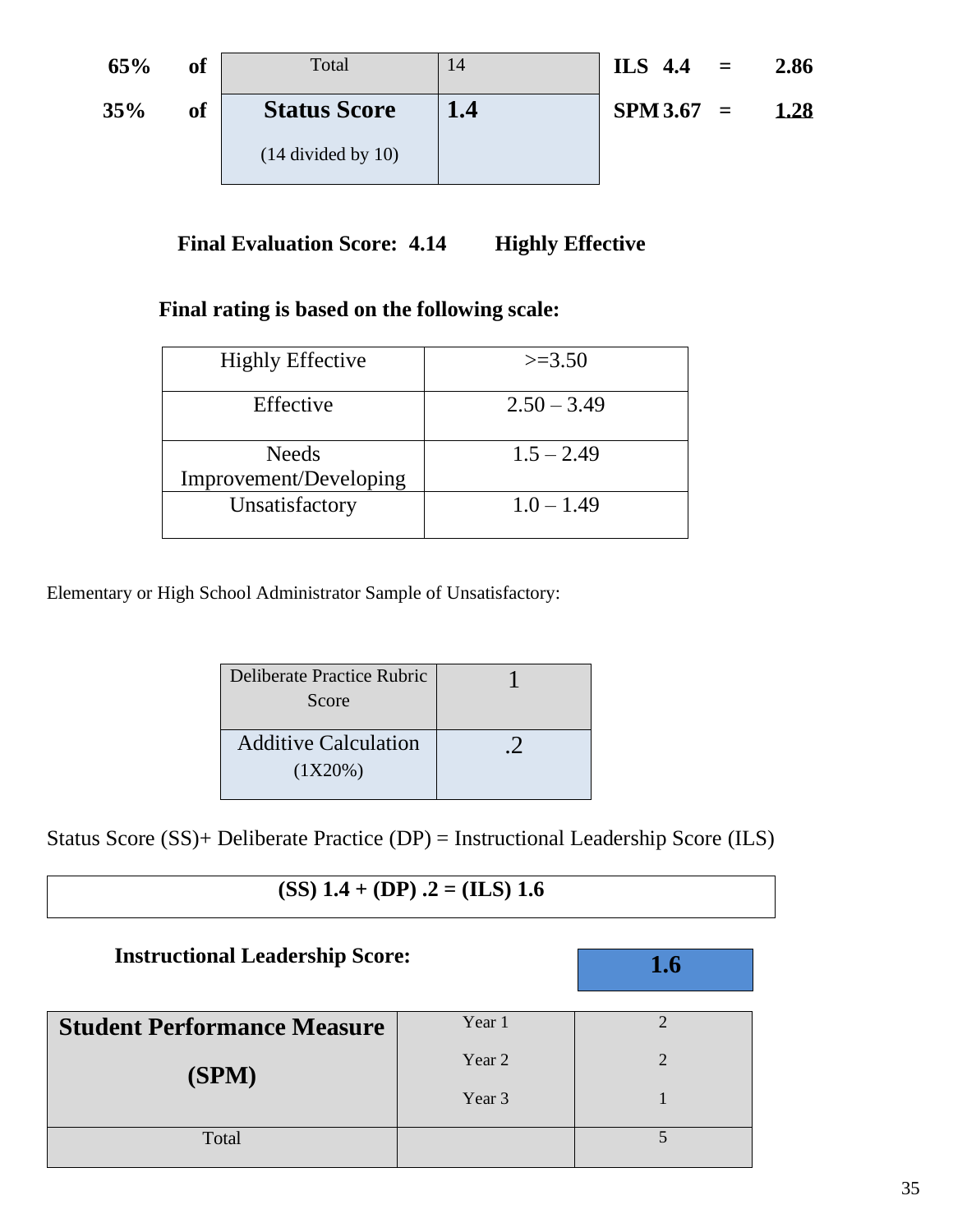| Average Calculation $(5/3)$    |          |      | <b>SPM</b>            | 1.67 |
|--------------------------------|----------|------|-----------------------|------|
|                                |          |      |                       |      |
| $65\%$ of ILS                  | $1.6 =$  | 1.04 |                       |      |
| 35% of SPM                     | $1.67 =$ | .58  |                       |      |
| <b>Final Evaluation Score:</b> |          | 1.62 | <b>Unsatisfactory</b> |      |

### **Final rating is based on the following scale:**

| <b>Highly Effective</b>                | $>=3.50$      |
|----------------------------------------|---------------|
| Effective                              | $2.50 - 3.49$ |
| <b>Needs</b><br>Improvement/Developing | $1.5 - 2.49$  |
| Unsatisfactory                         | $1.0 - 1.49$  |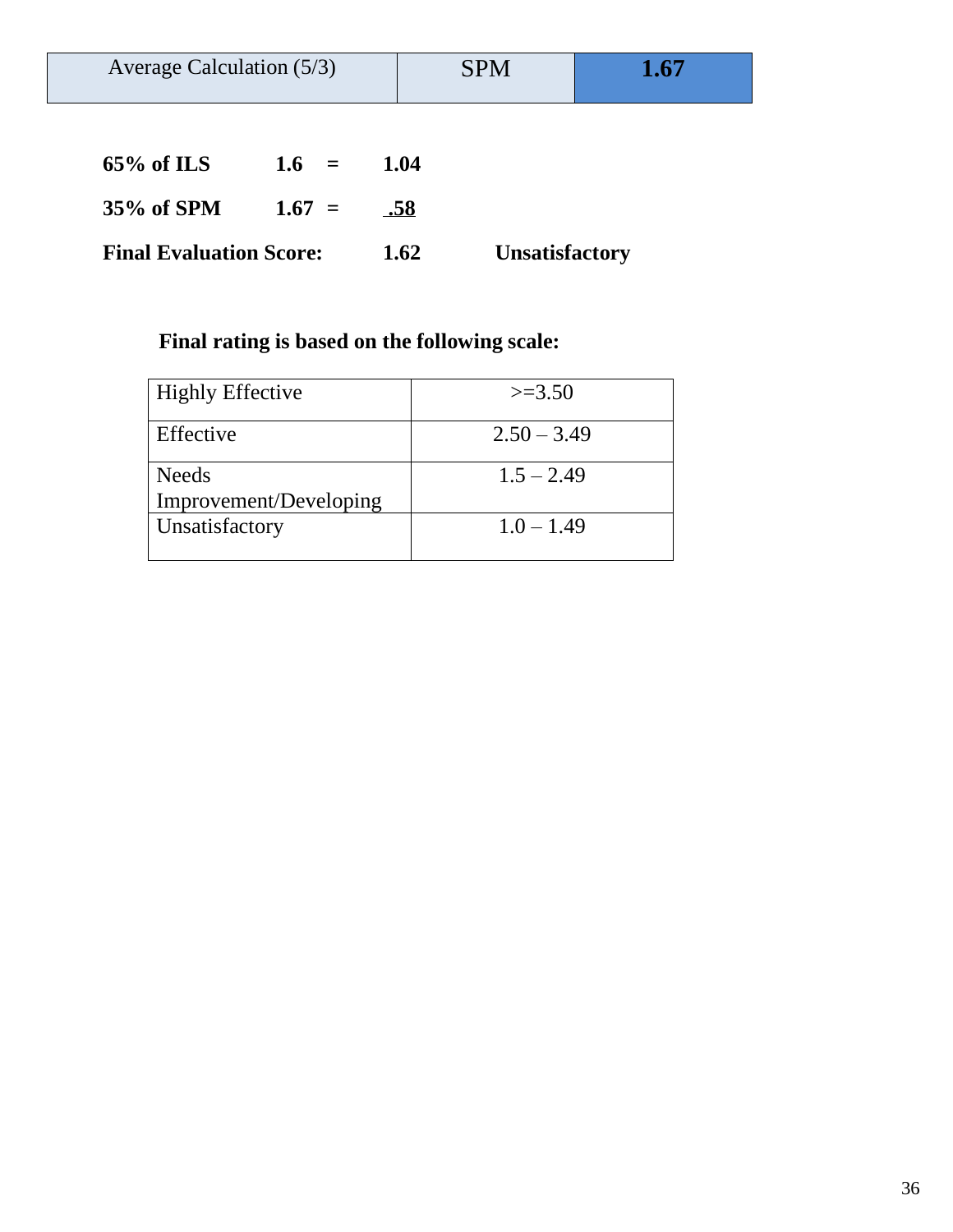### **Appendix A – Evaluation Framework Crosswalk**

*In Appendix A, the district shall include a crosswalk of the district's evaluation framework to each of the Florida Principal Leadership Standards (FPLSs).*

### **No crosswalk is needed. Pasco's School Leader Evaluation System utilizes the Florida Principal Leadership Standards as a basis of measuring leader performance.**

| <b>Alignment to the Florida Principal Leadership Standards</b>                                                                                                                                                                                                                                                             |                              |  |
|----------------------------------------------------------------------------------------------------------------------------------------------------------------------------------------------------------------------------------------------------------------------------------------------------------------------------|------------------------------|--|
| <b>Practice</b>                                                                                                                                                                                                                                                                                                            | <b>Evaluation Indicators</b> |  |
| <b>Domain 1: Student Achievement</b>                                                                                                                                                                                                                                                                                       |                              |  |
| <b>1. Student Learning Results</b>                                                                                                                                                                                                                                                                                         |                              |  |
| Effective school leaders achieve results on the school's student learning goals.                                                                                                                                                                                                                                           |                              |  |
| a. The school's learning goals are based on the state's adopted student academic<br>standards and the district's adopted curricula; and,                                                                                                                                                                                   |                              |  |
| b. Student learning results are evidenced by the student performance and growth on<br>statewide assessments; district-determined assessments that are implemented by the<br>district under Section 1008.22, F.S.; international assessments; and other indicators of<br>student success adopted by the district and state. |                              |  |
| 2. Student Learning as a Priority                                                                                                                                                                                                                                                                                          |                              |  |
| Effective school leaders demonstrate that student learning is their top priority through leadership actions that build and<br>support a learning organization focused on student success.                                                                                                                                  |                              |  |
| a. Enables faculty and staff to work as a system focused on student learning;                                                                                                                                                                                                                                              |                              |  |
| b. Maintains a school climate that supports student engagement in learning;                                                                                                                                                                                                                                                |                              |  |
| c. Generates high expectations for learning growth by all students; and,                                                                                                                                                                                                                                                   |                              |  |
| d. Engages faculty and staff in efforts to close learning performance gaps among student<br>subgroups within the school.                                                                                                                                                                                                   |                              |  |
| <b>Domain 2: Instructional Leadership</b>                                                                                                                                                                                                                                                                                  |                              |  |
| 3. Instructional Plan Implementation                                                                                                                                                                                                                                                                                       |                              |  |
| Effective school leaders work collaboratively to develop and implement an instructional framework that aligns curriculum and<br>state standards, effective instructional practices, student learning needs and assessments.                                                                                                |                              |  |
| a. Implements the Florida Educator Accomplished Practices as described in Rule 6A-<br>5.065, F.A.C., through a common language of instruction;                                                                                                                                                                             |                              |  |
| b. Engages in data analysis for instructional planning and improvement;                                                                                                                                                                                                                                                    |                              |  |
| c. Communicates the relationships among academic standards, effective instruction, and<br>student performance;                                                                                                                                                                                                             |                              |  |
| d. Implements the district's adopted curricula and state's adopted academic standards in a<br>manner that is rigorous and culturally relevant to the students and school; and,                                                                                                                                             |                              |  |
| e. Ensures the appropriate use of high quality formative and interim assessments aligned<br>with the adopted standards and curricula.                                                                                                                                                                                      |                              |  |
| <b>4. Faculty Development</b>                                                                                                                                                                                                                                                                                              |                              |  |
| Effective school leaders recruit, retain and develop an effective and diverse faculty and staff.                                                                                                                                                                                                                           |                              |  |
| a. Generates a focus on student and professional learning in the school that is clearly                                                                                                                                                                                                                                    |                              |  |
| linked to the system-wide strategic objectives and the school improvement plan;                                                                                                                                                                                                                                            |                              |  |
| b. Evaluates, monitors, and provides timely feedback to faculty on the effectiveness of<br>instruction;                                                                                                                                                                                                                    |                              |  |
| c. Employs a faculty with the instructional proficiencies needed for the school population<br>served;                                                                                                                                                                                                                      |                              |  |
| d. Identifies faculty instructional proficiency needs, including standards-based content,                                                                                                                                                                                                                                  |                              |  |
| research-based pedagogy, data analysis for instructional planning and improvement,<br>and the use of instructional technology;                                                                                                                                                                                             |                              |  |
| e. Implements professional learning that enables faculty to deliver culturally relevant and<br>differentiated instruction; and,                                                                                                                                                                                            |                              |  |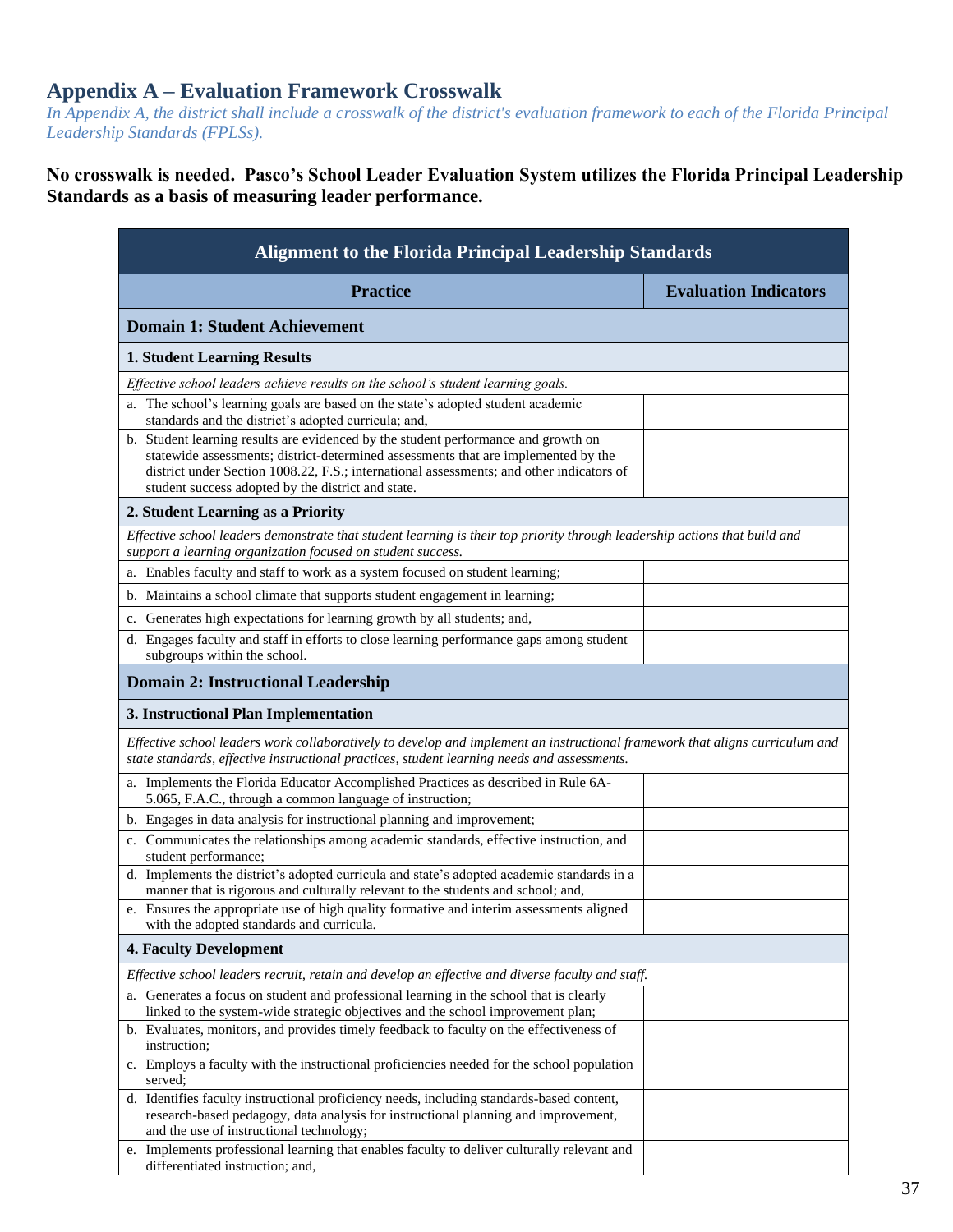| <b>Alignment to the Florida Principal Leadership Standards</b>                                                                                                                                                                                |                              |
|-----------------------------------------------------------------------------------------------------------------------------------------------------------------------------------------------------------------------------------------------|------------------------------|
| <b>Practice</b>                                                                                                                                                                                                                               | <b>Evaluation Indicators</b> |
| f. Provides resources and time and engages faculty in effective individual and<br>collaborative professional learning throughout the school year.                                                                                             |                              |
| <b>5. Learning Environment</b>                                                                                                                                                                                                                |                              |
| Effective school leaders structure and monitor a school learning environment that improves learning for all of Florida's<br>diverse student population.                                                                                       |                              |
| a. Maintains a safe, respectful and inclusive student-centered learning environment that<br>is focused on equitable opportunities for learning and building a foundation for a<br>fulfilling life in a democratic society and global economy; |                              |
| b. Recognizes and uses diversity as an asset in the development and implementation of<br>procedures and practices that motivate all students and improve student learning;                                                                    |                              |
| c. Promotes school and classroom practices that validate and value similarities and<br>differences among students;                                                                                                                            |                              |
| d. Provides recurring monitoring and feedback on the quality of the learning<br>environment;                                                                                                                                                  |                              |
| e. Initiates and supports continuous improvement processes focused on the students'<br>opportunities for success and well-being; and,                                                                                                         |                              |
| f. Engages faculty in recognizing and understanding cultural and developmental issues<br>related to student learning by identifying and addressing strategies to minimize and/or<br>eliminate achievement gaps.                               |                              |
| <b>Domain 3: Organizational Leadership</b>                                                                                                                                                                                                    |                              |
| <b>6. Decision Making</b>                                                                                                                                                                                                                     |                              |
| Effective school leaders employ and monitor a decision-making process that is based on vision, mission and improvement<br>priorities using facts and data.                                                                                    |                              |
| a. Gives priority attention to decisions that impact the quality of student learning and<br>teacher proficiency;                                                                                                                              |                              |
| b. Uses critical thinking and problem solving techniques to define problems and identify<br>solutions;                                                                                                                                        |                              |
| c. Evaluates decisions for effectiveness, equity, intended and actual outcome;<br>implements follow-up actions; and revises as needed;                                                                                                        |                              |
| d. Empowers others and distributes leadership when appropriate; and,                                                                                                                                                                          |                              |
| e. Uses effective technology integration to enhance decision making and efficiency<br>throughout the school.                                                                                                                                  |                              |
| <b>7. Leadership Development</b>                                                                                                                                                                                                              |                              |
| Effective school leaders actively cultivate, support, and develop other leaders within the organization.                                                                                                                                      |                              |
| a. Identifies and cultivates potential and emerging leaders;                                                                                                                                                                                  |                              |
| Provides evidence of delegation and trust in subordinate leaders;<br>b.                                                                                                                                                                       |                              |
| c. Plans for succession management in key positions;                                                                                                                                                                                          |                              |
| d. Promotes teacher-leadership functions focused on instructional proficiency and student<br>learning; and,                                                                                                                                   |                              |
| e. Develops sustainable and supportive relationships between school leaders, parents,<br>community, higher education and business leaders.                                                                                                    |                              |
| 8. School Management                                                                                                                                                                                                                          |                              |
| Effective school leaders manage the organization, operations, and facilities in ways that maximize the use of resources to<br>promote a safe, efficient, legal, and effective learning environment.                                           |                              |
| a. Organizes time, tasks and projects effectively with clear objectives and coherent plans;                                                                                                                                                   |                              |
| b. Establishes appropriate deadlines for him/herself and the entire organization;                                                                                                                                                             |                              |
| c. Manages schedules, delegates, and allocates resources to promote collegial efforts in<br>school improvement and faculty development; and,                                                                                                  |                              |
| d. Is fiscally responsible and maximizes the impact of fiscal resources on instructional<br>priorities.                                                                                                                                       |                              |
| 9. Communication                                                                                                                                                                                                                              |                              |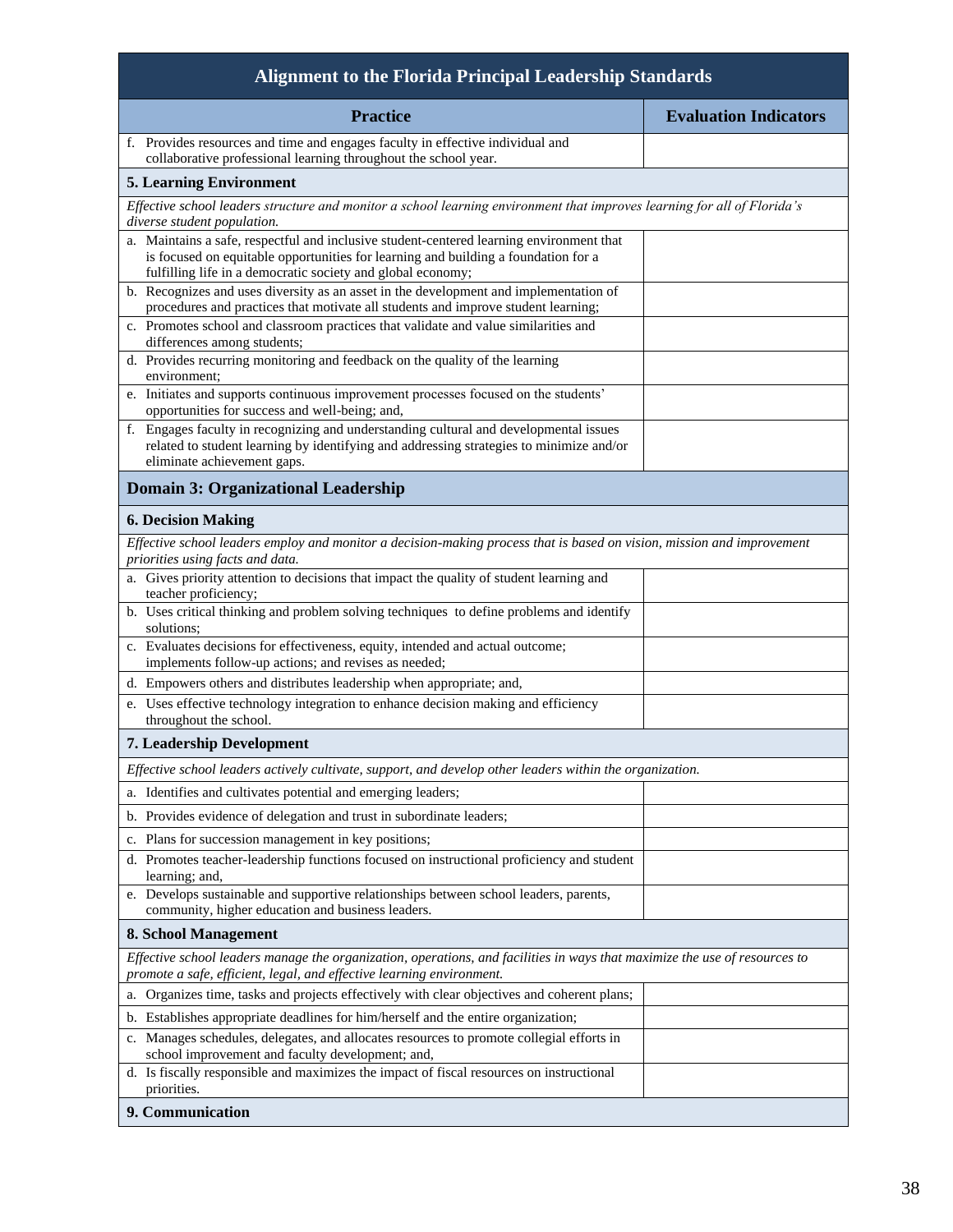| <b>Alignment to the Florida Principal Leadership Standards</b>                                                                                                                                                                                                                          |                              |
|-----------------------------------------------------------------------------------------------------------------------------------------------------------------------------------------------------------------------------------------------------------------------------------------|------------------------------|
| <b>Practice</b>                                                                                                                                                                                                                                                                         | <b>Evaluation Indicators</b> |
| Effective school leaders practice two-way communications and use appropriate oral, written, and electronic communication<br>and collaboration skills to accomplish school and system goals by building and maintaining relationships with students,<br>faculty, parents, and community. |                              |
| a. Actively listens to and learns from students, staff, parents, and community<br>stakeholders:                                                                                                                                                                                         |                              |
| b. Recognizes individuals for effective performance;                                                                                                                                                                                                                                    |                              |
| c. Communicates student expectations and performance information to students, parents,<br>and community;                                                                                                                                                                                |                              |
| d. Maintains high visibility at school and in the community and regularly engages<br>stakeholders in the work of the school;                                                                                                                                                            |                              |
| e. Creates opportunities within the school to engage students, faculty, parents, and<br>community stakeholders in constructive conversations about important school issues.                                                                                                             |                              |
| f. Utilizes appropriate technologies for communication and collaboration; and,                                                                                                                                                                                                          |                              |
| g. Ensures faculty receives timely information about student learning requirements,<br>academic standards, and all other local state and federal administrative requirements<br>and decisions.                                                                                          |                              |
| <b>Domain 4: Professional and Ethical Behavior</b>                                                                                                                                                                                                                                      |                              |
| 10. Professional and Ethical Behavior                                                                                                                                                                                                                                                   |                              |
| Effective school leaders demonstrate personal and professional behaviors consistent with quality practices in education and as<br>a community leader.                                                                                                                                   |                              |
| a. Adheres to the Code of Ethics and the Principles of Professional Conduct for the<br>Education Profession in Florida, pursuant to Rules 6A-10.080 and 6A-10.081, F.A.C.;                                                                                                              |                              |
| b. Demonstrates resiliency by staying focused on the school vision and reacting<br>constructively to the barriers to success that include disagreement and dissent with<br>leadership;                                                                                                  |                              |
| c. Demonstrates a commitment to the success of all students, identifying barriers and<br>their impact on the well-being of the school, families, and local community;                                                                                                                   |                              |
| d. Engages in professional learning that improves professional practice in alignment with<br>the needs of the school system;                                                                                                                                                            |                              |
| e. Demonstrates willingness to admit error and learn from it; and,                                                                                                                                                                                                                      |                              |
| f. Demonstrates explicit improvement in specific performance areas based on previous<br>evaluations and formative feedback.                                                                                                                                                             |                              |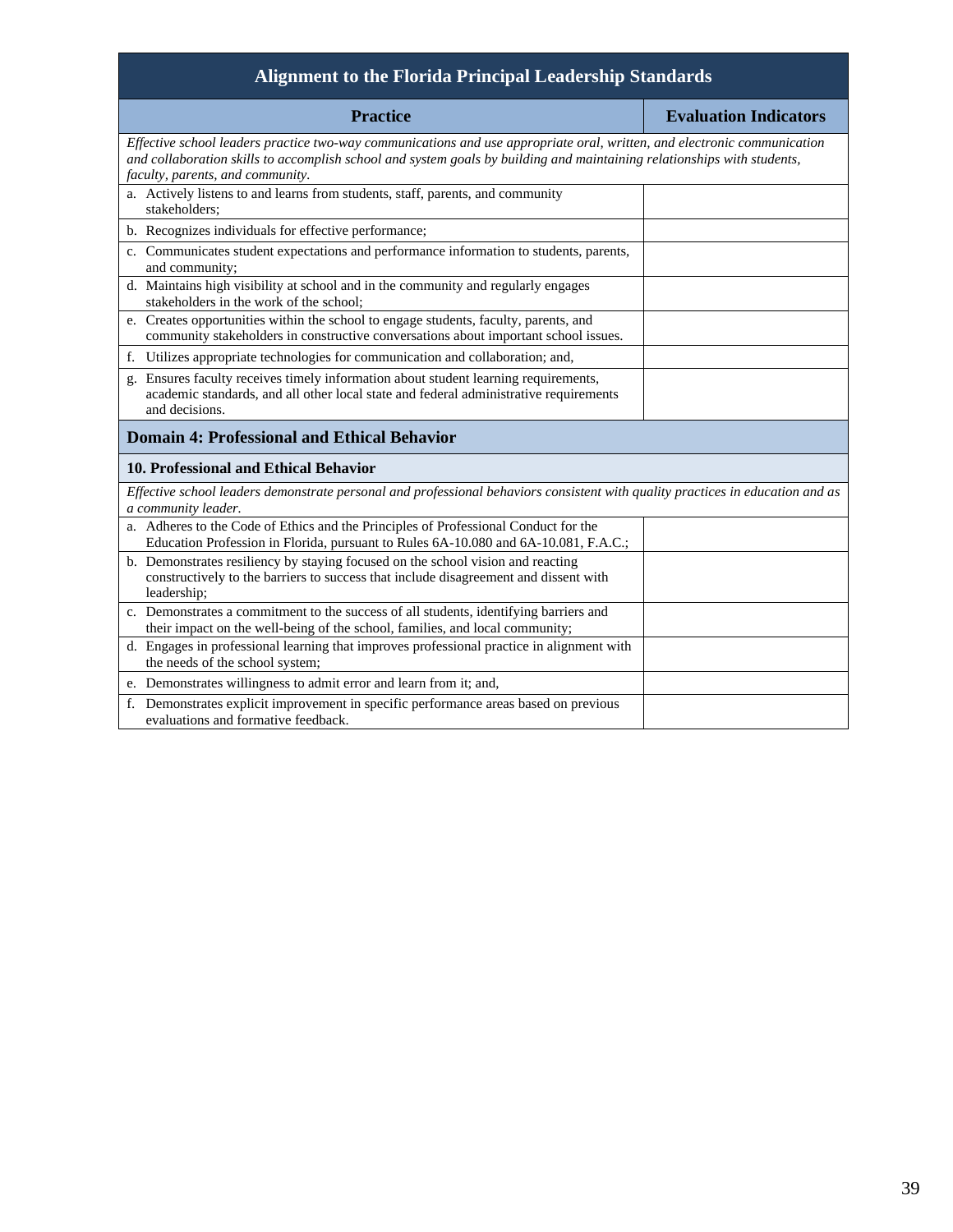### **Appendix B – Observation Instruments for School Administrators**

*In Appendix B, the district shall include the observation rubric(s) to be used for collecting instructional leadership data for school administrators.*

### **DOMAIN I: STUDENT ACHIEVEMENT:**

| <b>Standard 1-Student Learning Results:</b>                                                                                                                                                                                                                                                                              | The professional administrator achieves results on the school's student<br>learning goals.                                                                                     |  |
|--------------------------------------------------------------------------------------------------------------------------------------------------------------------------------------------------------------------------------------------------------------------------------------------------------------------------|--------------------------------------------------------------------------------------------------------------------------------------------------------------------------------|--|
| curricula.                                                                                                                                                                                                                                                                                                               | a. The school's learning goals are based on the state's adopted student academic standards and the district's adopted                                                          |  |
| b. Student learning results are evidenced by the student performance and growth on statewide assessments; district-<br>determined assessments that are implemented by the district under Section 1008.22, F.S.; international assessments;<br>and other indicators of student success adopted by the district and state. |                                                                                                                                                                                |  |
| Unsatisfactory                                                                                                                                                                                                                                                                                                           | Learning goals are not based on adopted standards and/or adopted curricula; student<br>learning results are not or only rarely evidenced in state and district assessments.    |  |
| Beginning                                                                                                                                                                                                                                                                                                                | Learning goals are sometimes based on adopted standards and adopted curricula; student<br>learning results are sometimes evidenced in state and district assessments.          |  |
| Developing/Needs                                                                                                                                                                                                                                                                                                         | Learning goals are mostly based on adopted standards and/or adopted curricula; student                                                                                         |  |
| Improvement                                                                                                                                                                                                                                                                                                              | learning results are usually evidenced in state and district assessments.                                                                                                      |  |
| Effective                                                                                                                                                                                                                                                                                                                | Learning goals are based on adopted standards and/or adopted curricula; student learning<br>results are evidenced in state and district assessments.                           |  |
| <b>Highly Effective</b>                                                                                                                                                                                                                                                                                                  | Learning goals are consistently based on adopted standards and/or adopted curricula;<br>student learning results are consistently evidenced in state and district assessments. |  |

| <b>Standard 2—Student Learning as Priority:</b> Effective school leaders demonstrate that student learning is their top |                                                                                               |  |  |  |
|-------------------------------------------------------------------------------------------------------------------------|-----------------------------------------------------------------------------------------------|--|--|--|
|                                                                                                                         | priority through leadership actions that build and support a learning                         |  |  |  |
|                                                                                                                         | organization focused on student success. The leader:                                          |  |  |  |
| a. enables faculty and staff to work as a system, focused on student learning.                                          |                                                                                               |  |  |  |
| b. maintains a school climate that supports student engagement in learning.                                             |                                                                                               |  |  |  |
|                                                                                                                         | c. generates high expectations for learning growth by all students.                           |  |  |  |
| d. engages faculty and staff in efforts to close learning performance gaps among student subgroups within the school.   |                                                                                               |  |  |  |
|                                                                                                                         | School climate does not or rarely supports student engagement; expectations for student       |  |  |  |
| Unsatisfactory                                                                                                          | achievement are low or are not set; faculty and staff rarely focus on student learning and/or |  |  |  |
|                                                                                                                         | very little effort is made at closing learning gaps among student subgroups.                  |  |  |  |
|                                                                                                                         | School climate sometimes supports student engagement; expectations for student                |  |  |  |
| Beginning                                                                                                               | achievement are not entirely appropriate; faculty and staff sometimes focus on student        |  |  |  |
|                                                                                                                         | learning and some effort is made at closing learning gaps among student subgroups.            |  |  |  |
|                                                                                                                         | School climate generally supports student engagement and expectations for student             |  |  |  |
| Developing/Needs                                                                                                        | achievement are typically appropriate; faculty and staff are generally focused on student     |  |  |  |
| Improvement                                                                                                             | learning, and effort is made at closing learning gaps among some student subgroups.           |  |  |  |
|                                                                                                                         | School climate supports student engagement and expectations for student achievement are       |  |  |  |
| Effective                                                                                                               | appropriate; faculty and staff are focused on student learning and effort is made at closing  |  |  |  |
|                                                                                                                         | learning gaps among all student subgroups.                                                    |  |  |  |
|                                                                                                                         | School climate supports and sustains consistent student engagement; expectations for          |  |  |  |
| <b>Highly Effective</b>                                                                                                 | student achievement are set high; faculty and staff are consistently focused on student       |  |  |  |
|                                                                                                                         | learning and consistent effort is made at closing learning gaps among all student subgroups.  |  |  |  |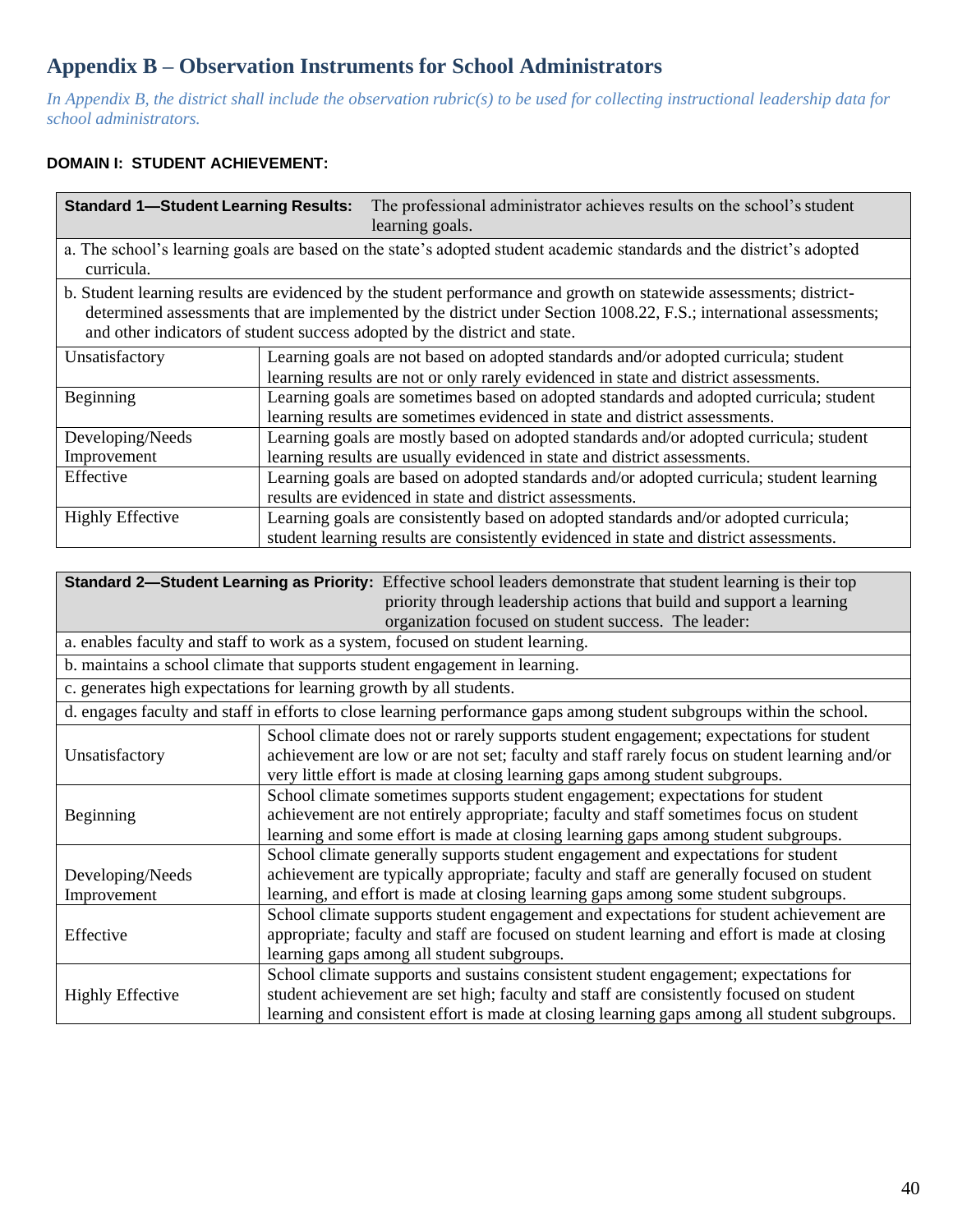### **DOMAIN 2: INSTRUCTIONAL LEADERSHIP: 30%**

|                                                                                                                                       | <b>Standard 3-Instructional Plan Implementation:</b><br>Effective school leaders work collaboratively to develop and<br>implement an instructional framework that aligns curriculum with<br>state standards, effective instructional practices, student learning<br>needs, and assessments.                                                                                           |  |  |  |
|---------------------------------------------------------------------------------------------------------------------------------------|---------------------------------------------------------------------------------------------------------------------------------------------------------------------------------------------------------------------------------------------------------------------------------------------------------------------------------------------------------------------------------------|--|--|--|
| language of instruction.                                                                                                              | a. implements the Florida Educator Accomplished Practices as described in Rule 6A-5.065, F.A.C. through a common                                                                                                                                                                                                                                                                      |  |  |  |
| b. engages in data analysis for instructional planning and improvement.                                                               |                                                                                                                                                                                                                                                                                                                                                                                       |  |  |  |
|                                                                                                                                       | c. communicates the relationships among academic standards, effective instruction, and student performance.                                                                                                                                                                                                                                                                           |  |  |  |
|                                                                                                                                       | d. implements the district's adopted curricula and state's adopted academic standards in a manner that is rigorous and<br>culturally relevant to the students and school.                                                                                                                                                                                                             |  |  |  |
| e. ensures the appropriate use of high quality formative and interim assessments aligned with the adopted standards and<br>curricula. |                                                                                                                                                                                                                                                                                                                                                                                       |  |  |  |
| Unsatisfactory                                                                                                                        | Florida Educator Accomplished Practices are rarely implemented; data analysis is rarely<br>included in planning; relationships among academic standards, effective instruction, and<br>student performance is not communicated; adopted curricula and standards are rarely<br>implemented; formative and interim assessments are rarely used.                                         |  |  |  |
| Beginning                                                                                                                             | Florida Educator Accomplished Practices are sometimes implemented; data analysis is<br>sometimes included in planning; relationships among academic standards, effective instruction,<br>and student performance is minimally communicated; adopted curricula and standards are<br>sometimes implemented; formative and interim assessments are sometimes used.                       |  |  |  |
| Developing/Needs<br>Improvement                                                                                                       | Florida Educator Accomplished Practices are mostly implemented; data analysis is usually<br>included in planning; relationships among academic standards, effective instruction, and<br>student performance is frequently communicated; adopted curricula and standards are mostly<br>implemented; formative and interim assessments are generally used.                              |  |  |  |
| Effective                                                                                                                             | Florida Educator Accomplished Practices are regularly implemented; data analysis is included<br>in planning; relationships among academic standards, effective instruction, and student<br>performance is effectively communicated; adopted curricula and standards are regularly<br>implemented; formative and interim assessments are used.                                         |  |  |  |
| <b>Highly Effective</b>                                                                                                               | Florida Educator Accomplished Practices are consistently implemented; data analysis is<br>included in all aspects of planning; relationships among academic standards, effective<br>instruction, and student performance are consistently communicated; adopted curricula and<br>standards are implemented and sustained; formative and interim assessments are consistently<br>used. |  |  |  |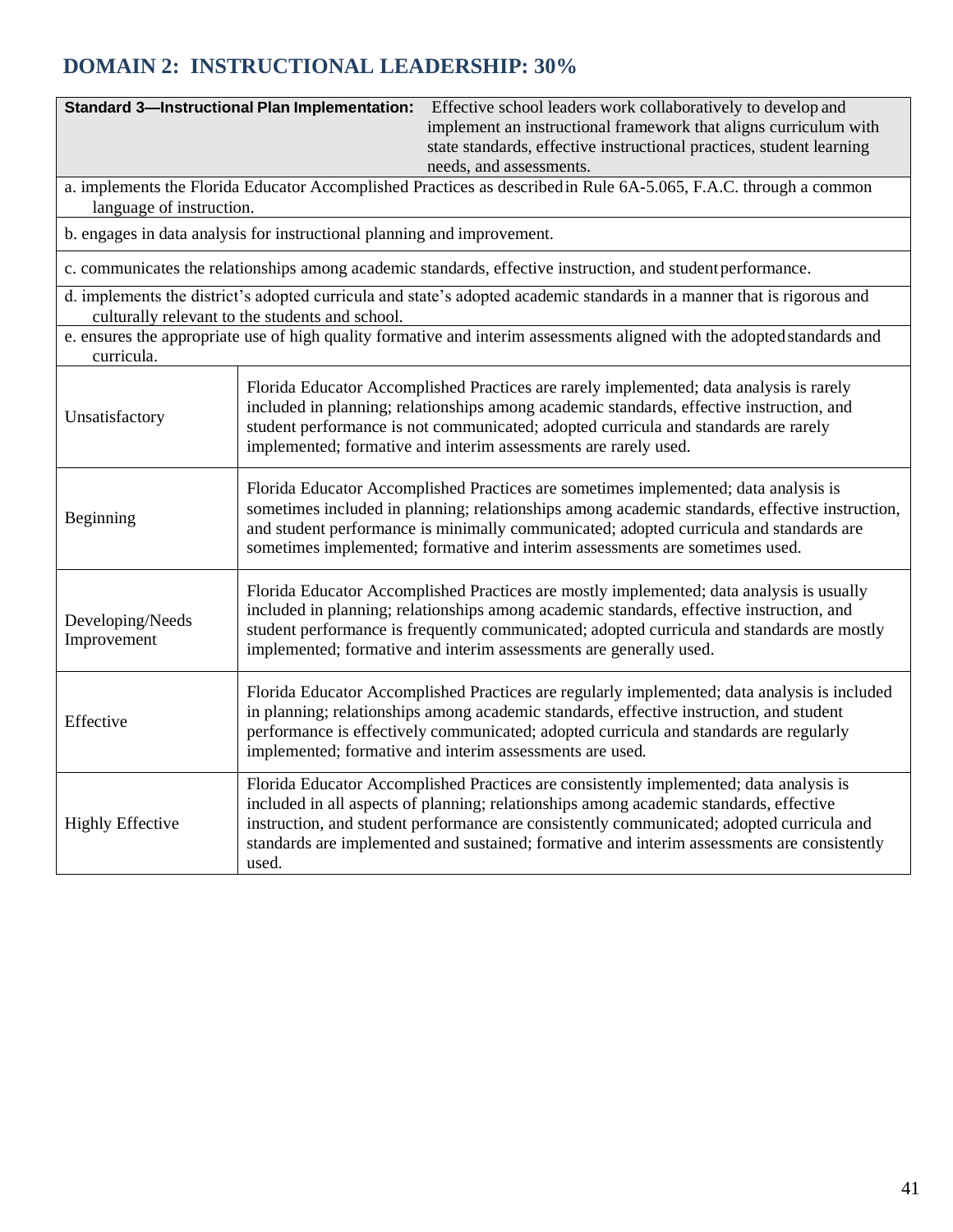| <b>Standard 4</b><br><b>Faculty Development:</b>                                                                                                                          | Effective school leaders recruit, retain, and develop an effective and diverse faculty and staff.                                                                                                                                                                                                                                                                                                                                                                                                                                                            |  |  |  |
|---------------------------------------------------------------------------------------------------------------------------------------------------------------------------|--------------------------------------------------------------------------------------------------------------------------------------------------------------------------------------------------------------------------------------------------------------------------------------------------------------------------------------------------------------------------------------------------------------------------------------------------------------------------------------------------------------------------------------------------------------|--|--|--|
| a. generates a focus on student and professional learning in the school that is clearly linked to the systemwide<br>strategic objectives and the school improvement plan. |                                                                                                                                                                                                                                                                                                                                                                                                                                                                                                                                                              |  |  |  |
|                                                                                                                                                                           | b. evaluates, monitors, and provides timely feedback to faculty on the effectiveness of instruction.                                                                                                                                                                                                                                                                                                                                                                                                                                                         |  |  |  |
|                                                                                                                                                                           | c. employs a faculty with the instructional proficiencies needed for the school population served.                                                                                                                                                                                                                                                                                                                                                                                                                                                           |  |  |  |
|                                                                                                                                                                           | d. identifies faculty instructional proficiency needs, including standards-based content, research-based pedagogy, data<br>analysis for instructional planning and improvement, and the use of instructional technology.                                                                                                                                                                                                                                                                                                                                     |  |  |  |
|                                                                                                                                                                           | e. implements professional learning that enables faculty to deliver culturally relevant and differentiated instruction.                                                                                                                                                                                                                                                                                                                                                                                                                                      |  |  |  |
| f. provides resources and time and engages faculty in effective individual and collaborative professional learning<br>throughout the school year.                         |                                                                                                                                                                                                                                                                                                                                                                                                                                                                                                                                                              |  |  |  |
| Unsatisfactory                                                                                                                                                            | Professional learning at the school is not linked to strategic objectives and the school<br>improvement plan; staff evaluation, monitoring, and feedback is neglected or is carried out<br>ineffectively; there is little or no focus on faculty proficiency needs; professional learning<br>opportunities for faculty are not adequately provided; staff is not provided opportunities for<br>individual and collaborative professional learning.                                                                                                           |  |  |  |
| Beginning                                                                                                                                                                 | Professional learning at the school is sometimes linked to strategic objectives and the school<br>improvement plan; staff evaluation, monitoring, and feedback sometimes occurs but may not<br>occur effectively; there is occasional and irregular focus on faculty proficiency needs;<br>professional learning opportunities for faculty are sometimes provided; staff is occasionally<br>provided opportunities for individual and collaborative professional learning.                                                                                   |  |  |  |
| Developing/Needs<br>Improvement                                                                                                                                           | Professional learning at the school is minimally linked to strategic objectives and the school<br>improvement plan; staff evaluation, monitoring, and feedback occurs but may not occur<br>effectively at all times; there is minimal focus on faculty proficiency needs; professional<br>learning opportunities for faculty are minimally provided; staff is occasionally provided<br>opportunities for individual and collaborative professional learning.                                                                                                 |  |  |  |
| Effective                                                                                                                                                                 | Professional learning at the school is linked to strategic objectives and the school<br>improvement plan; staff evaluation, monitoring, and feedback occurs and does so in an<br>effective manner; there is regular focus on faculty proficiency needs; professional learning<br>opportunities for faculty are regularly provided; staff is provided opportunities for individual<br>and collaborative professional learning throughout the school year.                                                                                                     |  |  |  |
| <b>Highly Effective</b>                                                                                                                                                   | Professional learning at the school is consistently linked to strategic objectives and the school<br>improvement plan; staff evaluation, monitoring, and feedback consistently occurs and does<br>so in a highly effective manner; there is consistent focus on faculty proficiency needs;<br>professional learning opportunities for faculty are regularly provided and encouragement is<br>given for staff participation; staff is provided consistent opportunities for individual and<br>collaborative professional learning throughout the school year. |  |  |  |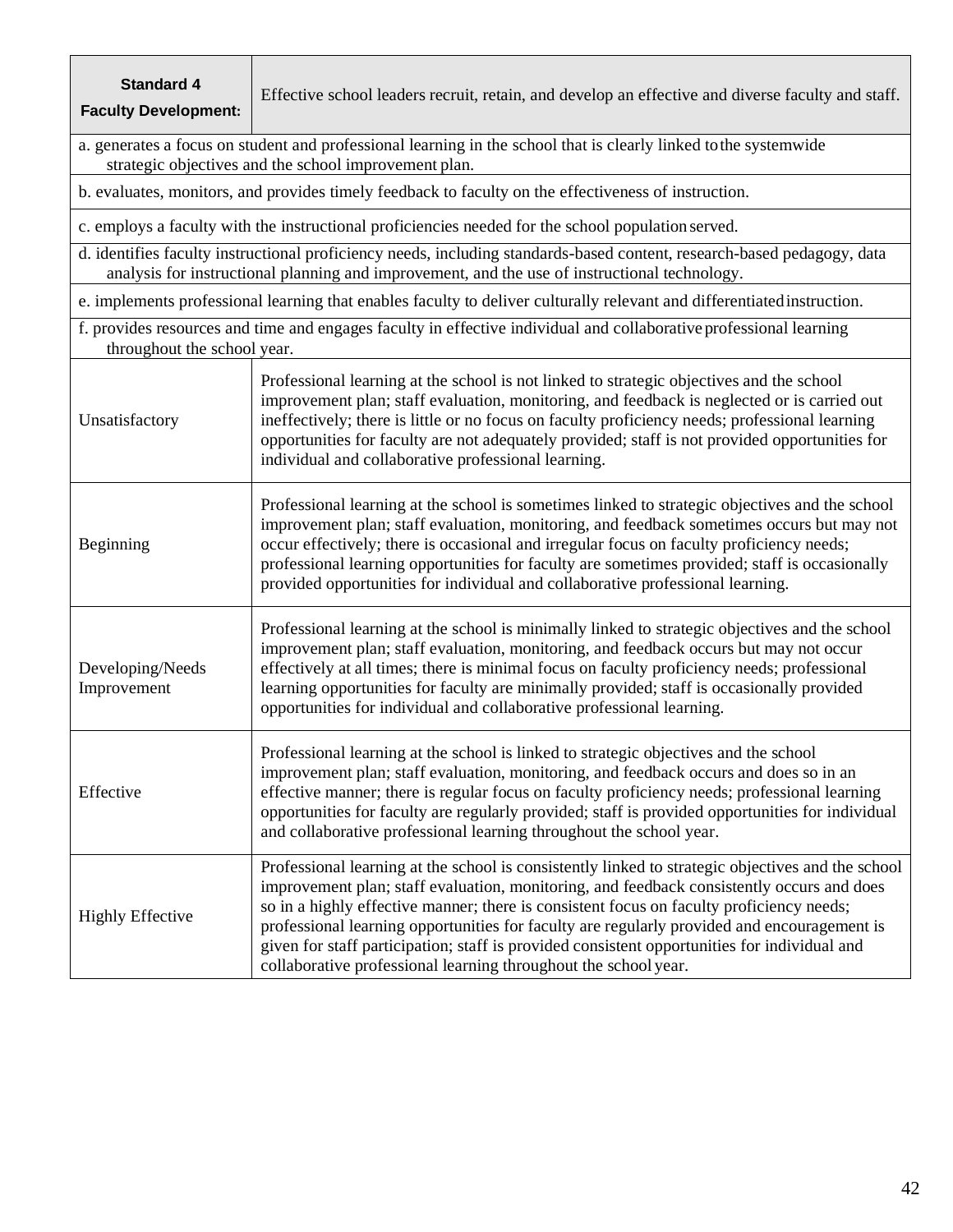| <b>Standard 5</b><br>Learning                                                                                                                                                                                                                                                                                                                                                                                                                                                                                                                                                                      | Effective school leaders structure and monitor a school learning environment that improves<br>learning for a diverse student population.                                                                                                                                                                                                                                                                                                                                                                                                                                                                                                 |  |  |  |
|----------------------------------------------------------------------------------------------------------------------------------------------------------------------------------------------------------------------------------------------------------------------------------------------------------------------------------------------------------------------------------------------------------------------------------------------------------------------------------------------------------------------------------------------------------------------------------------------------|------------------------------------------------------------------------------------------------------------------------------------------------------------------------------------------------------------------------------------------------------------------------------------------------------------------------------------------------------------------------------------------------------------------------------------------------------------------------------------------------------------------------------------------------------------------------------------------------------------------------------------------|--|--|--|
| <b>Environment:</b>                                                                                                                                                                                                                                                                                                                                                                                                                                                                                                                                                                                | a. maintains a safe, respectful and inclusive student-centered learning environment that is focused on equitable                                                                                                                                                                                                                                                                                                                                                                                                                                                                                                                         |  |  |  |
|                                                                                                                                                                                                                                                                                                                                                                                                                                                                                                                                                                                                    | opportunities for learning and building a foundation for a fulfilling life in a democratic society and global economy.                                                                                                                                                                                                                                                                                                                                                                                                                                                                                                                   |  |  |  |
|                                                                                                                                                                                                                                                                                                                                                                                                                                                                                                                                                                                                    | b. recognizes and uses diversity as an asset in the development and implementation of procedures and practices that<br>motivate all students and improve student learning.                                                                                                                                                                                                                                                                                                                                                                                                                                                               |  |  |  |
|                                                                                                                                                                                                                                                                                                                                                                                                                                                                                                                                                                                                    | c. promotes school and classroom practices that validate and value similarities and differences among students.                                                                                                                                                                                                                                                                                                                                                                                                                                                                                                                          |  |  |  |
|                                                                                                                                                                                                                                                                                                                                                                                                                                                                                                                                                                                                    | d. provides recurring monitoring and feedback on the quality of the learning environment.                                                                                                                                                                                                                                                                                                                                                                                                                                                                                                                                                |  |  |  |
| being.                                                                                                                                                                                                                                                                                                                                                                                                                                                                                                                                                                                             | e. initiates and supports continuous improvement processes focused on the students' opportunities for success and well-                                                                                                                                                                                                                                                                                                                                                                                                                                                                                                                  |  |  |  |
|                                                                                                                                                                                                                                                                                                                                                                                                                                                                                                                                                                                                    | f. engages faculty in recognizing and understanding cultural and developmental issues related to student learning by<br>identifying and addressing strategies to minimize and/or eliminate achievement gaps.                                                                                                                                                                                                                                                                                                                                                                                                                             |  |  |  |
| Unsatisfactory                                                                                                                                                                                                                                                                                                                                                                                                                                                                                                                                                                                     | A safe, respectful, and inclusive learning environment is not maintained; diversity is poorly<br>recognized and utilized as an asset to motivate students and improve student learning; there is a<br>lack of validation for similarities and differences among students at the school; monitoring and<br>feedback is lacking and there is a lack of emphasis on continuous improvement for students;<br>achievement gaps are ignored as are the cultural and developmental issues that lead to a lack of<br>student learning.                                                                                                           |  |  |  |
| A safe, respectful, and inclusive learning environment is inconsistently maintained; diversity is<br>occasionally recognized or utilized as an asset to motivate all students and improve student<br>learning; validation of similarities and differences among students at the school sometimes occurs;<br>Beginning<br>monitoring and feedback is occasionally provided and there is inconsistent emphasis on<br>continuous improvement for students; achievement gaps are identified but not addressed as are the<br>cultural and developmental issues that lead to a lack of student learning. |                                                                                                                                                                                                                                                                                                                                                                                                                                                                                                                                                                                                                                          |  |  |  |
| Developing/Needs<br>Improvement                                                                                                                                                                                                                                                                                                                                                                                                                                                                                                                                                                    | A safe, respectful, and inclusive learning environment is minimally maintained; diversity is<br>generally recognized and utilized as an asset to motivate all students and improve student<br>learning; validation of similarities and differences among students at the school occurs but may<br>not always occur consistently; monitoring and feedback is minimally provided and there is some<br>emphasis on continuous improvement for students; achievement gaps are identified but not always<br>adequately addressed; cultural and developmental issues that lead to a lack of student learning are<br>only minimally understood. |  |  |  |
| A safe, respectful, and inclusive learning environment is maintained; diversity is recognized and<br>utilized as an asset to motivate all students and improve student learning; validation of similarities<br>Effective<br>and differences among students at the school occurs; monitoring and feedback is provided and<br>there is continuous improvement for most students; achievement gaps are identified and are<br>addressed; cultural and developmental issues that lead to a lack of student learning are understood.                                                                     |                                                                                                                                                                                                                                                                                                                                                                                                                                                                                                                                                                                                                                          |  |  |  |
| <b>Highly Effective</b>                                                                                                                                                                                                                                                                                                                                                                                                                                                                                                                                                                            | A safe, respectful, and inclusive learning environment is consistently maintained; diversity is<br>regularly recognized and utilized as an asset to motivate all students and improve student learning;<br>validation of similarities and differences among students at the school occurs in a sustained and<br>meaningful manner; monitoring and feedback is provided and there is continuous improvement<br>for students overall; achievement gaps are identified and are consistently addressed as are cultural<br>and developmental issues that lead to a lack of student learning are understood.                                   |  |  |  |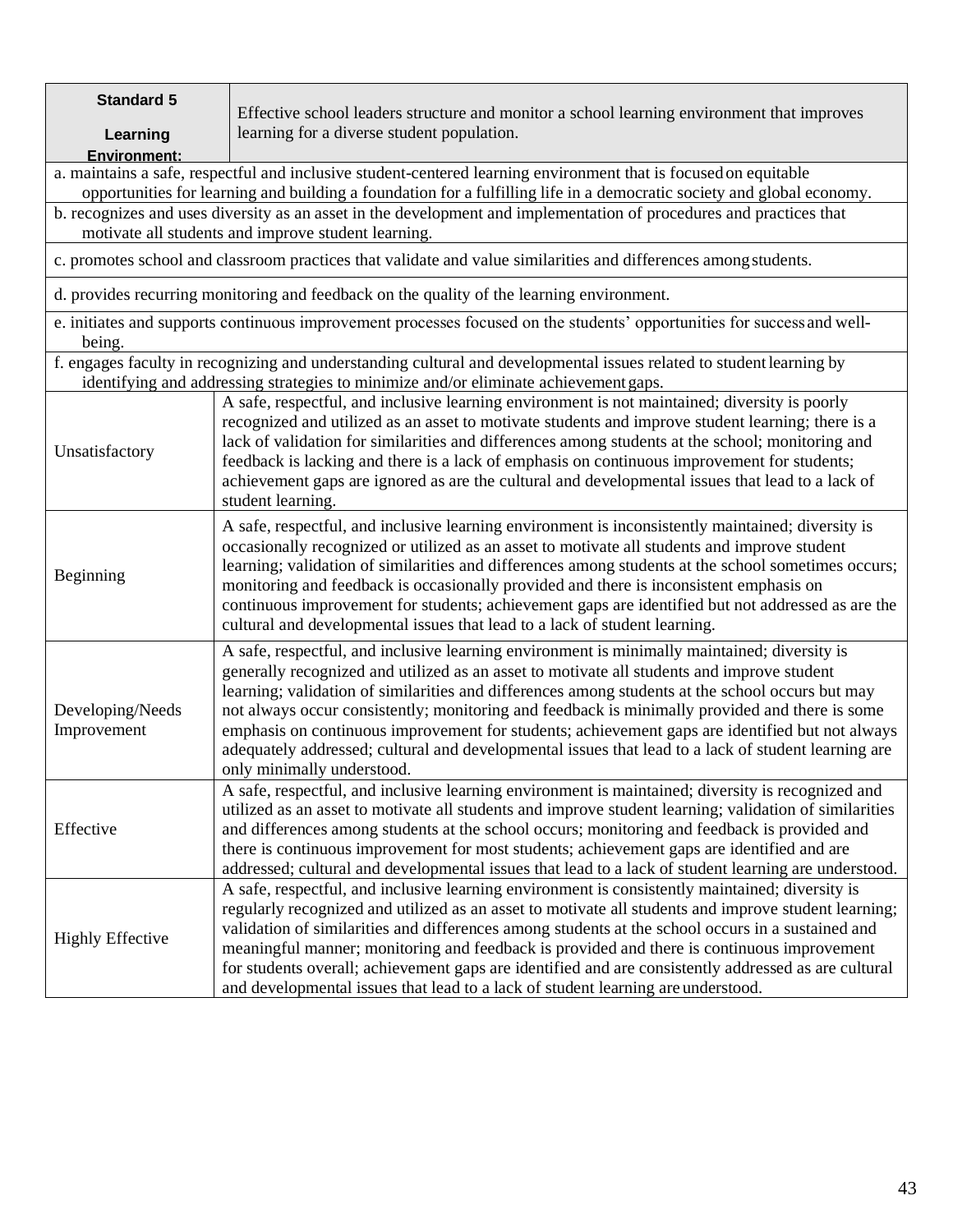### **DOMAIN 3: ORGANIZATIONAL LEADERSHIP: 40%**

| <b>Standard 6</b><br><b>Decision-Making</b>                                                                                                                                                                                                                                                                                                                                                                                                                                            | Effective school leaders employ and decision-making process based on vision, mission, and<br>improvement priorities using facts and data.                                                                                                                                                                                                                                                                                                                                                        |  |  |  |
|----------------------------------------------------------------------------------------------------------------------------------------------------------------------------------------------------------------------------------------------------------------------------------------------------------------------------------------------------------------------------------------------------------------------------------------------------------------------------------------|--------------------------------------------------------------------------------------------------------------------------------------------------------------------------------------------------------------------------------------------------------------------------------------------------------------------------------------------------------------------------------------------------------------------------------------------------------------------------------------------------|--|--|--|
|                                                                                                                                                                                                                                                                                                                                                                                                                                                                                        | a. gives priority attention to decisions that impact the quality of student learning and teacher proficiency.                                                                                                                                                                                                                                                                                                                                                                                    |  |  |  |
|                                                                                                                                                                                                                                                                                                                                                                                                                                                                                        | b. uses critical-thinking and problem-solving techniques to define problems and identify solutions.                                                                                                                                                                                                                                                                                                                                                                                              |  |  |  |
| as needed.                                                                                                                                                                                                                                                                                                                                                                                                                                                                             | c. evaluates decisions for effectiveness, equity, intended and actual outcome; implements follow-up actions; and revises                                                                                                                                                                                                                                                                                                                                                                         |  |  |  |
|                                                                                                                                                                                                                                                                                                                                                                                                                                                                                        | d. empowers others and distributes leadership when appropriate.                                                                                                                                                                                                                                                                                                                                                                                                                                  |  |  |  |
|                                                                                                                                                                                                                                                                                                                                                                                                                                                                                        | e. uses effective technology integration to enhance decision-making and efficiency throughout the school.                                                                                                                                                                                                                                                                                                                                                                                        |  |  |  |
| Unsatisfactory                                                                                                                                                                                                                                                                                                                                                                                                                                                                         | Does not prioritize decisions affecting the quality of student learning and/or teacher proficiency;<br>neglects critical thinking and problem-solving techniques designed to identify solutions; does not<br>evaluate decisions for effectiveness, equity, or outcome; fails at follow up; does not effectively<br>distribute leadership or empower others; lacks ability with technology and its application to<br>decision making and efficiency.                                              |  |  |  |
| Beginning                                                                                                                                                                                                                                                                                                                                                                                                                                                                              | Occasionally prioritizes decisions affecting the quality of student learning and/or teacher<br>proficiency; often neglects critical thinking and problem-solving techniques designed to identify<br>solutions; does not consistently evaluate decisions for effectiveness, equity, or outcome;<br>sporadically provides follow up; distributes leadership and empowers others inconsistently; has<br>very limited ability with technology and its application to decision making and efficiency. |  |  |  |
| Developing/Needs<br>Improvement                                                                                                                                                                                                                                                                                                                                                                                                                                                        | Minimally prioritizes decisions affecting the quality of student learning and/or teacher<br>proficiency; sometimes neglects critical thinking and problem-solving techniques designed to<br>identify solutions; minimally evaluates decisions for effectiveness, equity, or outcome; provides<br>nominal follow up; sometimes distributes leadership and empowers others; has only basic ability<br>with technology and its application to decision making and efficiency.                       |  |  |  |
| Prioritizes decisions affecting the quality of student learning and/or teacher proficiency; applies<br>critical thinking and problem-solving techniques designed to identify solutions; generally<br>Effective<br>evaluates all decisions for effectiveness, equity, or outcome; provides regular follow up;<br>distributes leadership and empowers others effectively; has an effective and working knowledge<br>of technology and its application to decision making and efficiency. |                                                                                                                                                                                                                                                                                                                                                                                                                                                                                                  |  |  |  |
| <b>Highly Effective</b>                                                                                                                                                                                                                                                                                                                                                                                                                                                                | Consistently prioritizes decisions affecting the quality of student learning and/or teacher<br>proficiency; always applies critical thinking and problem-solving techniques designed to identify<br>solutions; evaluates all decisions for effectiveness, equity, or outcome; provides consistent<br>follow up; distributes leadership and empowers others in a highly effective manner; has an<br>extensive ability with technology and its application to decision making and efficiency.      |  |  |  |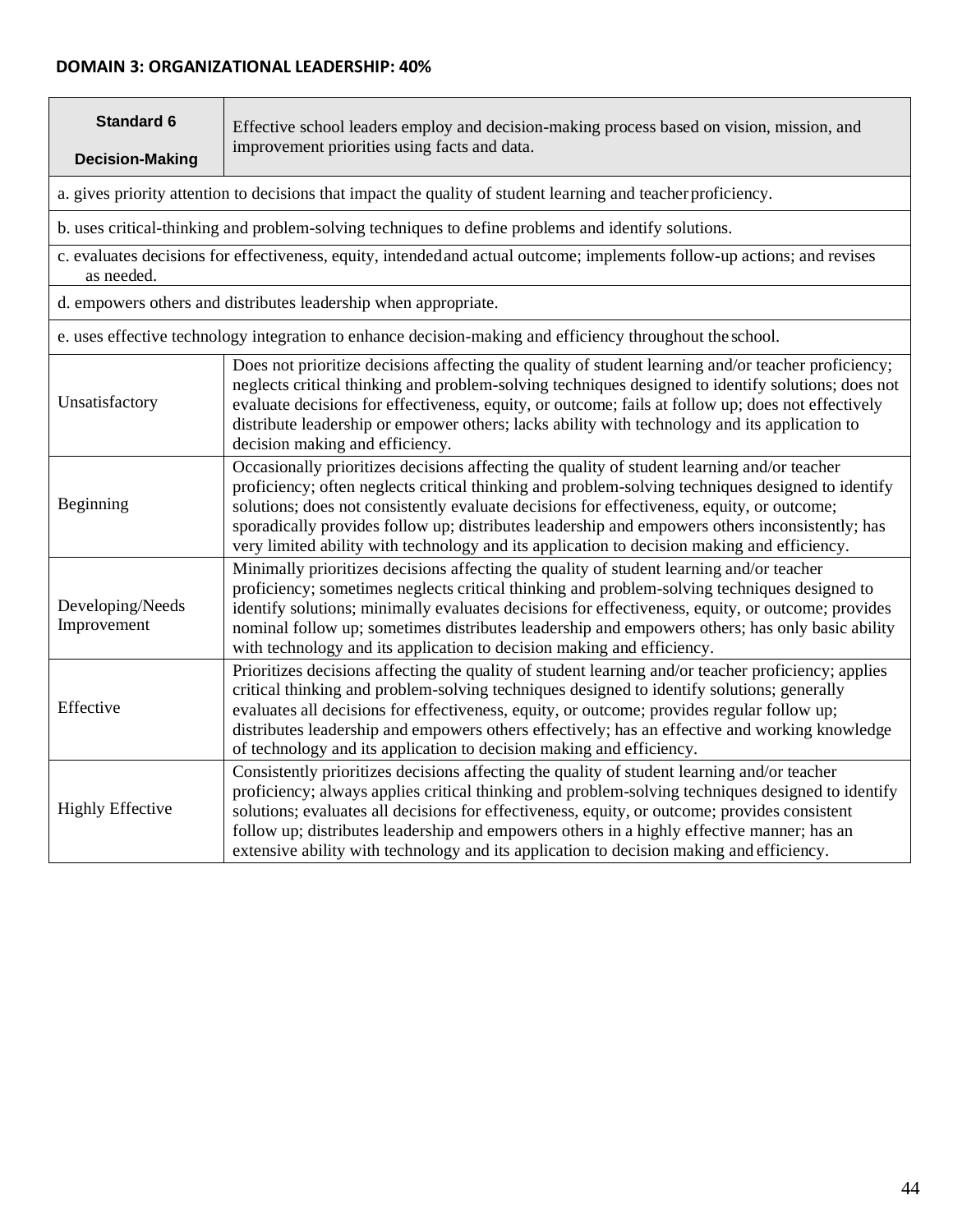| <b>Standard 7</b><br><b>Leadership Development</b>                                                                                                                                                                                                                                                                                                                                                      | Effective school leaders cultivate, support, and develop other leaders within the<br>organization.                                                                                                                                                                                                                                                                                                           |  |  |  |
|---------------------------------------------------------------------------------------------------------------------------------------------------------------------------------------------------------------------------------------------------------------------------------------------------------------------------------------------------------------------------------------------------------|--------------------------------------------------------------------------------------------------------------------------------------------------------------------------------------------------------------------------------------------------------------------------------------------------------------------------------------------------------------------------------------------------------------|--|--|--|
| a. identifies and cultivates potential and emerging leaders                                                                                                                                                                                                                                                                                                                                             |                                                                                                                                                                                                                                                                                                                                                                                                              |  |  |  |
|                                                                                                                                                                                                                                                                                                                                                                                                         | b. delegates and provides evidence of trust in subordinate leaders                                                                                                                                                                                                                                                                                                                                           |  |  |  |
| c. plans for succession in key positions                                                                                                                                                                                                                                                                                                                                                                |                                                                                                                                                                                                                                                                                                                                                                                                              |  |  |  |
| d. promotes and delegates teacher leadership functions with a focus on instructional proficiency and student learning                                                                                                                                                                                                                                                                                   |                                                                                                                                                                                                                                                                                                                                                                                                              |  |  |  |
| e. develops sustainable and supportive relationships among other school leaders, parents, and community                                                                                                                                                                                                                                                                                                 |                                                                                                                                                                                                                                                                                                                                                                                                              |  |  |  |
| Fails to identify or cultivate emerging leaders; rarely delegates; does not plan for<br>succession into key positions; neglects instructional proficiency and student learning<br>Unsatisfactory<br>when promoting teacher leaders; fails to cultivate supportive relationships among other<br>school leaders, parents, and community.                                                                  |                                                                                                                                                                                                                                                                                                                                                                                                              |  |  |  |
| Beginning                                                                                                                                                                                                                                                                                                                                                                                               | Occasionally identifies and cultivates emerging leaders; delegates minimally; planning<br>for succession into key positions is occasional or inconsistent; instructional proficiency<br>and student learning is sometimes considered when promoting teacher leaders;<br>supportive relationships among other school leaders, parents, and community are<br>minimally cultivated.                             |  |  |  |
| Usually identifies and cultivates emerging leaders; sometimes delegates; typically plans<br>for succession into key positions; instructional proficiency and student learning is<br>Developing/Needs<br>usually considered when promoting teacher leaders; supportive relationships among<br>Improvement<br>other school leaders, parents, and community are cultivated.                                |                                                                                                                                                                                                                                                                                                                                                                                                              |  |  |  |
| Regularly identifies and cultivates emerging leaders; often delegates and does so<br>appropriately and effectively; makes long-term plans for succession into key positions;<br>instructional proficiency and student learning is considered when promoting teacher<br>Effective<br>leaders; supportive relationships among other school leaders, parents, and community<br>are effectively cultivated. |                                                                                                                                                                                                                                                                                                                                                                                                              |  |  |  |
| <b>Highly Effective</b>                                                                                                                                                                                                                                                                                                                                                                                 | Consistently identifies and cultivates emerging leaders; always delegates appropriately<br>and effectively; makes long-term plans for succession into key positions; instructional<br>proficiency and student learning is always considered when promoting teacher leaders;<br>supportive relationships among other school leaders, parents, and community are<br>consistently cultivated and are effective. |  |  |  |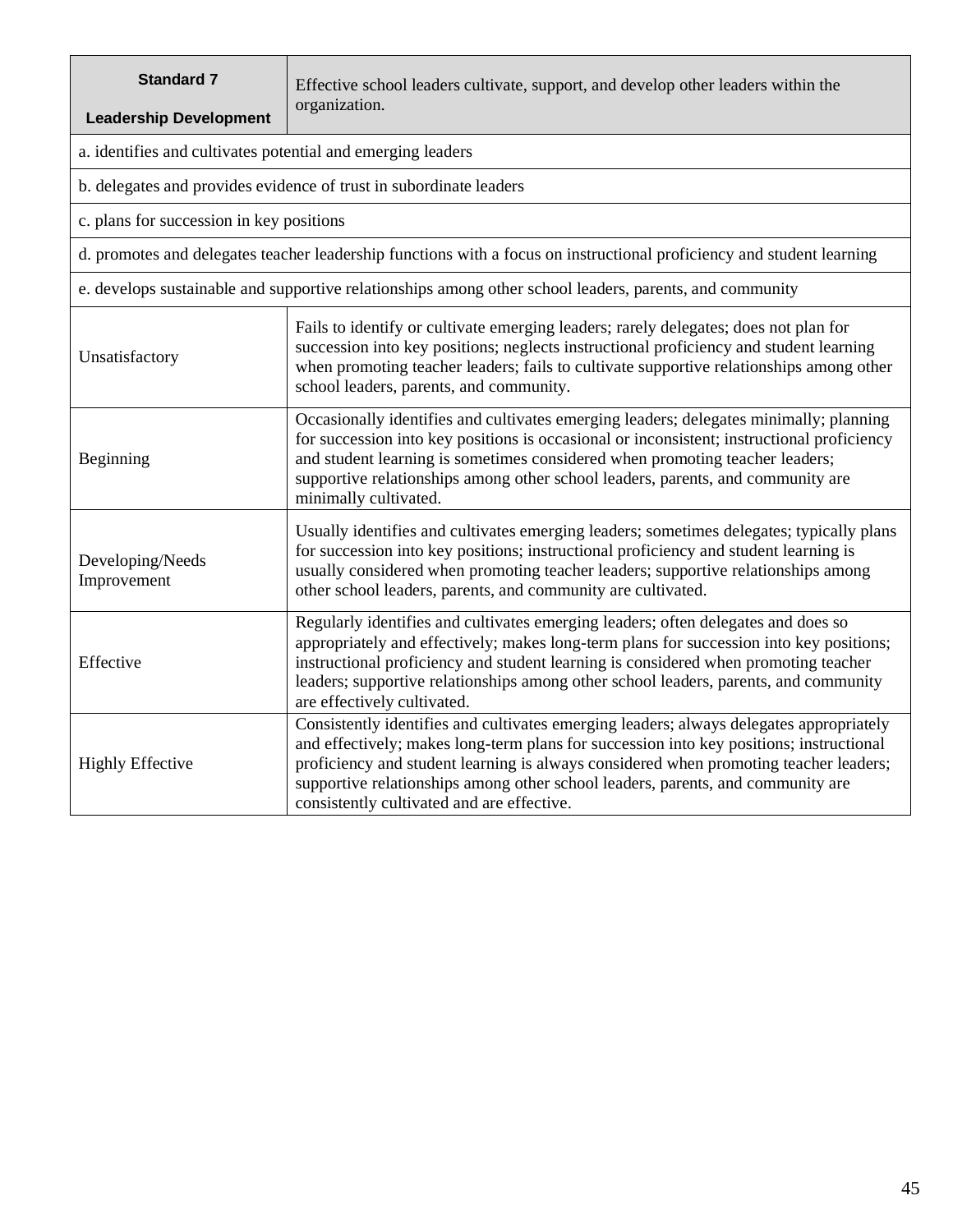| <b>Standard 8</b><br><b>School Management</b>                                                                                                                                                                                                                                                                                                                   | Effective school leaders manage the organization, operations, and facilities in ways that<br>maximize the use of resources to promote a safe, efficient, legal, and effective learning<br>environment                                                                                                                             |  |  |  |
|-----------------------------------------------------------------------------------------------------------------------------------------------------------------------------------------------------------------------------------------------------------------------------------------------------------------------------------------------------------------|-----------------------------------------------------------------------------------------------------------------------------------------------------------------------------------------------------------------------------------------------------------------------------------------------------------------------------------|--|--|--|
|                                                                                                                                                                                                                                                                                                                                                                 | a. organizes time, tasks and projects effectively with clear objectives and coherent plans.                                                                                                                                                                                                                                       |  |  |  |
| b. establishes appropriate deadlines for him/herself and the entire organization.                                                                                                                                                                                                                                                                               |                                                                                                                                                                                                                                                                                                                                   |  |  |  |
| faculty development.                                                                                                                                                                                                                                                                                                                                            | c. manages schedules, delegates, and allocates resources to promote collegial efforts in school improvement and                                                                                                                                                                                                                   |  |  |  |
|                                                                                                                                                                                                                                                                                                                                                                 | d. is fiscally responsible and maximizes the impact of fiscal resources on instructional priorities.                                                                                                                                                                                                                              |  |  |  |
| Unsatisfactory                                                                                                                                                                                                                                                                                                                                                  | Inefficiently organizes time, tasks, and projects; objectives are not set or are unclear;<br>deadlines are not established and/or are inappropriate; ineffectively organizes schedules,<br>delegation, and resources; is not attuned to fiscal matters and fiscal impacts on instructional<br>priorities.                         |  |  |  |
| Beginning                                                                                                                                                                                                                                                                                                                                                       | Minimally organizes time, tasks, and projects; objectives are not always clear; deadlines are<br>sometimes established and/or are not always appropriate; organizes schedules, delegation,<br>and resources inconsistently; is not consistently attuned to fiscal matters and fiscal impacts<br>on instructional priorities.      |  |  |  |
| Developing/Needs<br>Improvement                                                                                                                                                                                                                                                                                                                                 | Generally organizes time, tasks, and projects; objectives are usually clear; deadlines are<br>established but may not always be appropriate; typically organizes schedules, delegation, and<br>resources appropriately; is generally attuned to fiscal matters and fiscal impacts on<br>instructional priorities.                 |  |  |  |
| Effective                                                                                                                                                                                                                                                                                                                                                       | Regularly organizes time, tasks, and projects; objectives are mostly clear and appropriate to<br>the tasks; deadlines are established and are generally appropriate; organizes schedules,<br>delegation, and resources appropriately; is effectively attuned to fiscal matters and fiscal<br>impacts on instructional priorities. |  |  |  |
| Consistently organizes time, tasks, and projects; objectives are mostly clear and appropriate<br>to the tasks; deadlines are established and are generally appropriate; organizes schedules,<br><b>Highly Effective</b><br>delegation, and resources appropriately; is effectively attuned to fiscal matters and fiscal<br>impacts on instructional priorities. |                                                                                                                                                                                                                                                                                                                                   |  |  |  |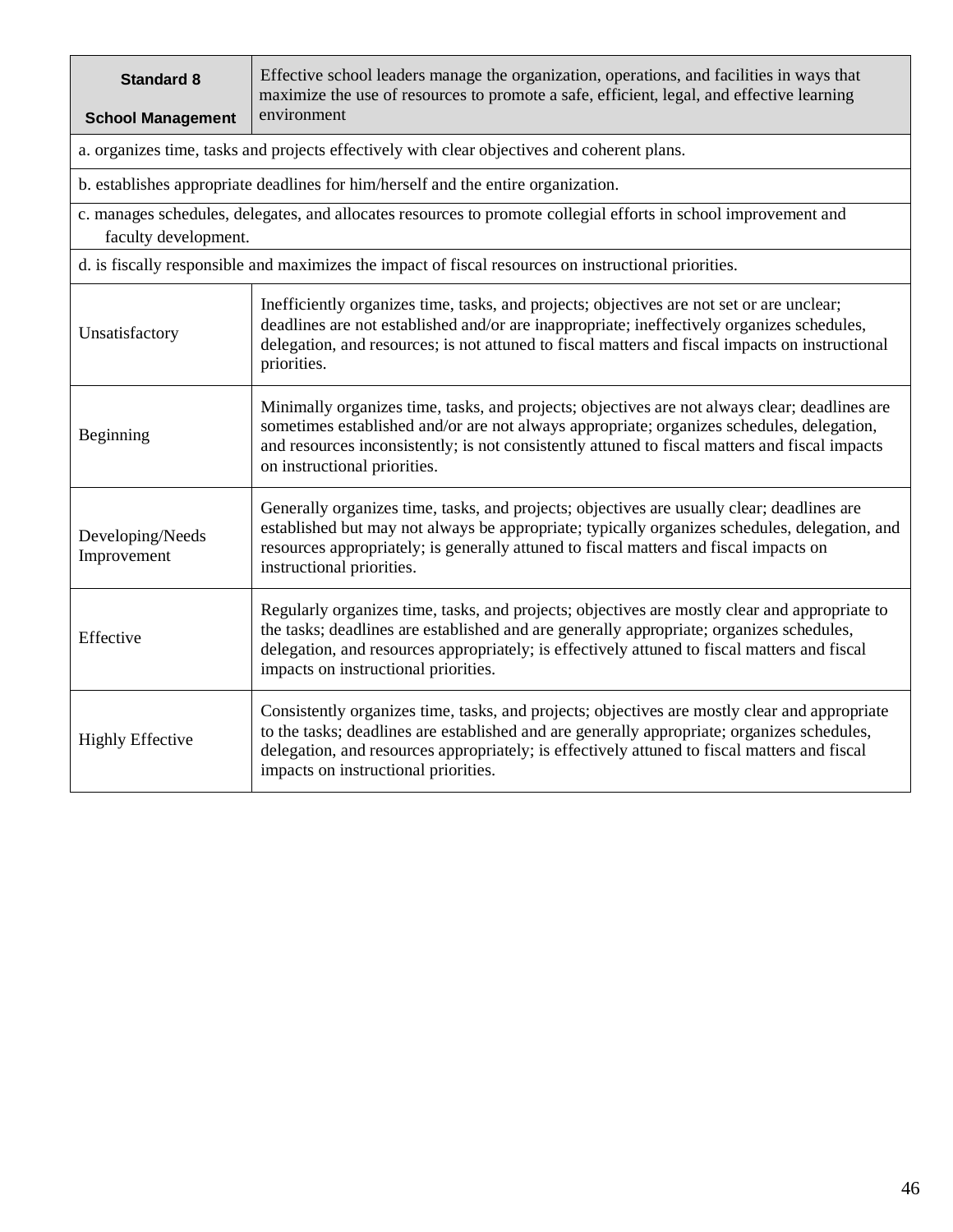| <b>Standard 9</b><br><b>Communication</b> |                                                                                                                                                                             | Effective school leaders practice two-way communications and use appropriate oral, written,<br>and electronic communication and collaboration skills to accomplish school and system goals<br>by building and maintaining relationships with students, faculty, parents, and community.                                                                                                                                                                                                                                                               |  |  |  |
|-------------------------------------------|-----------------------------------------------------------------------------------------------------------------------------------------------------------------------------|-------------------------------------------------------------------------------------------------------------------------------------------------------------------------------------------------------------------------------------------------------------------------------------------------------------------------------------------------------------------------------------------------------------------------------------------------------------------------------------------------------------------------------------------------------|--|--|--|
|                                           |                                                                                                                                                                             | a. actively listens to and learns from students, staff, parents, and community stakeholders.                                                                                                                                                                                                                                                                                                                                                                                                                                                          |  |  |  |
|                                           |                                                                                                                                                                             | b. recognizes individuals for effective performance.                                                                                                                                                                                                                                                                                                                                                                                                                                                                                                  |  |  |  |
|                                           | c. communicates student expectations and performance information to students, parents, and community.                                                                       |                                                                                                                                                                                                                                                                                                                                                                                                                                                                                                                                                       |  |  |  |
|                                           |                                                                                                                                                                             | d. maintains high visibility at school and in the community and regularly engages stakeholders in the work of the                                                                                                                                                                                                                                                                                                                                                                                                                                     |  |  |  |
|                                           | e. creates opportunities within the school to engage students, faculty, parents, and community stakeholders in<br>constructive conversations about important school issues. |                                                                                                                                                                                                                                                                                                                                                                                                                                                                                                                                                       |  |  |  |
|                                           | f. utilizes appropriate technologies for communication and collaboration.                                                                                                   |                                                                                                                                                                                                                                                                                                                                                                                                                                                                                                                                                       |  |  |  |
|                                           |                                                                                                                                                                             | g. ensures that faculty receives timely information about student learning requirements, academic standards, and all<br>other local state, and federal administrative requirements and decisions.                                                                                                                                                                                                                                                                                                                                                     |  |  |  |
| Unsatisfactory                            |                                                                                                                                                                             | Does not listen actively to students, staff, parents, or other stakeholders; fails to recognize<br>individuals for effective performance; information on student expectations and performance is<br>poorly communicated; does not maintain visibility; avoids engagement with students, staff,<br>parents, and the community; does not effectively use technology to communicate and collaborate;<br>does not provide timely information regarding learning requirements, academic standards, or other<br>requirements or decisions.                  |  |  |  |
| Beginning                                 |                                                                                                                                                                             | Occasionally listens to students, staff, parents, or other stakeholders; sometimes recognizes<br>individuals for effective performance; information on student expectations and performance is<br>minimally communicated; does not consistently maintain visibility; sometimes avoids engagement<br>with students, staff, parents, and the community; uses very minimal technology to communicate<br>and collaborate; provides information regarding learning requirements, academic standards, or<br>other requirements or decisions inconsistently. |  |  |  |
| Developing/Needs<br>Improvement           |                                                                                                                                                                             | Generally listens to students, staff, parents, or other stakeholders; recognizes individuals for<br>effective performance; information on student expectations and performance is usually<br>communicated; maintains visibility; generally is engaged with students, staff, parents, and the<br>community; uses basic technology to communicate and collaborate; provides information<br>regarding learning requirements, academic standards, or other requirements or decisions.                                                                     |  |  |  |
| Effective                                 |                                                                                                                                                                             | Regularly listens to students, staff, parents, and other stakeholders; recognizes individuals for<br>effective performance; information on student expectations and performance is usually<br>communicated; maintains visibility; generally is engaged with students, staff, parents, and the<br>community; uses basic technology to communicate and collaborate; provides information<br>regarding learning requirements, academic standards, or other requirements or decisions.                                                                    |  |  |  |
| <b>Highly Effective</b>                   |                                                                                                                                                                             | Consistently listens to students, staff, parents, and other stakeholders; recognizes individuals for<br>effective performance; information on student expectations and performance is usually<br>communicated; maintains visibility; generally is engaged with students, staff, parents, and the<br>community; uses basic technology to communicate and collaborate; provides information<br>regarding learning requirements, academic standards, or other requirements or decisions.                                                                 |  |  |  |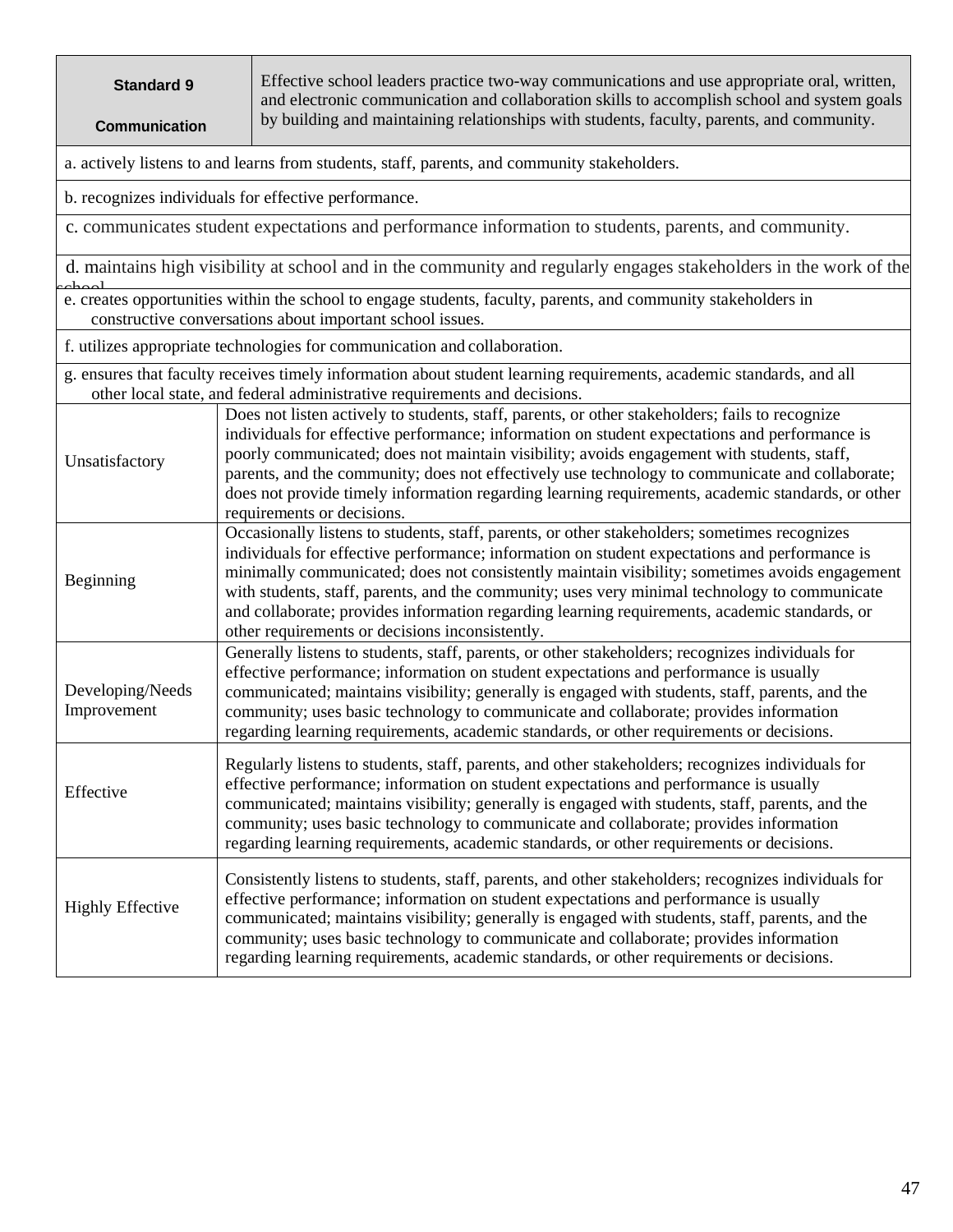### **DOMAIN 4: PROFESSIONAL AND ETHICAL BEHAVIOR: 10%**

The effective professional school administrator demonstrates professional and ethical behavior in all school and community interactions.

| <b>Standard 10</b><br><b>Professional and</b><br><b>Ethical Behavior</b>                                                                                                                                                                                                                                                                                                                                                                                                                                              | Effective school leaders demonstrate personal and professional behaviors consistent with<br>quality practices in education and as a community leader.                                                                                                                                                                                                                                                                                                                                                                                                                            |  |  |  |  |
|-----------------------------------------------------------------------------------------------------------------------------------------------------------------------------------------------------------------------------------------------------------------------------------------------------------------------------------------------------------------------------------------------------------------------------------------------------------------------------------------------------------------------|----------------------------------------------------------------------------------------------------------------------------------------------------------------------------------------------------------------------------------------------------------------------------------------------------------------------------------------------------------------------------------------------------------------------------------------------------------------------------------------------------------------------------------------------------------------------------------|--|--|--|--|
|                                                                                                                                                                                                                                                                                                                                                                                                                                                                                                                       | a. adheres to the Code of Ethics and the Principles of Professional Conduct for the Education Profession in Florida,<br>pursuant to Rules 6B-1.001 and 6B-1006, F.A.C.                                                                                                                                                                                                                                                                                                                                                                                                           |  |  |  |  |
|                                                                                                                                                                                                                                                                                                                                                                                                                                                                                                                       | b. demonstrates resiliency by staying focused on the school vision and reacting constructively to the barriers to<br>success that include disagreement and dissent with leadership.                                                                                                                                                                                                                                                                                                                                                                                              |  |  |  |  |
|                                                                                                                                                                                                                                                                                                                                                                                                                                                                                                                       | c. demonstrates a commitment to the success of all students, identifying barriers and their impact on the well-being of<br>the school, families and local community.                                                                                                                                                                                                                                                                                                                                                                                                             |  |  |  |  |
| system.                                                                                                                                                                                                                                                                                                                                                                                                                                                                                                               | d. engages in professional learning that improves professional practice in alignment with the needs of the school                                                                                                                                                                                                                                                                                                                                                                                                                                                                |  |  |  |  |
|                                                                                                                                                                                                                                                                                                                                                                                                                                                                                                                       | e. demonstrates a willingness to admit error and learn from it                                                                                                                                                                                                                                                                                                                                                                                                                                                                                                                   |  |  |  |  |
| f. demonstrates explicit improvement in specific performance areas, based on previous evaluations and formative<br>feedback.                                                                                                                                                                                                                                                                                                                                                                                          |                                                                                                                                                                                                                                                                                                                                                                                                                                                                                                                                                                                  |  |  |  |  |
| Unsatisfactory                                                                                                                                                                                                                                                                                                                                                                                                                                                                                                        | Does not adhere to the Code of Ethics and Principles of Professional Conduct; loses sight of the<br>school vision; does not react constructively to barriers to success; is not committed to success of<br>all students; is not engaged in professional learning or methods to improve practice; does not<br>admit error and/or fails to learn from mistakes; responds negatively to evaluation and/or does<br>not demonstrate improvement based on former evaluation.                                                                                                           |  |  |  |  |
| Minimally adheres to the Code of Ethics and Principles of Professional Conduct; sometimes<br>loses sight of the school vision; sometimes does not react constructively to barriers to success; is<br>committed to success of some students; is minimally engaged in professional learning or<br>Beginning<br>methods to improve practice; sometimes admits error and/or learns from mistakes; is sometimes<br>indifferent to evaluation and/or does not always demonstrate improvement based on former<br>evaluation. |                                                                                                                                                                                                                                                                                                                                                                                                                                                                                                                                                                                  |  |  |  |  |
| Developing/Needs<br>Improvement                                                                                                                                                                                                                                                                                                                                                                                                                                                                                       | Generally adheres to the Code of Ethics and Principles of Professional Conduct; usually has<br>the school vision in focus; generally reacts constructively to barriers to success; is committed<br>to the success of students; engages in professional learning or methods to improve practice;<br>usually admits error and learns from mistakes; responds appropriately to evaluation and<br>usually demonstrates improvement based on former evaluation.                                                                                                                       |  |  |  |  |
| Effective                                                                                                                                                                                                                                                                                                                                                                                                                                                                                                             | Adheres to the Code of Ethics and Principles of Professional Conduct; keeps the school vision<br>in focus; reacts constructively to barriers to success; demonstrates a regular commitment to the<br>success of all students; regularly engages in professional learning or methods to improve<br>practice; admits error and learns from mistakes; responds appropriately to evaluation and<br>demonstrates improvement based on former evaluation.                                                                                                                              |  |  |  |  |
| <b>Highly Effective</b>                                                                                                                                                                                                                                                                                                                                                                                                                                                                                               | Consistently adheres to the Code of Ethics and Principles of Professional Conduct;<br>consistently establishes a school vision and keeps it in focus; always reacts constructively to<br>barriers to success; demonstrates a sustained commitment to the success of all students;<br>consistently engages in professional learning or methods to improve practice and shows<br>results from this learning; admits error and always learns from mistakes; consistently responds<br>appropriately to evaluation and always demonstrates improvement based on former<br>evaluation. |  |  |  |  |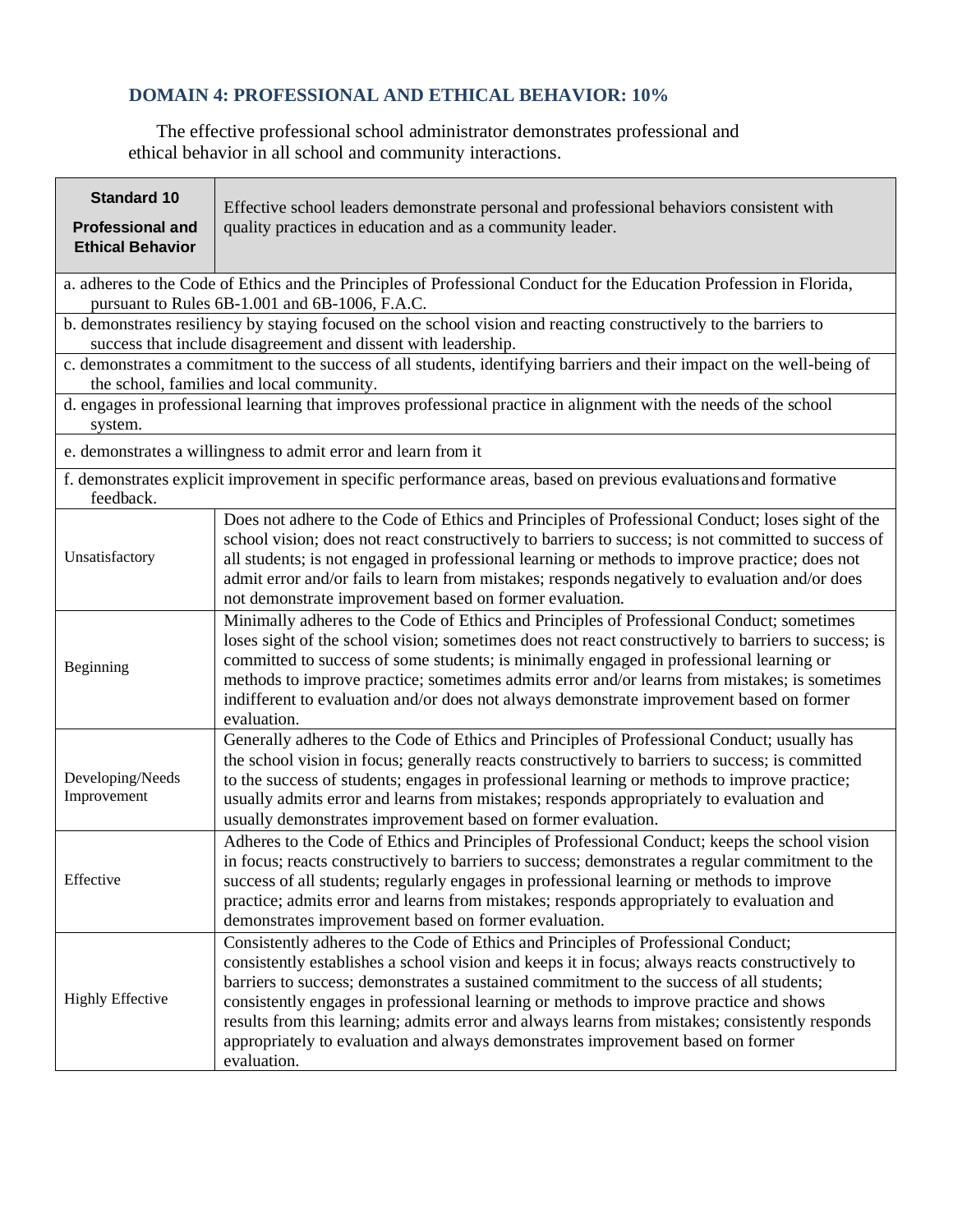### **Appendix C – Student Performance Measures**

*In Appendix C, the district shall provide the student performance measures to be used for calculating the performance of students for school administrators.* 

3. The Student Performance Measure for school administrators is based on school-wide VAM as calculated by the FLDOE. The SPM will include three years of student performance data when available. This will include the current year and the two years immediately preceding the current year. The score is based on the 4 point rubric below.

| <b>Highly Effective</b>      |  |
|------------------------------|--|
| Effective                    |  |
| Needs Improvement/Developing |  |
| Unsatisfactory               |  |

The SPM scores for the three years are averaged to obtain a final SPM score for the current year. If less than the three most recent years of data are available, those years for which the data is available will be used.